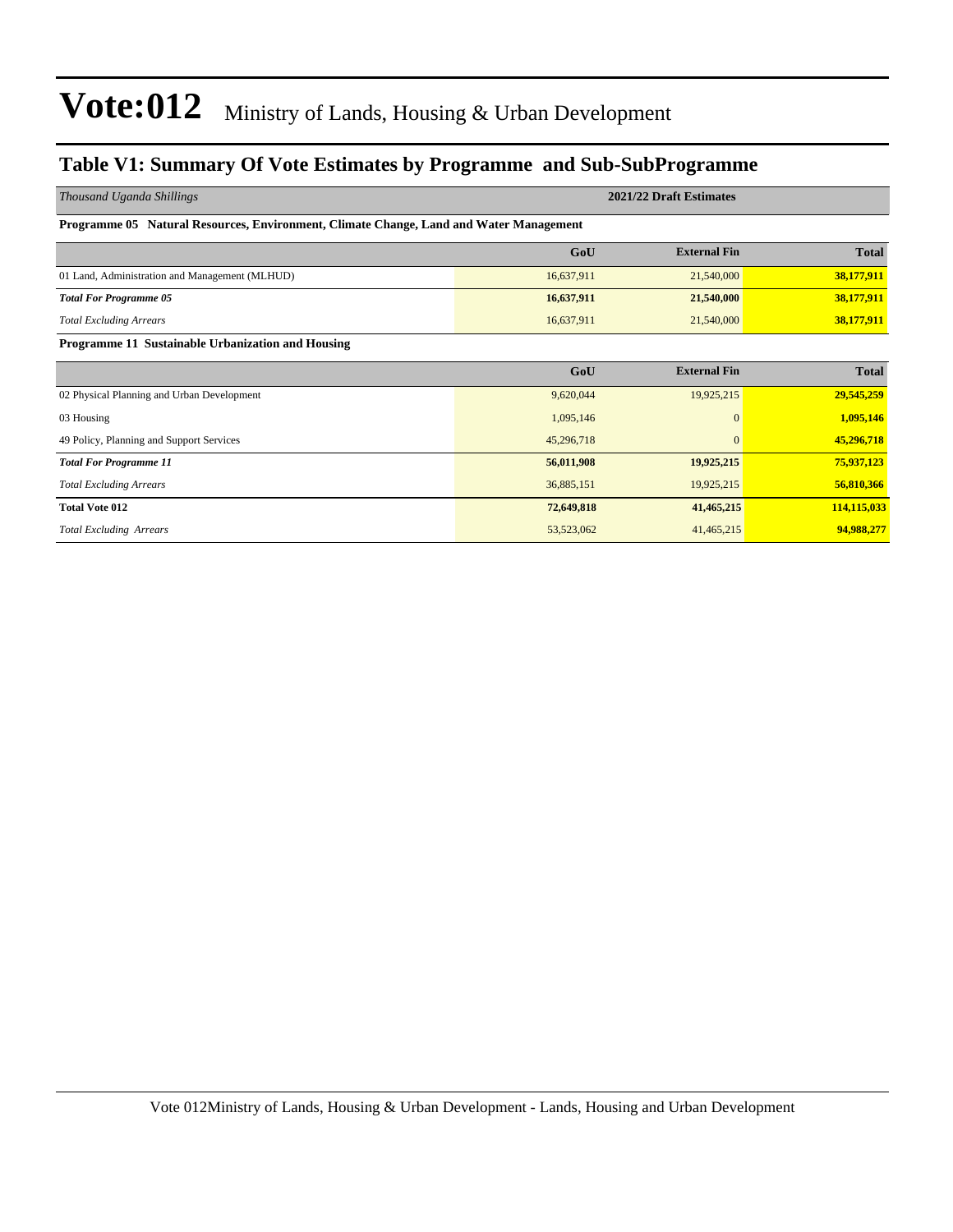#### **Table V2: Summary Of Vote Estimates by Sub-SubProgramme,Department and Project**

| Thousand Uganda Shillings                                                 |                  | 2020/21 Approved Budget |                  |              | 2021/22 Draft Estimates |                               |              |  |
|---------------------------------------------------------------------------|------------------|-------------------------|------------------|--------------|-------------------------|-------------------------------|--------------|--|
| Sub-SubProgramme 01 Land, Administration and Management (MLHUD)           |                  |                         |                  |              |                         |                               |              |  |
| <b>Recurrent Budget Estimates</b>                                         | <b>Wage</b>      | <b>Non-Wage</b>         | <b>AIA</b>       | <b>Total</b> | <b>Wage</b>             | <b>Non-Wage</b>               | <b>Total</b> |  |
| 03 Office of Director Land Management                                     | 40,605           | 29,864                  | $\boldsymbol{0}$ | 70,468       | 40,605                  | 19,396                        | 60,000       |  |
| 04 Land Administration                                                    | 285,804          | 563,061                 | $\bf{0}$         | 848,865      | 285,804                 | 464,196                       | 750,000      |  |
| 05 Surveys and Mapping                                                    | 1,220,668        | 1,125,855               | $\boldsymbol{0}$ | 2,346,523    | 1,220,668               | 849,332                       | 2,070,000    |  |
| 06 Land Registration                                                      | 262,465          | 285,692                 | $\mathbf{0}$     | 548,157      | 262,465                 | 217,535                       | 480,000      |  |
| 07 Land Sector Reform Coordination Unit                                   | 3.486.828        | 6,273,938               | $\boldsymbol{0}$ | 9,760,766    | 3,486,828               | 4,630,292                     | 8,117,121    |  |
| 17 Valuation                                                              | 763,241          | 999,049                 | $\boldsymbol{0}$ | 1,762,290    | 763,241                 | 727,550                       | 1,490,790    |  |
| <b>Total Recurrent Budget Estimates for Sub-</b><br>SubProgramme          | 6,059,611        | 9,277,459               | $\bf{0}$         | 15,337,070   | 6,059,611               | 6,908,300                     | 12,967,911   |  |
| Development Budget Estimates                                              | <b>GoU Dev't</b> | <b>External Fin</b>     | <b>AIA</b>       | <b>Total</b> |                         | <b>GoU Dev't External Fin</b> | <b>Total</b> |  |
| 1289 Competitiveness and Enterprise Development Project<br>[CEDP]         | 3,670,000        | 32,670,000              | $\boldsymbol{0}$ | 36,340,000   | 3,670,000               | 21,540,000                    | 25,210,000   |  |
| <b>Total Development Budget Estimates for Sub-</b><br>SubProgramme        | 3,670,000        | 32,670,000              | $\bf{0}$         | 36,340,000   | 3,670,000               | 21,540,000                    | 25,210,000   |  |
|                                                                           |                  | <b>GoU</b> External Fin | <b>AIA</b>       | <b>Total</b> | GoU                     | <b>External Fin</b>           | <b>Total</b> |  |
| <b>Total For Sub-SubProgramme 01</b>                                      | 19,007,070       | 32,670,000              | $\bf{0}$         | 51,677,070   | 16,637,911              | 21,540,000                    | 38,177,911   |  |
| <b>Total Excluding Arrears</b>                                            | 19,007,070       | 32,670,000              | $\boldsymbol{0}$ | 51,677,070   | 16,637,911              | 21,540,000                    | 38,177,911   |  |
| Sub-SubProgramme 02 Physical Planning and Urban Development               |                  |                         |                  |              |                         |                               |              |  |
| <b>Recurrent Budget Estimates</b>                                         | <b>Wage</b>      | <b>Non-Wage</b>         | <b>AIA</b>       | <b>Total</b> | <b>Wage</b>             | <b>Non-Wage</b>               | <b>Total</b> |  |
| 11 Office of Director Physical Planning & Urban Devt                      | 48,332           | 28,363                  | $\boldsymbol{0}$ | 76,695       | 48,332                  | 12,668                        | 61,000       |  |
| 12 Land use Regulation and Compliance                                     | 249,727          | 567,001                 | $\boldsymbol{0}$ | 816,728      | 249,727                 | 379,273                       | 629,000      |  |
| 13 Physical Planning                                                      | 282,815          | 6,816,518               | $\mathbf{0}$     | 7,099,333    | 282,815                 | 5,166,464                     | 5,449,279    |  |
| 14 Urban Development                                                      | 213,405          | 549,068                 | $\boldsymbol{0}$ | 762,473      | 213,405                 | 369,595                       | 583,000      |  |
| <b>Total Recurrent Budget Estimates for Sub-</b><br><b>SubProgramme</b>   | 794,279          | 7,960,950               | $\bf{0}$         | 8,755,230    | 794,279                 | 5,928,000                     | 6,722,279    |  |
| Development Budget Estimates                                              | <b>GoU Dev't</b> | <b>External Fin</b>     | <b>AIA</b>       | <b>Total</b> |                         | <b>GoU Dev't External Fin</b> | <b>Total</b> |  |
| 1244 Support to National Physical Devt Planning                           | 2,847,764        | $\mathbf{0}$            | $\boldsymbol{0}$ | 2,847,764    | $\overline{0}$          | $\mathbf{0}$                  | $\mathbf{0}$ |  |
| 1310 Albertine Region Sustainable Development Project                     | 0                | 24,820,000              | $\boldsymbol{0}$ | 24,820,000   | $\mathbf{0}$            | $\mathbf{0}$                  | $\bf{0}$     |  |
| 1514 Uganda Support to Municipal Infrastructure<br>Development (USMID II) | 0                | 43,521,160              | $\mathbf{0}$     | 43,521,160   | $\mathbf{0}$            | 19,925,215                    | 19,925,215   |  |
| 1528 Hoima Oil Refinery Proximity Development Master                      | 50,000           | $\boldsymbol{0}$        | $\boldsymbol{0}$ | 50,000       | 2,897,764               | $\boldsymbol{0}$              | 2,897,764    |  |
| <b>Total Development Budget Estimates for Sub-</b><br><b>SubProgramme</b> | 2,897,764        | 68,341,160              | $\bf{0}$         | 71,238,925   | 2,897,764               | 19,925,215                    | 22,822,979   |  |
|                                                                           | GoU              | <b>External Fin</b>     | <b>AIA</b>       | <b>Total</b> | GoU                     | <b>External Fin</b>           | <b>Total</b> |  |
| <b>Total For Sub-SubProgramme 02</b>                                      | 11,652,994       | 68,341,160              | $\bf{0}$         | 79,994,154   | 9,620,044               | 19,925,215                    | 29,545,259   |  |
| <b>Total Excluding Arrears</b>                                            | 11,652,994       | 68, 341, 160            | $\boldsymbol{0}$ | 79,994,154   | 9,620,044               | 19,925,215                    | 29,545,259   |  |
| <b>Sub-SubProgramme 03 Housing</b>                                        |                  |                         |                  |              |                         |                               |              |  |
| <b>Recurrent Budget Estimates</b>                                         | <b>Wage</b>      | <b>Non-Wage</b>         | <b>AIA</b>       | <b>Total</b> | <b>Wage</b>             | Non-Wage                      | <b>Total</b> |  |
| 09 Housing Development and Estates Management                             | 225,850          | 495,477                 | $\boldsymbol{0}$ | 721,328      | 225,850                 | 360,295                       | 586,146      |  |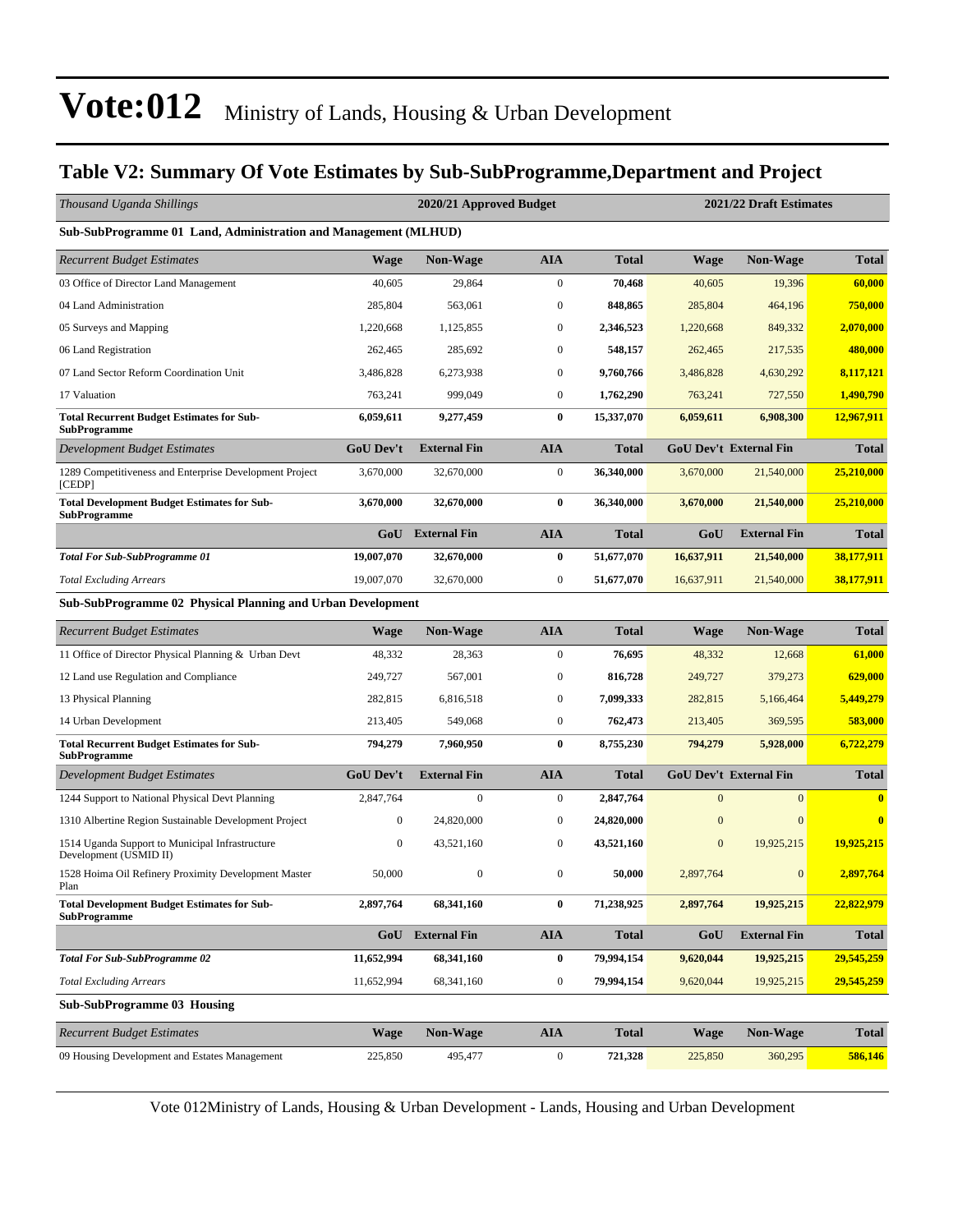| 10 Human Settlements                                                      | 130,316          | 453,068             | $\mathbf{0}$     | 583,384      | 130,316          | 345,684                       | 476,000      |
|---------------------------------------------------------------------------|------------------|---------------------|------------------|--------------|------------------|-------------------------------|--------------|
| 15 Office of the Director, Housing                                        | 11,479           | 28,390              | $\mathbf{0}$     | 39,869       | 11,479           | 21,521                        | 33,000       |
| <b>Total Recurrent Budget Estimates for Sub-</b><br><b>SubProgramme</b>   | 367,646          | 976,935             | $\bf{0}$         | 1,344,581    | 367,646          | 727,500                       | 1,095,146    |
|                                                                           | GoU              | <b>External Fin</b> | <b>AIA</b>       | <b>Total</b> | GoU              | <b>External Fin</b>           | <b>Total</b> |
| <b>Total For Sub-SubProgramme 03</b>                                      | 1,344,581        | $\bf{0}$            | $\bf{0}$         | 1,344,581    | 1,095,146        | $\mathbf{0}$                  | 1,095,146    |
| <b>Total Excluding Arrears</b>                                            | 1,344,581        | 0                   | $\overline{0}$   | 1,344,581    | 1,095,146        | $\Omega$                      | 1,095,146    |
| <b>Sub-SubProgramme 49 Policy, Planning and Support Services</b>          |                  |                     |                  |              |                  |                               |              |
| <b>Recurrent Budget Estimates</b>                                         | Wage             | <b>Non-Wage</b>     | <b>AIA</b>       | <b>Total</b> | Wage             | Non-Wage                      | <b>Total</b> |
| 01 Finance and administration                                             | 653.396          | 30,214,206          | $\mathbf{0}$     | 30,867,603   | 653,396          | 41,181,122                    | 41,834,518   |
| 02 Planning and Quality Assurance                                         | 185,788          | 1,123,135           | $\mathbf{0}$     | 1,308,923    | 185,788          | 794,212                       | 980,000      |
| 16 Internal Audit                                                         | 42,142           | 96,041              | $\overline{0}$   | 138,183      | 42,142           | 86,858                        | 129,000      |
| <b>Total Recurrent Budget Estimates for Sub-</b><br><b>SubProgramme</b>   | 881,326          | 31,433,383          | $\bf{0}$         | 32,314,709   | 881,326          | 42,062,192                    | 42,943,518   |
| Development Budget Estimates                                              | <b>GoU Dev't</b> | <b>External Fin</b> | <b>AIA</b>       | <b>Total</b> |                  | <b>GoU Dev't External Fin</b> | <b>Total</b> |
| 1632 Retooling of Ministry of Lands, Housing and Urban<br>Development     | 2,353,200        | $\mathbf{0}$        | $\boldsymbol{0}$ | 2,353,200    | 2,353,200        | $\Omega$                      | 2,353,200    |
| <b>Total Development Budget Estimates for Sub-</b><br><b>SubProgramme</b> | 2,353,200        | $\bf{0}$            | $\bf{0}$         | 2,353,200    | 2,353,200        | $\mathbf{0}$                  | 2,353,200    |
|                                                                           | G <sub>0</sub> U | <b>External Fin</b> | <b>AIA</b>       | <b>Total</b> | G <sub>0</sub> U | <b>External Fin</b>           | <b>Total</b> |
| <b>Total For Sub-SubProgramme 49</b>                                      | 34,667,909       | $\mathbf{0}$        | $\bf{0}$         | 34,667,909   | 45,296,718       | $\mathbf{0}$                  | 45,296,718   |
| <b>Total Excluding Arrears</b>                                            | 34,667,909       | $\mathbf{0}$        | $\overline{0}$   | 34,667,909   | 26,169,961       | $\Omega$                      | 26,169,961   |
| <b>Total Vote 012</b>                                                     | 66,672,554       | 101,011,160         | $\bf{0}$         | 167,683,714  | 72,649,818       | 41,465,215                    | 114,115,033  |
| <b>Total Excluding Arrears</b>                                            | 66,672,554       | 101,011,160         | $\mathbf{0}$     | 167,683,714  | 53,523,062       | 41,465,215                    | 94,988,277   |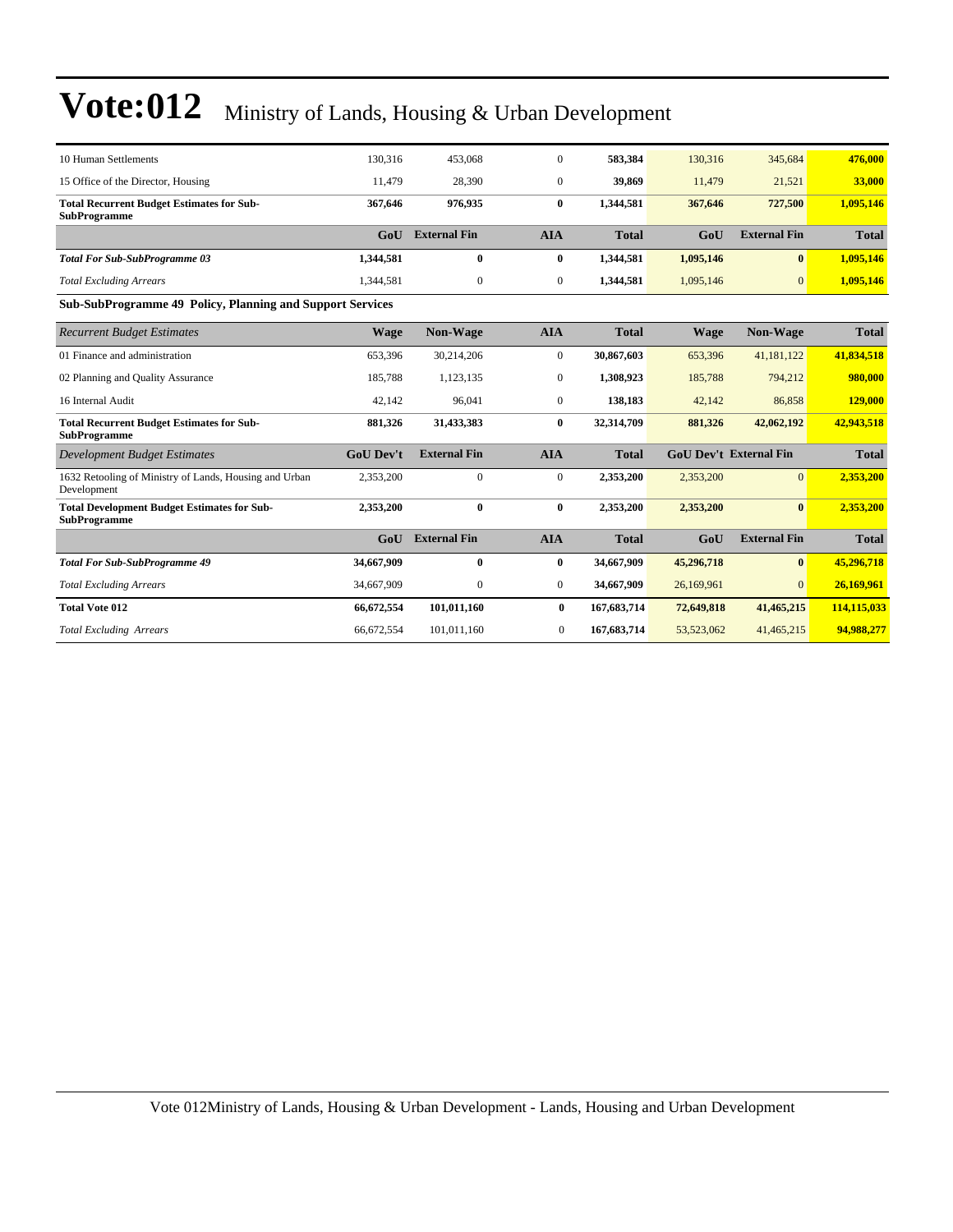#### **Table V3: Summary Vote Estimates by Item**

| Thousand Uganda Shillings                                   | 2020/21 Approved Budget<br>2021/22 Draft Estimates |              |                  |              |            |              |                |
|-------------------------------------------------------------|----------------------------------------------------|--------------|------------------|--------------|------------|--------------|----------------|
|                                                             | GoU                                                | External Fin | AIA              | <b>Total</b> | GoU        | External Fin | <b>Total</b>   |
| <b>Employees, Goods and Services (Outputs Provided)</b>     | 52,588,226                                         | 81,349,670   | $\bf{0}$         | 133,937,897  | 41,276,336 | 39,130,815   | 80,407,151     |
| 211101 General Staff Salaries                               | 7,405,685                                          | $\bf{0}$     | 0                | 7,405,685    | 7,405,685  | $\bf{0}$     | 7,405,685      |
| 211102 Contract Staff Salaries                              | 896,977                                            | 5,781,579    | $\boldsymbol{0}$ | 6,678,556    | 907,777    | 5,540,100    | 6,447,877      |
| 211103 Allowances (Inc. Casuals, Temporary)                 | 2,115,250                                          | 60,800       | 0                | 2,176,050    | 1,868,738  | 43,800       | 1,912,538      |
| 212101 Social Security Contributions                        | 82,798                                             | 365,370      | 0                | 448,168      | 78,478     | 488,490      | 566,968        |
| 212102 Pension for General Civil Service                    | 3,082,876                                          | $\bf{0}$     | 0                | 3,082,876    | 3,089,202  | $\bf{0}$     | 3,089,202      |
| 212201 Social Security Contributions                        | 9,900                                              | 98,280       | 0                | 108,180      | 15,300     | 65,520       | 80,820         |
| 213001 Medical expenses (To employees)                      | 110,000                                            | $\bf{0}$     | $\bf{0}$         | 110,000      | 110,000    | $\bf{0}$     | 110,000        |
| 213002 Incapacity, death benefits and funeral expenses      | 50,000                                             | $\bf{0}$     | 0                | 50,000       | 50,000     | 0            | 50,000         |
| 213004 Gratuity Expenses                                    | 597,363                                            | 98,280       | 0                | 695,643      | 119,556    | 98,280       | 217,836        |
| 221001 Advertising and Public Relations                     | 79,340                                             | 514,980      | 0                | 594,320      | 165,645    | 285,000      | 450,645        |
| 221002 Workshops and Seminars                               | 3,138,059                                          | 4,783,867    | 0                | 7,921,925    | 1,873,114  | 336,000      | 2,209,114      |
| 221003 Staff Training                                       | 1,654,000                                          | 2,551,344    | 0                | 4,205,344    | 1,502,534  | 1,126,000    | 2,628,534      |
| 221005 Hire of Venue (chairs, projector, etc)               | 150,000                                            | 100,000      | 0                | 250,000      | 109,000    | 100,000      | 209,000        |
| 221007 Books, Periodicals & Newspapers                      | 93,580                                             | 277,569      | 0                | 371,149      | 95,850     | $\bf{0}$     | 95,850         |
| 221008 Computer supplies and Information Technology<br>(TT) | 1,396,108                                          | 613,725      | 0                | 2,009,833    | 1,295,636  | 10,000       | 1,305,636      |
| 221009 Welfare and Entertainment                            | 986,300                                            | 31,200       | $\bf{0}$         | 1,017,500    | 908,060    | 31,200       | 939,260        |
| 221011 Printing, Stationery, Photocopying and Binding       | 1,347,169                                          | 523,900      | 0                | 1,871,069    | 1,267,980  | 337,000      | 1,604,980      |
| 221012 Small Office Equipment                               | 72,280                                             | $\bf{0}$     | 0                | 72,280       | 65,420     | $\bf{0}$     | 65,420         |
| 221016 IFMS Recurrent costs                                 | 100,000                                            | $\bf{0}$     | 0                | 100,000      | 100,000    | $\bf{0}$     | 100,000        |
| 221017 Subscriptions                                        | 382,200                                            | $\bf{0}$     | $\boldsymbol{0}$ | 382,200      | 372,560    | $\bf{0}$     | 372,560        |
| 221020 IPPS Recurrent Costs                                 | 45,000                                             | $\bf{0}$     | $\bf{0}$         | 45,000       | 45,000     | $\bf{0}$     | 45,000         |
| 222001 Telecommunications                                   | 221,300                                            | 76,863       | 0                | 298,163      | 366,130    | $\bf{0}$     | 366,130        |
| 222002 Postage and Courier                                  | 16,000                                             | $\bf{0}$     | 0                | 16,000       | 16,000     | $\mathbf{0}$ | 16,000         |
| 222003 Information and communications technology<br>(ICT)   | 773,125                                            | 574,313      | 0                | 1,347,437    | 437,831    | 713,000      | 1,150,831      |
| 223001 Property Expenses                                    | 10,000                                             | $\bf{0}$     | 0                | 10,000       | 10,000     | $\bf{0}$     | 10,000         |
| 223002 Rates                                                | 10,000                                             | $\bf{0}$     | 0                | 10,000       | 10,000     |              | 10,000         |
| 223003 Rent - (Produced Assets) to private entities         | $\bf{0}$                                           | 280,853      | 0                | 280,853      | $\bf{0}$   | $\bf{0}$     | $\bf{0}$       |
| 223004 Guard and Security services                          | 100,000                                            | $\bf{0}$     | $\bf{0}$         | 100,000      | 100,000    | $\bf{0}$     | <b>100,000</b> |
| 223005 Electricity                                          | 120,000                                            | 76,863       | 0                | 196,863      | 220,000    | $\bf{0}$     | 220,000        |
| 223006 Water                                                | 16,000                                             | 176,863      | 0                | 192,863      | 64,598     | $\bf{0}$     | 64,598         |
| 224004 Cleaning and Sanitation                              | 107,300                                            | $\bf{0}$     | $\bf{0}$         | 107,300      | 107,300    | 70,000       | 177,300        |
| 224005 Uniforms, Beddings and Protective Gear               | 126,000                                            | $\bf{0}$     | 0                | 126,000      | 16,000     | $\bf{0}$     | 16,000         |
| 225001 Consultancy Services- Short term                     | 1,126,094                                          | 16,811,982   | 0                | 17,938,077   | 890,844    | 8,561,000    | 9,451,844      |
| 225002 Consultancy Services-Long-term                       | 2,004,000                                          | 26,259,645   | 0                | 28, 263, 645 | 1,450,669  | 14,886,800   | 16,337,469     |
| 226001 Insurances                                           | 295,000                                            | 395          | 0                | 295,395      | 295,000    | 395,000      | 690,000        |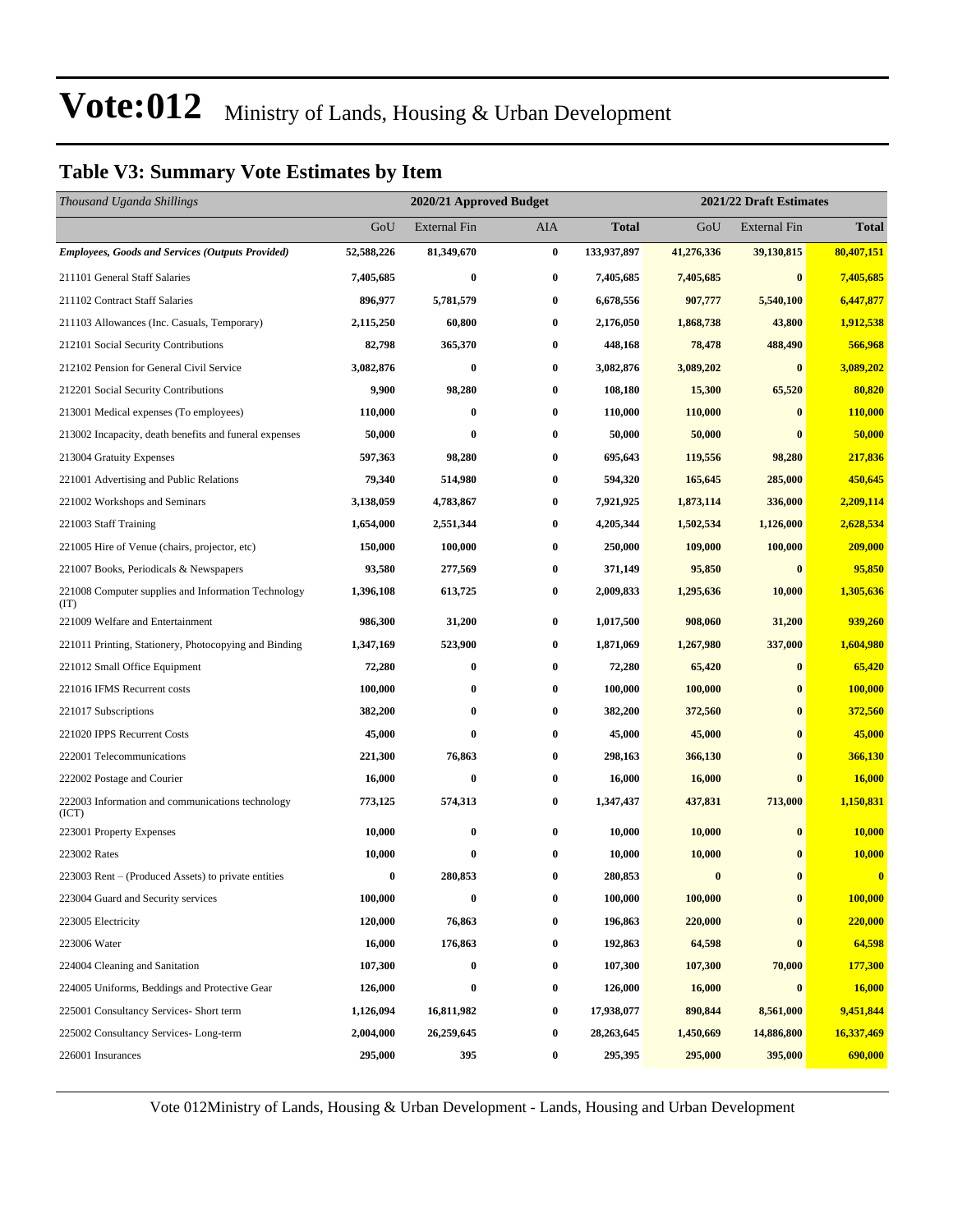| 227001 Travel inland                                               | 4,040,382        | 11,523,941  | $\bf{0}$         | 15,564,323       | 4,185,747  | 2,563,000    | 6,748,747    |
|--------------------------------------------------------------------|------------------|-------------|------------------|------------------|------------|--------------|--------------|
| 227002 Travel abroad                                               | 923,817          | 1,835,863   | 0                | 2,759,680        | 807,601    | 379,200      | 1,186,801    |
| 227004 Fuel, Lubricants and Oils                                   | 3,184,647        | 4,456,358   | $\bf{0}$         | 7,641,004        | 2,904,006  | 785,000      | 3,689,006    |
| 228001 Maintenance - Civil                                         | 774,921          | 1,000,000   | $\bf{0}$         | 1,774,921        | 611,218    | 1,000,000    | 1,611,218    |
| 228002 Maintenance - Vehicles                                      | 1,114,799        | 1,698,371   | $\bf{0}$         | 2,813,170        | 973,497    | 617,400      | 1,590,897    |
| 228003 Maintenance - Machinery, Equipment &<br>Furniture           | 429,958          | 200,000     | $\bf{0}$         | 629,958          | 344,358    | 200,000      | 544,358      |
| 228004 Maintenance - Other                                         | $\bf{0}$         | $\bf{0}$    | $\bf{0}$         | $\bf{0}$         | 20,000     | $\bf{0}$     | 20,000       |
| 281401 Rental – non produced assets                                | $\bf{0}$         | 576,469     | $\bf{0}$         | 576,469          | $\bf{0}$   | $\mathbf{0}$ | $\bf{0}$     |
| 281503 Engineering and Design Studies & Plans for<br>capital works | $\bf{0}$         | $\bf{0}$    | $\bf{0}$         | $\bf{0}$         | $\bf{0}$   | 250,000      | 250,000      |
| 281504 Monitoring, Supervision & Appraisal of Capital<br>work      | $\bf{0}$         | $\bf{0}$    | $\bf{0}$         | $\boldsymbol{0}$ | $\bf{0}$   | 249,025      | 249,025      |
| 282104 Compensation to 3rd Parties                                 | 13,400,000       | $\bf{0}$    | $\bf{0}$         | 13,400,000       | 6,000,000  | $\bf{0}$     | 6,000,000    |
| <b>Grants, Transfers and Subsides (Outputs Funded)</b>             | 12,440,487       | $\bf{0}$    | $\bf{0}$         | 12,440,487       | 10,398,726 | 100,000      | 10,498,726   |
| 262101 Contributions to International Organisations<br>(Current)   | 1,715,487        | $\bf{0}$    | $\bf{0}$         | 1,715,487        | 1,715,487  | $\bf{0}$     | 1,715,487    |
| 263104 Transfers to other govt. Units (Current)                    | 10,725,001       | $\bf{0}$    | $\bf{0}$         | 10,725,001       | 8,583,239  | $\bf{0}$     | 8,583,239    |
| 291001 Transfers to Government Institutions                        | $\boldsymbol{0}$ | $\bf{0}$    | $\bf{0}$         | $\bf{0}$         | 100,000    | 100,000      | 200,000      |
| <b>Investment</b> (Capital Purchases)                              | 1,643,840        | 19,661,490  | $\bf{0}$         | 21,305,330       | 1,848,000  | 2,234,400    | 4,082,400    |
| 281504 Monitoring, Supervision & Appraisal of Capital<br>work      | $\bf{0}$         | 748,940     | $\bf{0}$         | 748,940          | 100,000    | $\bf{0}$     | 100,000      |
| 312103 Roads and Bridges.                                          | $\bf{0}$         | 15,821,746  | $\bf{0}$         | 15,821,746       | $\bf{0}$   | $\mathbf{0}$ | $\mathbf{0}$ |
| 312104 Other Structures                                            | $\bf{0}$         | 2,090,804   | $\bf{0}$         | 2,090,804        | $\bf{0}$   | $\mathbf{0}$ | $\bf{0}$     |
| 312201 Transport Equipment                                         | $\bf{0}$         | 900,000     | $\bf{0}$         | 900,000          | $\bf{0}$   | 1,064,000    | 1,064,000    |
| 312202 Machinery and Equipment                                     | 200,000          | $\bf{0}$    | 0                | 200,000          | 250,000    | $\bf{0}$     | 250,000      |
| 312203 Furniture & Fixtures                                        | 500,000          | 100,000     | $\bf{0}$         | 600,000          | 500,000    | 380,000      | 880,000      |
| 312211 Office Equipment                                            | 148,000          | $\bf{0}$    | $\bf{0}$         | 148,000          | 148,000    | $\bf{0}$     | 148,000      |
| 312213 ICT Equipment                                               | 795,840          | $\bf{0}$    | $\boldsymbol{0}$ | 795,840          | 850,000    | 790,400      | 1,640,400    |
| Arrears                                                            | $\bf{0}$         | $\bf{0}$    | $\bf{0}$         | $\bf{0}$         | 19,126,757 | $\bf{0}$     | 19,126,757   |
| 321605 Domestic arrears (Budgeting)                                | $\bf{0}$         | $\bf{0}$    | $\bf{0}$         | $\bf{0}$         | 19,000,000 | $\bf{0}$     | 19,000,000   |
| 321608 General Public Service Pension arrears<br>(Budgeting)       | $\bf{0}$         | $\bf{0}$    | $\bf{0}$         | $\bf{0}$         | 15,811     | $\bf{0}$     | 15,811       |
| 321617 Salary Arrears (Budgeting)                                  | $\bf{0}$         | $\bf{0}$    | $\bf{0}$         | $\bf{0}$         | 110,946    | $\bf{0}$     | 110,946      |
| <b>Grand Total Vote 012</b>                                        | 66,672,554       | 101,011,160 | $\bf{0}$         | 167,683,714      | 72,649,818 | 41,465,215   | 114,115,033  |
| <b>Total Excluding Arrears</b>                                     | 66,672,554       | 101,011,160 | $\mathbf{0}$     | 167,683,714      | 53,523,062 | 41,465,215   | 94,988,277   |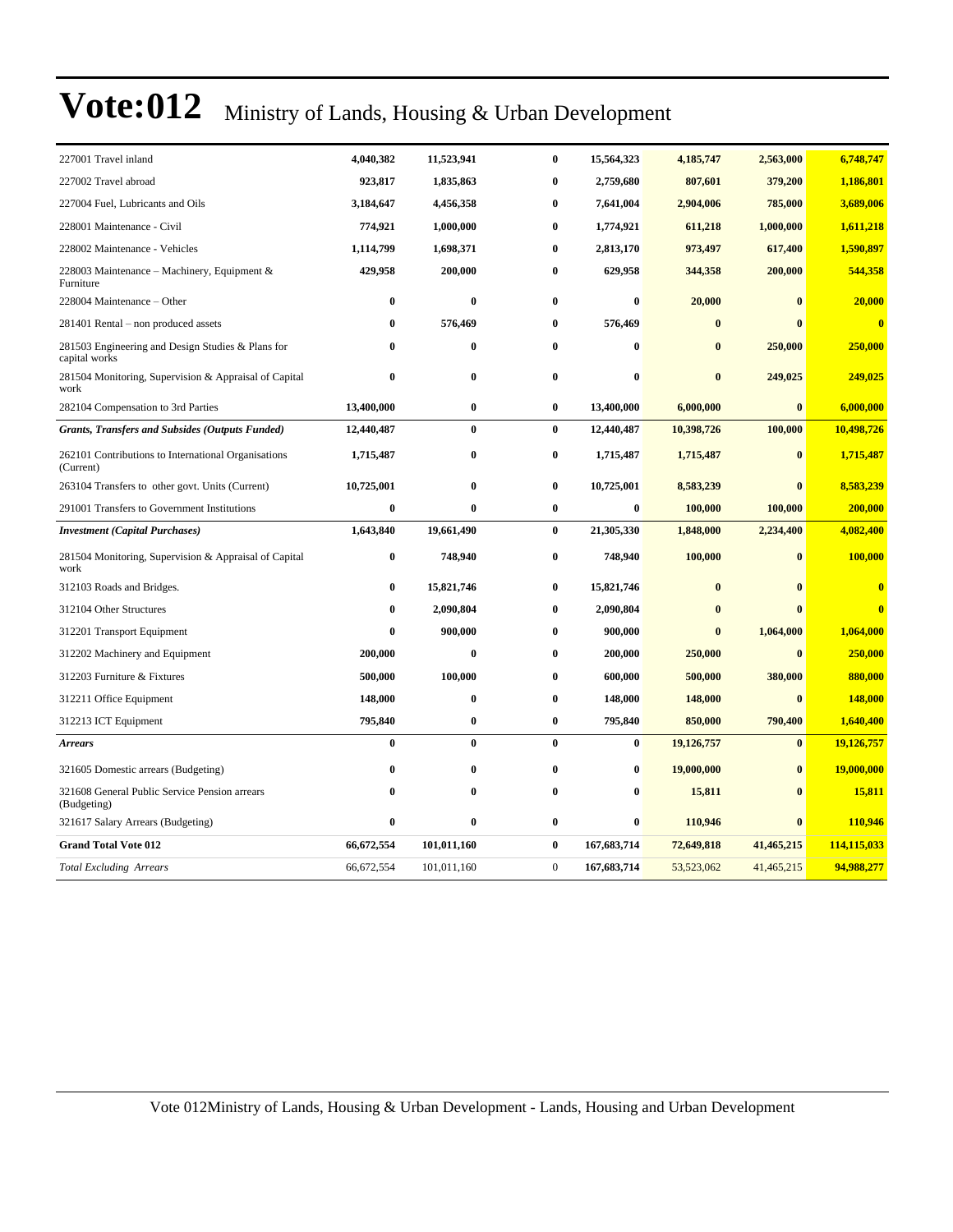#### **Table V4: Detailed Estimates by Sub-SubProgramme, Department,Project and Output and Item**

#### *Sub-SubProgrammme 01 Land, Administration and Management (MLHUD)*

*Recurrent Budget Estimates*

#### **Department 03 Office of Director Land Management**

| Thousand Uganda Shillings                                       |              | 2020/21 Approved Budget |                |              |              | 2021/22 Draft Estimates |              |
|-----------------------------------------------------------------|--------------|-------------------------|----------------|--------------|--------------|-------------------------|--------------|
| <b>Outputs Provided</b>                                         | Wage         | Non Wage                | <b>AIA</b>     | <b>Total</b> | Wage         | Non Wage                | <b>Total</b> |
| Budget Output 020101 Land Policy, Plans, Strategies and Reports |              |                         |                |              |              |                         |              |
| 211101 General Staff Salaries                                   | 40,605       | $\mathbf{0}$            | $\overline{0}$ | 40,605       | 40,605       | $\mathbf{0}$            | 40,605       |
| 221002 Workshops and Seminars                                   | $\mathbf{0}$ | 21,656                  | $\overline{0}$ | 21,656       | $\mathbf{0}$ | 13,612                  | 13,612       |
| 221007 Books, Periodicals & Newspapers                          | $\mathbf{0}$ | 480                     | $\mathbf{0}$   | 480          | $\mathbf{0}$ | 480                     | 480          |
| 221009 Welfare and Entertainment                                | $\mathbf{0}$ | 1,200                   | $\overline{0}$ | 1,200        | $\mathbf{0}$ | 780                     | 780          |
| 222001 Telecommunications                                       | $\Omega$     | 800                     | $\Omega$       | 800          | $\mathbf{0}$ | 800                     | 800          |
| 227004 Fuel, Lubricants and Oils                                | $\mathbf{0}$ | 5,728                   | $\overline{0}$ | 5,728        | $\mathbf{0}$ | 3,723                   | 3,723        |
| <b>Total Cost of Budget Output 01</b>                           | 40,605       | 29,864                  | 0              | 70,468       | 40,605       | 19,396                  | 60,000       |
| <b>Total Cost Of Outputs Provided</b>                           | 40,605       | 29,864                  | $\bf{0}$       | 70,468       | 40,605       | 19,396                  | 60,000       |
| <b>Total Cost for Department 03</b>                             | 40,605       | 29,864                  | $\bf{0}$       | 70,468       | 40,605       | 19,396                  | 60,000       |
| <b>Total Excluding Arrears</b>                                  | 40,605       | 29,864                  | $\overline{0}$ | 70,468       | 40,605       | 19,396                  | 60,000       |

#### **Department 04 Land Administration**

| Thousand Uganda Shillings                                                    |                  | 2020/21 Approved Budget |                |              |                  | 2021/22 Draft Estimates |              |
|------------------------------------------------------------------------------|------------------|-------------------------|----------------|--------------|------------------|-------------------------|--------------|
| <b>Outputs Provided</b>                                                      | Wage             | Non Wage                | AIA            | <b>Total</b> | Wage             | Non Wage                | <b>Total</b> |
| Budget Output 020101 Land Policy, Plans, Strategies and Reports              |                  |                         |                |              |                  |                         |              |
| 211101 General Staff Salaries                                                | 285,804          | $\mathbf{0}$            | $\overline{0}$ | 285,804      | 285,804          | $\mathbf{0}$            | 285,804      |
| 211103 Allowances (Inc. Casuals, Temporary)                                  | $\boldsymbol{0}$ | 2,000                   | $\overline{0}$ | 2,000        | $\mathbf{0}$     | 2,000                   | 2,000        |
| 221002 Workshops and Seminars                                                | $\overline{0}$   | 32,000                  | $\overline{0}$ | 32,000       | $\mathbf{0}$     | 31,201                  | 31,201       |
| 227001 Travel inland                                                         | $\mathbf{0}$     | 9,201                   | $\overline{0}$ | 9,201        | $\mathbf{0}$     | 10,000                  | 10,000       |
| 227004 Fuel, Lubricants and Oils                                             | $\mathbf{0}$     | 3,714                   | $\overline{0}$ | 3,714        | $\mathbf{0}$     | 3,714                   | 3,714        |
| <b>Total Cost of Budget Output 01</b>                                        | 285,804          | 46,915                  | 0              | 332,719      | 285,804          | 46,915                  | 332,719      |
| Budget Output 020105 Capacity Building in Land Administration and Management |                  |                         |                |              |                  |                         |              |
| 211103 Allowances (Inc. Casuals, Temporary)                                  | $\overline{0}$   | 4.000                   | $\overline{0}$ | 4.000        | $\mathbf{0}$     | 3,500                   | 3,500        |
| 221002 Workshops and Seminars                                                | $\overline{0}$   | 134,000                 | $\overline{0}$ | 134,000      | $\mathbf{0}$     | 98,140                  | 98,140       |
| 221003 Staff Training                                                        | $\mathbf{0}$     | 26,000                  | $\overline{0}$ | 26,000       | $\boldsymbol{0}$ | 18,460                  | 18,460       |
| 221008 Computer supplies and Information Technology (IT)                     | $\boldsymbol{0}$ | 10,000                  | $\overline{0}$ | 10,000       | $\mathbf{0}$     | 10,000                  | 10,000       |
| 221009 Welfare and Entertainment                                             | $\overline{0}$   | 20,000                  | $\overline{0}$ | 20,000       | $\mathbf{0}$     | 14,200                  | 14,200       |
| 221011 Printing, Stationery, Photocopying and Binding                        | $\overline{0}$   | 9,068                   | $\overline{0}$ | 9.068        | $\boldsymbol{0}$ | 9,068                   | 9,068        |
| 221012 Small Office Equipment                                                | $\overline{0}$   | 2,000                   | $\overline{0}$ | 2,000        | $\mathbf{0}$     | 1,420                   | 1,420        |
| 221017 Subscriptions                                                         | $\overline{0}$   | 12,000                  | $\overline{0}$ | 12,000       | $\mathbf{0}$     | 8,540                   | 8,540        |
| 222001 Telecommunications                                                    | $\mathbf{0}$     | 8.000                   | $\overline{0}$ | 8.000        | $\mathbf{0}$     | 5,680                   | 5,680        |
|                                                                              |                  |                         |                |              |                  |                         |              |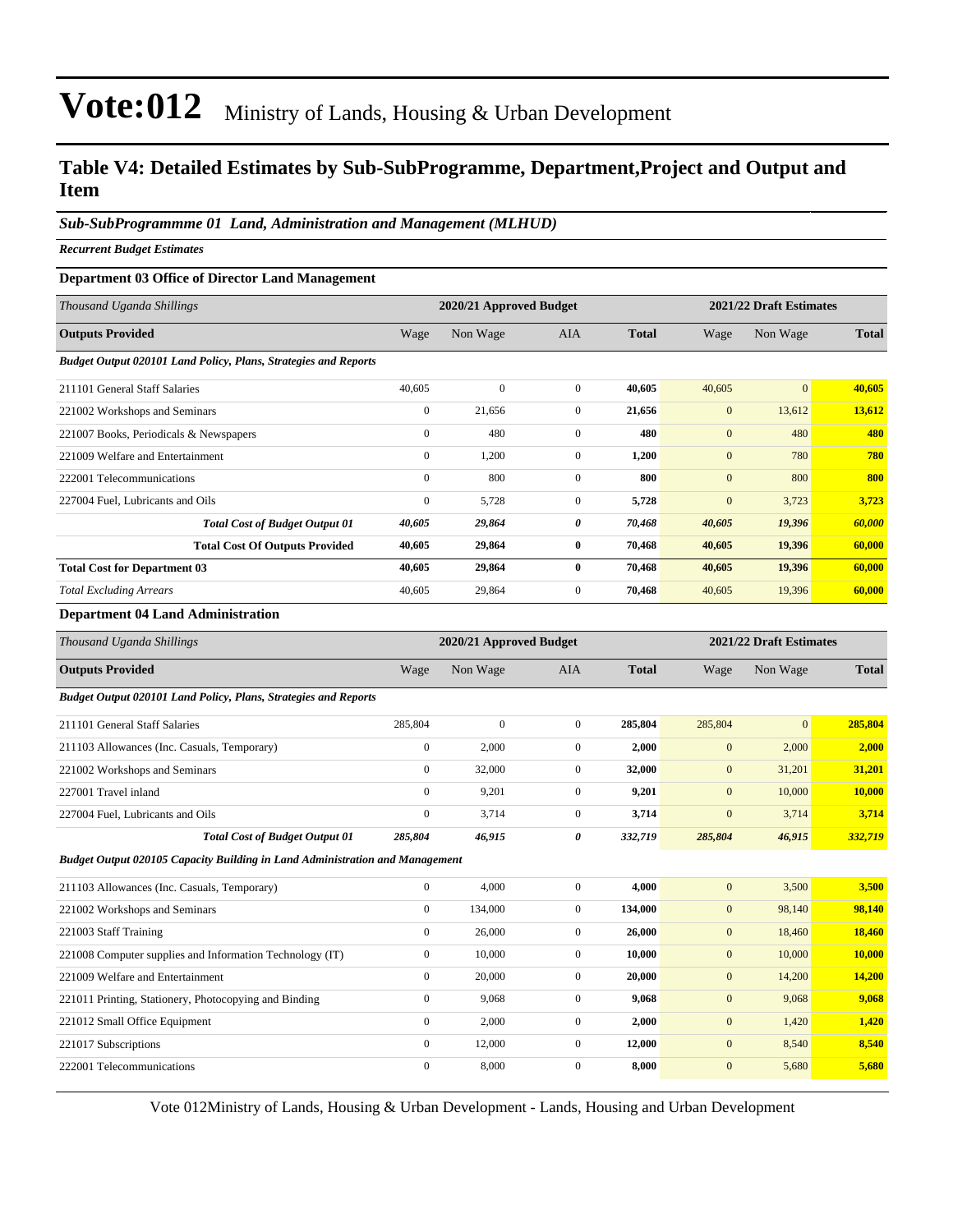| 227001 Travel inland                                     | $\mathbf{0}$                                       | 186,733                 | $\boldsymbol{0}$ | 186,733      | $\mathbf{0}$          | 149,386                 | 149,386       |  |  |  |
|----------------------------------------------------------|----------------------------------------------------|-------------------------|------------------|--------------|-----------------------|-------------------------|---------------|--|--|--|
| 227004 Fuel, Lubricants and Oils                         | $\boldsymbol{0}$                                   | 84,345                  | $\overline{0}$   | 84,345       | $\mathbf{0}$          | 84,687                  | 84,687        |  |  |  |
| 228002 Maintenance - Vehicles                            | $\boldsymbol{0}$                                   | 20,000                  | $\boldsymbol{0}$ | 20,000       | $\mathbf{0}$          | 14,200                  | <b>14,200</b> |  |  |  |
| <b>Total Cost of Budget Output 05</b>                    | 0                                                  | 516,146                 | 0                | 516,146      | $\boldsymbol{\theta}$ | 417,281                 | 417,281       |  |  |  |
| <b>Total Cost Of Outputs Provided</b>                    | 285,804                                            | 563,061                 | $\bf{0}$         | 848,865      | 285,804               | 464,196                 | 750,000       |  |  |  |
| <b>Total Cost for Department 04</b>                      | 285,804                                            | 563,061                 | 0                | 848,865      | 285,804               | 464,196                 | 750,000       |  |  |  |
| <b>Total Excluding Arrears</b>                           | 285,804                                            | 563,061                 | $\boldsymbol{0}$ | 848,865      | 285,804               | 464,196                 | 750,000       |  |  |  |
| <b>Department 05 Surveys and Mapping</b>                 |                                                    |                         |                  |              |                       |                         |               |  |  |  |
| Thousand Uganda Shillings                                | 2020/21 Approved Budget<br>2021/22 Draft Estimates |                         |                  |              |                       |                         |               |  |  |  |
| <b>Outputs Provided</b>                                  | Wage                                               | Non Wage                | <b>AIA</b>       | <b>Total</b> | Wage                  | Non Wage                | <b>Total</b>  |  |  |  |
| <b>Budget Output 020104 Surveys and Mapping</b>          |                                                    |                         |                  |              |                       |                         |               |  |  |  |
| 211101 General Staff Salaries                            | 1,220,668                                          | $\boldsymbol{0}$        | $\boldsymbol{0}$ | 1,220,668    | 1,220,668             | $\mathbf{0}$            | 1,220,668     |  |  |  |
| 211103 Allowances (Inc. Casuals, Temporary)              | $\mathbf{0}$                                       | 201,699                 | $\mathbf{0}$     | 201,699      | $\mathbf{0}$          | 19,257                  | 19,257        |  |  |  |
| 221001 Advertising and Public Relations                  | $\boldsymbol{0}$                                   | 4,340                   | $\boldsymbol{0}$ | 4,340        | $\boldsymbol{0}$      | 3,212                   | 3,212         |  |  |  |
| 221002 Workshops and Seminars                            | $\boldsymbol{0}$                                   | 125,000                 | $\mathbf{0}$     | 125,000      | $\mathbf{0}$          | 92,500                  | 92,500        |  |  |  |
| 221007 Books, Periodicals & Newspapers                   | $\boldsymbol{0}$                                   | 1,500                   | $\boldsymbol{0}$ | 1,500        | $\mathbf{0}$          | 1,110                   | 1,110         |  |  |  |
| 221008 Computer supplies and Information Technology (IT) | $\boldsymbol{0}$                                   | 30,000                  | $\boldsymbol{0}$ | 30,000       | $\mathbf{0}$          | 22,200                  | 22,200        |  |  |  |
| 221009 Welfare and Entertainment                         | $\boldsymbol{0}$                                   | 20,000                  | $\mathbf{0}$     | 20,000       | $\mathbf{0}$          | 14,800                  | 14,800        |  |  |  |
| 221011 Printing, Stationery, Photocopying and Binding    | $\boldsymbol{0}$                                   | 38,200                  | $\boldsymbol{0}$ | 38,200       | $\mathbf{0}$          | 25,000                  | 25,000        |  |  |  |
| 221017 Subscriptions                                     | $\boldsymbol{0}$                                   | 264,000                 | $\mathbf{0}$     | 264,000      | $\mathbf{0}$          | 264,000                 | 264,000       |  |  |  |
| 222001 Telecommunications                                | $\boldsymbol{0}$                                   | 2,000                   | $\boldsymbol{0}$ | 2,000        | $\mathbf{0}$          | 1,500                   | 1,500         |  |  |  |
| 222003 Information and communications technology (ICT)   | $\boldsymbol{0}$                                   | 10,000                  | $\mathbf{0}$     | 10,000       | $\mathbf{0}$          | 7,400                   | 7,400         |  |  |  |
| 223006 Water                                             | $\boldsymbol{0}$                                   | 6,000                   | $\mathbf{0}$     | 6,000        | $\mathbf{0}$          | 4,598                   | 4,598         |  |  |  |
| 227001 Travel inland                                     | $\boldsymbol{0}$                                   | 119,617                 | $\boldsymbol{0}$ | 119,617      | $\mathbf{0}$          | 166,200                 | 166,200       |  |  |  |
| 227002 Travel abroad                                     | $\boldsymbol{0}$                                   | 81,500                  | $\mathbf{0}$     | 81,500       | $\mathbf{0}$          | 30,310                  | 30,310        |  |  |  |
| 227004 Fuel, Lubricants and Oils                         | $\boldsymbol{0}$                                   | 75,499                  | $\boldsymbol{0}$ | 75,499       | $\mathbf{0}$          | 60,235                  | 60,235        |  |  |  |
| 228001 Maintenance - Civil                               | $\boldsymbol{0}$                                   | 100,000                 | $\boldsymbol{0}$ | 100,000      | $\mathbf{0}$          | 74,000                  | 74,000        |  |  |  |
| 228002 Maintenance - Vehicles                            | $\boldsymbol{0}$                                   | 36,500                  | $\mathbf{0}$     | 36,500       | $\mathbf{0}$          | 25,610                  | 25,610        |  |  |  |
| 228003 Maintenance - Machinery, Equipment & Furniture    | $\boldsymbol{0}$                                   | 10,000                  | $\boldsymbol{0}$ | 10,000       | $\mathbf{0}$          | 17,400                  | 17,400        |  |  |  |
| 228004 Maintenance - Other                               | $\boldsymbol{0}$                                   | $\boldsymbol{0}$        | $\mathbf{0}$     | $\bf{0}$     | $\mathbf{0}$          | 20,000                  | 20,000        |  |  |  |
| <b>Total Cost of Budget Output 04</b>                    | 1,220,668                                          | 1,125,855               | 0                | 2,346,523    | 1,220,668             | 849,332                 | 2,070,000     |  |  |  |
| <b>Total Cost Of Outputs Provided</b>                    | 1,220,668                                          | 1,125,855               | 0                | 2,346,523    | 1,220,668             | 849,332                 | 2,070,000     |  |  |  |
| <b>Total Cost for Department 05</b>                      | 1,220,668                                          | 1,125,855               | 0                | 2,346,523    | 1,220,668             | 849,332                 | 2,070,000     |  |  |  |
| <b>Total Excluding Arrears</b>                           | 1,220,668                                          | 1,125,855               | $\boldsymbol{0}$ | 2,346,523    | 1,220,668             | 849,332                 | 2,070,000     |  |  |  |
| <b>Department 06 Land Registration</b>                   |                                                    |                         |                  |              |                       |                         |               |  |  |  |
| Thousand Uganda Shillings                                |                                                    | 2020/21 Approved Budget |                  |              |                       | 2021/22 Draft Estimates |               |  |  |  |
| <b>Outputs Provided</b>                                  | Wage                                               | Non Wage                | AIA              | <b>Total</b> | Wage                  | Non Wage                | <b>Total</b>  |  |  |  |
| <b>Budget Output 020102 Land Registration</b>            |                                                    |                         |                  |              |                       |                         |               |  |  |  |
| 211101 General Staff Salaries                            | 262,465                                            | $\boldsymbol{0}$        | $\mathbf{0}$     | 262,465      | 262,465               | 0                       | 262,465       |  |  |  |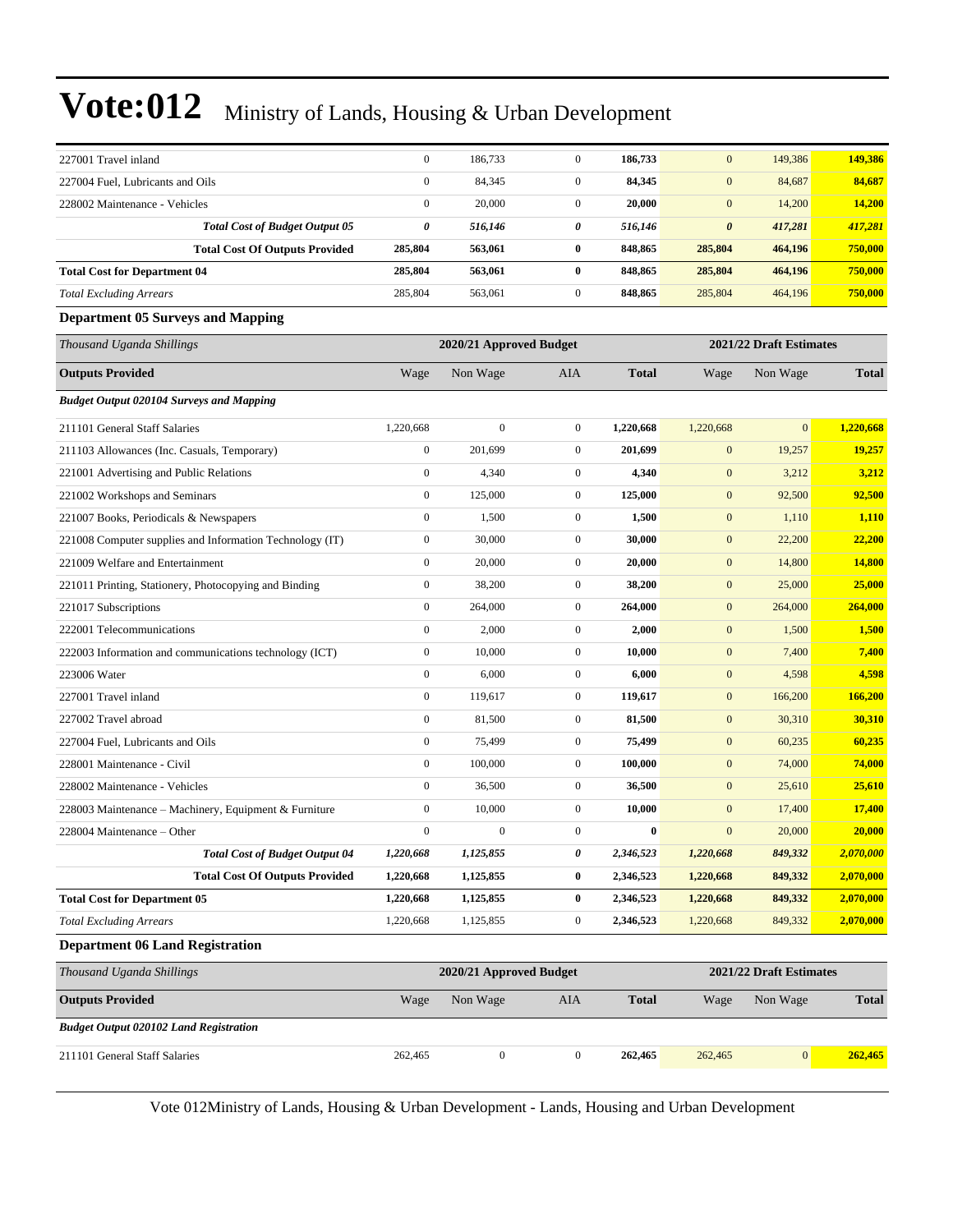| 211103 Allowances (Inc. Casuals, Temporary)              |           | $\boldsymbol{0}$ | 50,000                  | $\mathbf{0}$     | 50,000       | $\mathbf{0}$     | 25,000                  | 25,000         |
|----------------------------------------------------------|-----------|------------------|-------------------------|------------------|--------------|------------------|-------------------------|----------------|
| 221002 Workshops and Seminars                            |           | $\mathbf{0}$     | 100,000                 | $\mathbf{0}$     | 100,000      | $\overline{0}$   | 40,000                  | 40,000         |
| 221003 Staff Training                                    |           | $\boldsymbol{0}$ | 15,000                  | $\boldsymbol{0}$ | 15,000       | $\boldsymbol{0}$ | 15,000                  | 15,000         |
| 221007 Books, Periodicals & Newspapers                   |           | $\boldsymbol{0}$ | 6,400                   | $\boldsymbol{0}$ | 6,400        | $\mathbf{0}$     | 3,200                   | 3,200          |
| 221008 Computer supplies and Information Technology (IT) |           | $\mathbf{0}$     | $\overline{0}$          | $\mathbf{0}$     | $\bf{0}$     | $\boldsymbol{0}$ | 5,335                   | 5,335          |
| 221009 Welfare and Entertainment                         |           | $\boldsymbol{0}$ | 5,000                   | $\boldsymbol{0}$ | 5,000        | $\mathbf{0}$     | 12,000                  | 12,000         |
| 221011 Printing, Stationery, Photocopying and Binding    |           | $\mathbf{0}$     | 9,064                   | $\boldsymbol{0}$ | 9,064        | $\mathbf{0}$     | 10,000                  | 10,000         |
| 221012 Small Office Equipment                            |           | $\boldsymbol{0}$ | 13,100                  | $\boldsymbol{0}$ | 13,100       | $\boldsymbol{0}$ | 8,000                   | 8,000          |
| 222001 Telecommunications                                |           | $\mathbf{0}$     | 2,000                   | $\boldsymbol{0}$ | 2,000        | $\mathbf{0}$     | 2,000                   | 2,000          |
| 227001 Travel inland                                     |           | $\mathbf{0}$     | 64,400                  | $\mathbf{0}$     | 64,400       | $\overline{0}$   | 80,000                  | 80,000         |
| 227004 Fuel, Lubricants and Oils                         |           | $\boldsymbol{0}$ | 10,728                  | $\mathbf{0}$     | 10,728       | $\mathbf{0}$     | 12,000                  | 12,000         |
| 228002 Maintenance - Vehicles                            |           | $\boldsymbol{0}$ | 10,000                  | $\boldsymbol{0}$ | 10,000       | $\mathbf{0}$     | 5,000                   | 5,000          |
| <b>Total Cost of Budget Output 02</b>                    | 262,465   |                  | 285,692                 | 0                | 548,157      | 262,465          | 217,535                 | 480,000        |
| <b>Total Cost Of Outputs Provided</b>                    | 262,465   |                  | 285,692                 | $\bf{0}$         | 548,157      | 262,465          | 217,535                 | 480,000        |
| <b>Total Cost for Department 06</b>                      | 262,465   |                  | 285,692                 | $\bf{0}$         | 548,157      | 262,465          | 217,535                 | 480,000        |
| <b>Total Excluding Arrears</b>                           | 262,465   |                  | 285,692                 | $\boldsymbol{0}$ | 548,157      | 262,465          | 217,535                 | 480,000        |
| Department 07 Land Sector Reform Coordination Unit       |           |                  |                         |                  |              |                  |                         |                |
|                                                          |           |                  |                         |                  |              |                  |                         |                |
| Thousand Uganda Shillings                                |           |                  | 2020/21 Approved Budget |                  |              |                  | 2021/22 Draft Estimates |                |
| <b>Outputs Provided</b>                                  | Wage      |                  | Non Wage                | AIA              | <b>Total</b> | Wage             | Non Wage                | <b>Total</b>   |
| <b>Budget Output 020106 Land Information Management</b>  |           |                  |                         |                  |              |                  |                         |                |
| 211101 General Staff Salaries                            | 2,909,651 |                  | $\mathbf{0}$            | $\boldsymbol{0}$ | 2,909,651    | 2,909,651        | $\overline{0}$          | 2,909,651      |
| 211102 Contract Staff Salaries                           | 577,177   |                  | $\overline{0}$          | $\boldsymbol{0}$ | 577,177      | 577,177          | $\overline{0}$          | 577,177        |
| 211103 Allowances (Inc. Casuals, Temporary)              |           | $\boldsymbol{0}$ | 30,000                  | $\boldsymbol{0}$ | 30,000       | $\boldsymbol{0}$ | 13,800                  | 13,800         |
| 212101 Social Security Contributions                     |           | $\boldsymbol{0}$ | 57,718                  | $\boldsymbol{0}$ | 57,718       | $\mathbf{0}$     | 57,718                  | 57,718         |
| 221008 Computer supplies and Information Technology (IT) |           | $\mathbf{0}$     | 300,000                 | $\mathbf{0}$     | 300,000      | $\overline{0}$   | 138,000                 | <b>138,000</b> |
| 221009 Welfare and Entertainment                         |           | $\boldsymbol{0}$ | 80,000                  | $\boldsymbol{0}$ | 80,000       | $\mathbf{0}$     | 39,200                  | 39,200         |
| 221011 Printing, Stationery, Photocopying and Binding    |           | $\boldsymbol{0}$ | 54,406                  | $\boldsymbol{0}$ | 54,406       | $\mathbf{0}$     | 54,406                  | 54,406         |
| 221012 Small Office Equipment                            |           | $\boldsymbol{0}$ | 20,000                  | $\boldsymbol{0}$ | 20,000       | $\mathbf{0}$     | 9,800                   | 9,800          |
| 222001 Telecommunications                                |           | $\mathbf{0}$     | 60,000                  | $\mathbf{0}$     | 60,000       | $\mathbf{0}$     | 29,400                  | 29,400         |
| 222003 Information and communications technology (ICT)   |           | $\mathbf{0}$     | 713,125                 | $\mathbf{0}$     | 713,125      | $\overline{0}$   | 349,431                 | 349,431        |
| 227001 Travel inland                                     |           | $\boldsymbol{0}$ | 170,000                 | $\mathbf{0}$     | 170,000      | $\mathbf{0}$     | 83,300                  | 83,300         |
| 227004 Fuel, Lubricants and Oils                         |           | $\boldsymbol{0}$ | 115,662                 | $\boldsymbol{0}$ | 115,662      | $\mathbf{0}$     | 18,790                  | 18,790         |

228002 Maintenance - Vehicles 0 110,000 0 **110,000** 0 18,670 **18,670**

**Outputs Funded** Wage Non Wage AIA **Total** Wage Non Wage **Total**

*Total Cost of Budget Output 06 3,486,828 1,773,938 0 5,260,766 3,486,828 822,000 4,308,828* **Total Cost Of Outputs Provided 3,486,828 1,773,938 0 5,260,766 3,486,828 822,000 4,308,828**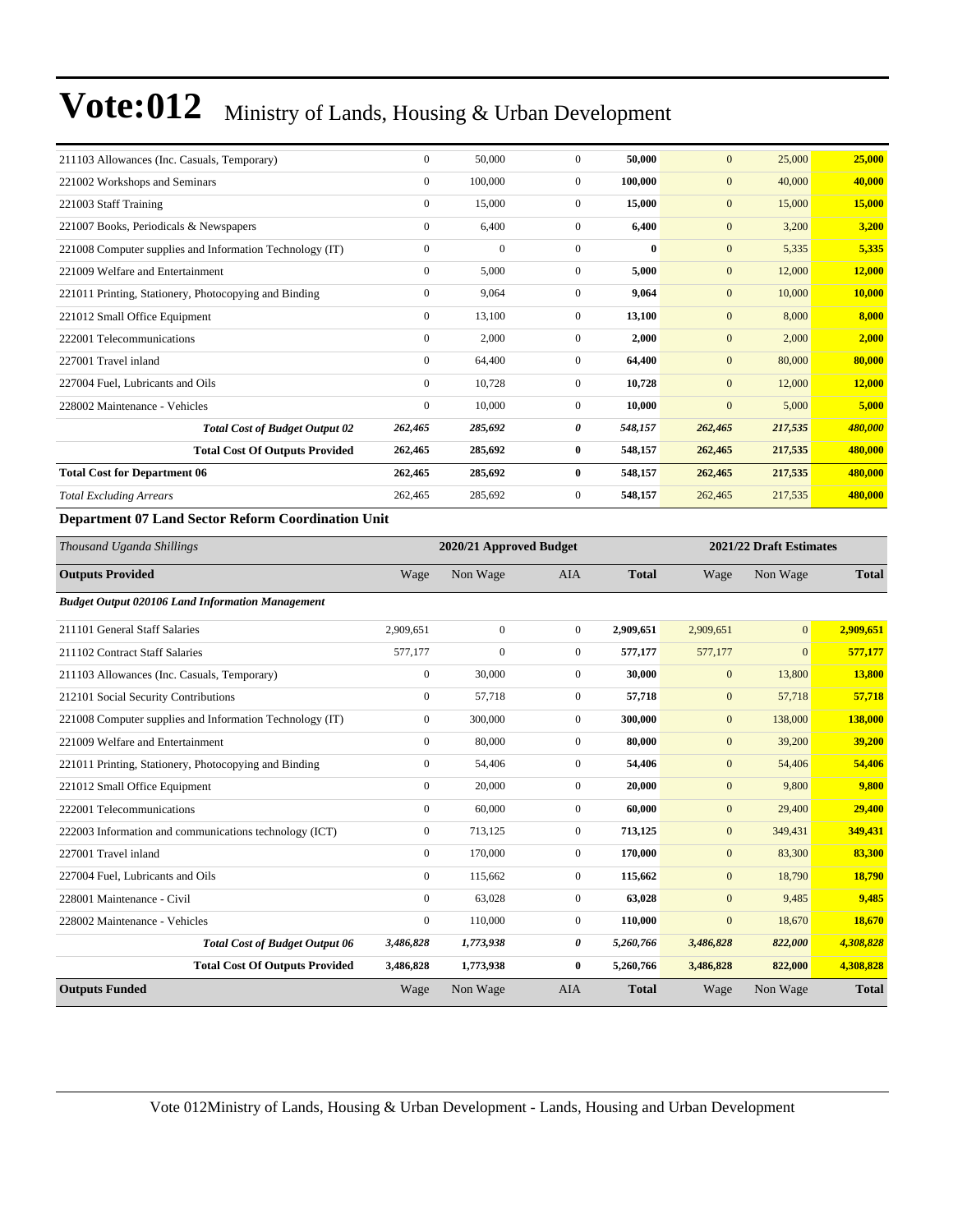#### *Budget Output 020151 Ministry Zonal Offices*

| 263104 Transfers to other govt. Units (Current) | $\boldsymbol{0}$          | 4,500,000                 | $\boldsymbol{0}$          | 4,500,000        | $\mathbf{0}$<br>3,808,292                              | 3,808,292               |
|-------------------------------------------------|---------------------------|---------------------------|---------------------------|------------------|--------------------------------------------------------|-------------------------|
| o/w Tororo                                      | $\boldsymbol{\theta}$     | $\boldsymbol{\mathit{0}}$ | $\boldsymbol{\theta}$     | $\bf{0}$         | $\boldsymbol{\mathit{0}}$<br>153,000                   | 153,000                 |
| o/w Moroto                                      | $\mathcal O$              | $\boldsymbol{\mathit{0}}$ | $\theta$                  | $\boldsymbol{0}$ | $\boldsymbol{\mathit{0}}$<br>153,000                   | 153,000                 |
| o/w Mbale                                       | $\mathcal O$              | $\boldsymbol{\theta}$     | $\theta$                  | $\bf{0}$         | $\boldsymbol{\mathit{0}}$<br>153,000                   | 153,000                 |
| o/w Soroti                                      | $\theta$                  | 0                         | 0                         | $\bf{0}$         | $\boldsymbol{\mathit{0}}$<br>153,000                   | 153,000                 |
| o/w Gulu                                        | $\mathcal O$              | $\boldsymbol{\mathit{0}}$ | 0                         | $\bf{0}$         | $\boldsymbol{\mathit{0}}$<br>153,000                   | 153,000                 |
| o/w Arua                                        | $\boldsymbol{\theta}$     | $\boldsymbol{\mathit{0}}$ | $\boldsymbol{\theta}$     | $\bf{0}$         | $\boldsymbol{\theta}$<br>153,000                       | 153,000                 |
| o/w Fortportal                                  | $\mathcal O$              | $\boldsymbol{\mathit{0}}$ | $\theta$                  | $\bf{0}$         | $\boldsymbol{\mathit{0}}$<br>153,000                   | 153,000                 |
| o/w Kibaale                                     | $\mathcal O$              | $\boldsymbol{\theta}$     | $\theta$                  | $\bf{0}$         | $\boldsymbol{\mathit{0}}$<br>153,000                   | 153,000                 |
| o/w Masindi                                     | $\boldsymbol{\theta}$     | 0                         | 0                         | $\bf{0}$         | $\boldsymbol{\mathit{0}}$<br>153,000                   | 153,000                 |
| o/w Wakiso 1                                    | $\mathcal O$              | $\boldsymbol{\mathit{0}}$ | 0                         | $\bf{0}$         | $\boldsymbol{\mathit{0}}$<br>246,646                   | 246,646                 |
| o/w Wakiso 2                                    | $\boldsymbol{\theta}$     | $\boldsymbol{\mathit{0}}$ | 0                         | $\bf{0}$         | $\boldsymbol{\theta}$<br>246,646                       | 246,646                 |
| o/w Rukungiri                                   | $\boldsymbol{\mathit{0}}$ | $\boldsymbol{\mathit{0}}$ | $\theta$                  | $\bf{0}$         | $\boldsymbol{\mathit{0}}$<br>153,000                   | 153,000                 |
| o/w Kabale                                      | $\boldsymbol{\mathit{0}}$ | $\boldsymbol{\theta}$     | $\theta$                  | $\bf{0}$         | $\boldsymbol{\mathit{0}}$<br>153,000                   | 153,000                 |
| o/w Mityana                                     | $\theta$                  | 0                         | 0                         | $\bf{0}$         | $\boldsymbol{\mathit{0}}$<br>153,000                   | 153,000                 |
| o/w Mpigi                                       | $\boldsymbol{\mathit{0}}$ | $\boldsymbol{\mathit{0}}$ | 0                         | $\bf{0}$         | $\boldsymbol{\mathit{0}}$<br>153,000                   | 153,000                 |
| o/w Luweero                                     | $\boldsymbol{\theta}$     | $\boldsymbol{\mathit{0}}$ | 0                         | $\bf{0}$         | $\boldsymbol{\theta}$<br>153,000                       | 153,000                 |
| o/w Jinja                                       | $\boldsymbol{\mathit{0}}$ | $\boldsymbol{\mathit{0}}$ | $\theta$                  | $\bf{0}$         | $\boldsymbol{\mathit{0}}$<br>204,000                   | 204,000                 |
| o/w Mukono                                      | $\boldsymbol{\theta}$     | 0                         | 0                         | $\bf{0}$         | $\boldsymbol{\mathit{0}}$<br>204,000                   | 204,000                 |
| $o/w$ KCCA                                      | $\boldsymbol{\theta}$     | $\boldsymbol{\mathit{0}}$ | 0                         | $\bf{0}$         | $\boldsymbol{\mathit{0}}$<br>204,000                   | 204,000                 |
| o/w Mbarara                                     | $\boldsymbol{\mathit{0}}$ | $\boldsymbol{\mathit{0}}$ | 0                         | $\bf{0}$         | $\boldsymbol{\theta}$<br>204,000                       | 204,000                 |
| o/w Masaka                                      | $\boldsymbol{\theta}$     | $\boldsymbol{\mathit{0}}$ | 0                         | $\bf{0}$         | $\boldsymbol{\mathit{0}}$<br>204,000                   | 204,000                 |
| o/w Lira                                        | $\boldsymbol{\mathit{0}}$ | $\boldsymbol{\theta}$     | $\theta$                  | $\bf{0}$         | $\boldsymbol{\mathit{0}}$<br>153,000                   | 153,000                 |
| o/w Lira                                        | $\boldsymbol{\theta}$     | 180,000                   | 0                         | 180,000          | $\boldsymbol{\mathit{0}}$<br>$\boldsymbol{\theta}$     | $\mathbf{0}$            |
| o/w Arua                                        | $\boldsymbol{\theta}$     | 180,000                   | 0                         | 180,000          | $\boldsymbol{\mathit{0}}$<br>$\boldsymbol{\theta}$     | $\mathbf{0}$            |
| o/w Gulu                                        | $\mathcal O$              | 180,000                   | 0                         | 180,000          | $\boldsymbol{\mathit{0}}$<br>$\boldsymbol{\theta}$     | $\boldsymbol{0}$        |
| o/w Soroti                                      | $\boldsymbol{\theta}$     | 180,000                   | 0                         | 180,000          | $\boldsymbol{\mathit{0}}$<br>$\boldsymbol{\theta}$     | $\overline{\mathbf{0}}$ |
| o/w Mbale                                       | $\boldsymbol{\theta}$     | 180,000                   | 0                         | 180,000          | $\boldsymbol{\mathit{0}}$<br>$\boldsymbol{\theta}$     | $\mathbf{0}$            |
| o/w Moroto                                      | $\boldsymbol{\theta}$     | 180,000                   | 0                         | 180,000          | $\boldsymbol{\mathit{0}}$<br>$\boldsymbol{\theta}$     | $\mathbf{0}$            |
| o/w Tororo                                      | $\theta$                  | 180,000                   | 0                         | 180,000          | $\boldsymbol{\mathit{0}}$<br>$\boldsymbol{\theta}$     | $\mathbf{0}$            |
| o/w Jinja                                       | $\boldsymbol{\theta}$     | 240,000                   | 0                         | 240,000          | $\boldsymbol{\mathit{0}}$<br>$\boldsymbol{\theta}$     | $\mathbf{0}$            |
| o/w Mukono                                      | $\boldsymbol{\mathit{0}}$ | 240,000                   | $\boldsymbol{\mathit{0}}$ | 240,000          | $\boldsymbol{0}$<br>$\boldsymbol{\mathit{0}}$          | $\bf{0}$                |
| o/w KCCA                                        | $\mathcal O$              | 240,000                   | $\boldsymbol{\theta}$     | 240,000          | $\boldsymbol{\mathit{0}}$<br>$\boldsymbol{\theta}$     | $\mathbf{0}$            |
| o/w Wakiso 1                                    | $\boldsymbol{\mathit{0}}$ | 300,000                   | $\theta$                  | 300,000          | $\boldsymbol{\theta}$<br>$\boldsymbol{\mathit{0}}$     | $\mathbf{0}$            |
| o/w Wakiso 2                                    | $\boldsymbol{\mathit{0}}$ | 300,000                   | $\boldsymbol{\theta}$     | 300,000          | $\boldsymbol{\theta}$<br>$\boldsymbol{\mathit{0}}$     | $\mathbf{0}$            |
| o/w Masindi                                     | $\boldsymbol{\theta}$     | 180,000                   | 0                         | 180,000          | $\boldsymbol{\mathit{0}}$<br>$\boldsymbol{\mathit{0}}$ | $\mathbf{0}$            |
| o/w Kibaale                                     | $\boldsymbol{\theta}$     | 180,000                   | 0                         | 180,000          | $\pmb{o}$<br>$\boldsymbol{\mathit{0}}$                 | $\mathbf{0}$            |
| o/w Fort Portal                                 | $\boldsymbol{\theta}$     | 180,000                   | 0                         | 180,000          | $\boldsymbol{\mathit{0}}$<br>$\boldsymbol{\mathit{0}}$ | $\mathbf{0}$            |
| o/w Mbarara                                     | $\boldsymbol{\mathit{0}}$ | 240,000                   | $\theta$                  | 240,000          | $\boldsymbol{\theta}$<br>$\boldsymbol{\mathit{0}}$     | $\boldsymbol{0}$        |
| o/w Masaka                                      | $\boldsymbol{\mathit{0}}$ | 240,000                   | $\boldsymbol{\theta}$     | 240,000          | $\boldsymbol{\theta}$<br>$\boldsymbol{\mathit{0}}$     | $\boldsymbol{0}$        |
|                                                 |                           |                           |                           |                  |                                                        |                         |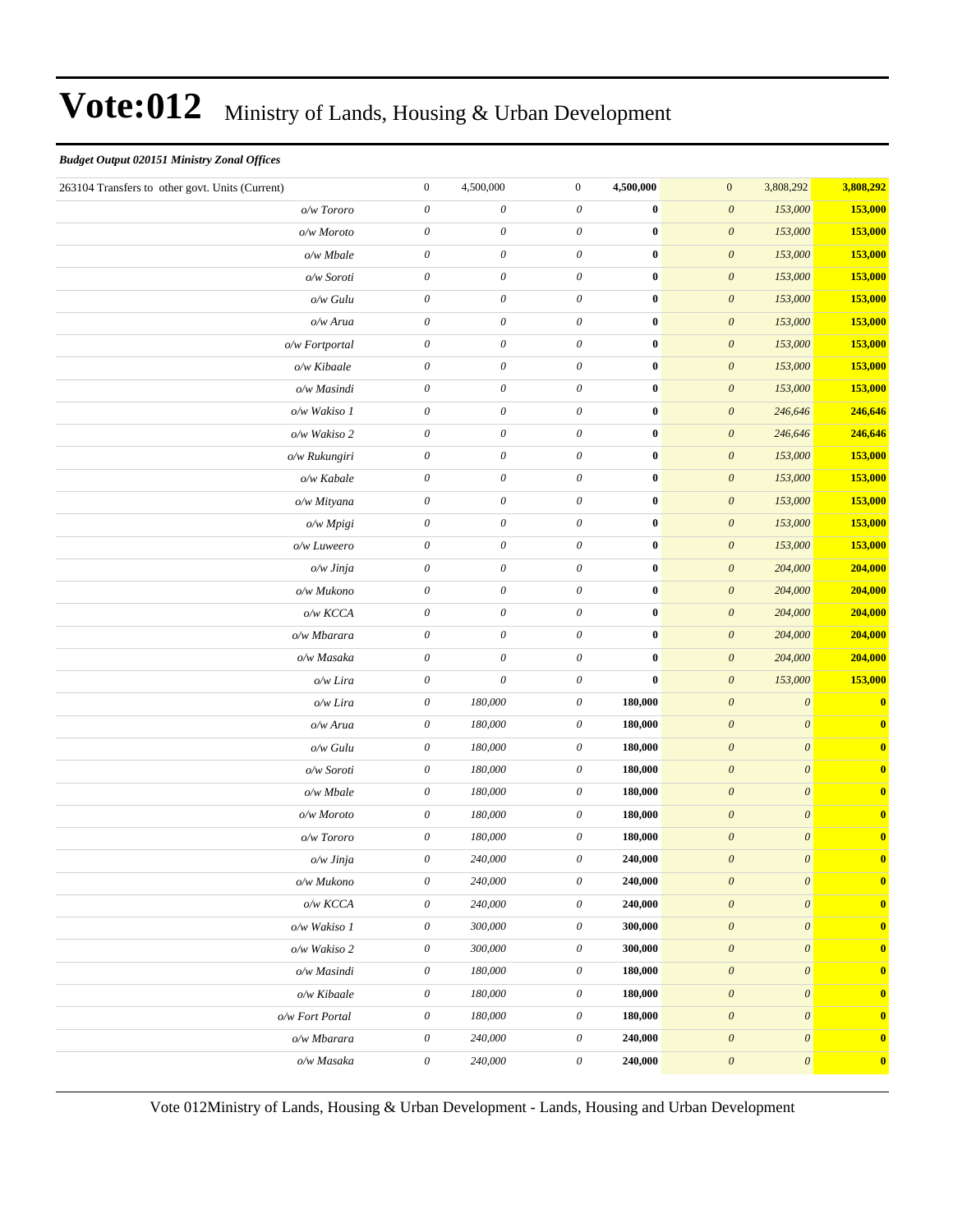| o/w Rukungiri                                                      | $\theta$                | 180,000      | $\theta$              | 180,000      | $\boldsymbol{\theta}$ | $\theta$              | $\overline{\mathbf{0}}$ |
|--------------------------------------------------------------------|-------------------------|--------------|-----------------------|--------------|-----------------------|-----------------------|-------------------------|
| o/w Kabale                                                         | $\theta$                | 180,000      | $\theta$              | 180,000      | $\boldsymbol{\theta}$ | $\boldsymbol{\theta}$ | $\bf{0}$                |
| o/w Mityana                                                        | $\theta$                | 180,000      | $\theta$              | 180,000      | $\theta$              | $\mathcal{O}$         | $\bf{0}$                |
|                                                                    | $\boldsymbol{\theta}$   | 180,000      | 0                     | 180,000      | $\boldsymbol{\theta}$ | $\mathcal{O}$         | $\bf{0}$                |
| o/w Mpigi                                                          | $\theta$                | 180,000      | 0                     | 180,000      | $\boldsymbol{\theta}$ | $\mathcal{O}$         | $\bf{0}$                |
| o/w Luwero                                                         | 0                       | 4,500,000    | $\boldsymbol{\theta}$ | 4,500,000    | $\boldsymbol{\theta}$ | 3,808,292             | 3,808,292               |
| <b>Total Cost of Budget Output 51</b>                              | $\bf{0}$                | 4,500,000    | $\bf{0}$              | 4,500,000    | $\bf{0}$              | 3,808,292             | 3,808,292               |
| <b>Total Cost Of Outputs Funded</b>                                | 3,486,828               | 6,273,938    | $\bf{0}$              | 9,760,766    | 3,486,828             | 4,630,292             | 8,117,121               |
| <b>Total Cost for Department 07</b>                                | 3,486,828               | 6,273,938    | $\mathbf{0}$          | 9,760,766    | 3,486,828             | 4,630,292             | 8,117,121               |
| <b>Total Excluding Arrears</b>                                     |                         |              |                       |              |                       |                       |                         |
| <b>Department 17 Valuation</b>                                     |                         |              |                       |              |                       |                       |                         |
| Thousand Uganda Shillings                                          | 2021/22 Draft Estimates |              |                       |              |                       |                       |                         |
| <b>Outputs Provided</b>                                            | Wage                    | Non Wage     | <b>AIA</b>            | <b>Total</b> | Wage                  | Non Wage              | <b>Total</b>            |
| Budget Output 020103 Inspection and Valuation of Land and Property |                         |              |                       |              |                       |                       |                         |
| 211101 General Staff Salaries                                      | 643,241                 | $\mathbf{0}$ | $\mathbf{0}$          | 643,241      | 643,241               | $\overline{0}$        | 643,241                 |
| 211102 Contract Staff Salaries                                     | 120,000                 | $\Omega$     | $\mathbf{0}$          | 120,000      | 120,000               | $\overline{0}$        | 120,000                 |
| 211103 Allowances (Inc. Casuals, Temporary)                        | $\boldsymbol{0}$        | 40,000       | $\mathbf{0}$          | 40,000       | $\boldsymbol{0}$      | 30,000                | 30,000                  |
| 212101 Social Security Contributions                               | $\boldsymbol{0}$        | 12,000       | $\mathbf{0}$          | 12,000       | $\mathbf{0}$          | 12,000                | 12,000                  |
| 221003 Staff Training                                              | $\boldsymbol{0}$        | 120,000      | $\mathbf{0}$          | 120,000      | $\boldsymbol{0}$      | 90,000                | 90,000                  |
| 221009 Welfare and Entertainment                                   | $\mathbf{0}$            | 50,000       | $\mathbf{0}$          | 50,000       | $\mathbf{0}$          | 37,500                | 37,500                  |
| 221011 Printing, Stationery, Photocopying and Binding              | $\boldsymbol{0}$        | 53,794       | $\mathbf{0}$          | 53,794       | $\mathbf{0}$          | 47,000                | 47,000                  |
| 221017 Subscriptions                                               | $\boldsymbol{0}$        | 10,000       | $\mathbf{0}$          | 10,000       | $\mathbf{0}$          | 10,000                | 10,000                  |
| 222001 Telecommunications                                          | $\mathbf{0}$            | 15,000       | $\mathbf{0}$          | 15,000       | $\boldsymbol{0}$      | 11,250                | 11,250                  |
| 227001 Travel inland                                               | $\overline{0}$          | 304,580      | $\mathbf{0}$          | 304,580      | $\boldsymbol{0}$      | 228,450               | 228,450                 |
| 227002 Travel abroad                                               | $\boldsymbol{0}$        | 90,000       | $\mathbf{0}$          | 90,000       | $\mathbf{0}$          | 67,500                | 67,500                  |
| 227004 Fuel, Lubricants and Oils                                   | $\boldsymbol{0}$        | 223,675      | $\mathbf{0}$          | 223,675      | $\mathbf{0}$          | 133,850               | 133,850                 |
| 228002 Maintenance - Vehicles                                      | $\mathbf{0}$            | 80,000       | $\mathbf{0}$          | 80,000       | $\mathbf{0}$          | 60,000                | 60,000                  |
| <b>Total Cost of Budget Output 03</b>                              | 763,241                 | 999,049      | $\boldsymbol{\theta}$ | 1,762,290    | 763,241               | 727,550               | 1,490,790               |
| <b>Total Cost Of Outputs Provided</b>                              | 763,241                 | 999,049      | $\bf{0}$              | 1,762,290    | 763,241               | 727,550               | 1,490,790               |
| <b>Total Cost for Department 17</b>                                | 763,241                 | 999,049      | $\bf{0}$              | 1,762,290    | 763,241               | 727,550               | 1,490,790               |
| <b>Total Excluding Arrears</b>                                     | 763,241                 | 999,049      | $\mathbf{0}$          | 1,762,290    | 763,241               | 727,550               | 1,490,790               |
| <b>Development Budget Estimates</b>                                |                         |              |                       |              |                       |                       |                         |
|                                                                    |                         |              |                       |              |                       |                       |                         |

#### **Project 1289 Competitiveness and Enterprise Development Project [CEDP]**

| Thousand Uganda Shillings                                          |                               | 2020/21 Approved Budget | 2021/22 Draft Estimates |              |                               |                |              |
|--------------------------------------------------------------------|-------------------------------|-------------------------|-------------------------|--------------|-------------------------------|----------------|--------------|
| <b>Outputs Provided</b>                                            | <b>GoU Dev't External Fin</b> |                         | <b>AIA</b>              | <b>Total</b> | <b>GoU</b> Dev't External Fin |                | <b>Total</b> |
| Budget Output 020103 Inspection and Valuation of Land and Property |                               |                         |                         |              |                               |                |              |
| 211102 Contract Staff Salaries                                     | 99,000                        | $\mathbf{0}$            |                         | 99,000       | 153,000                       | $\overline{0}$ | 153,000      |
| 211103 Allowances (Inc. Casuals, Temporary)                        | 520,000                       | $\mathbf{0}$            |                         | 520,000      | 460,600                       | $\overline{0}$ | 460,600      |
| 212201 Social Security Contributions                               | 9,900                         | $\mathbf{0}$            | $\Omega$                | 9.900        | 15,300                        | $\overline{0}$ | 15,300       |
| 221001 Advertising and Public Relations                            | 10,000                        | $\mathbf{0}$            | $\Omega$                | 10.000       | 10,000                        | $\overline{0}$ | 10.000       |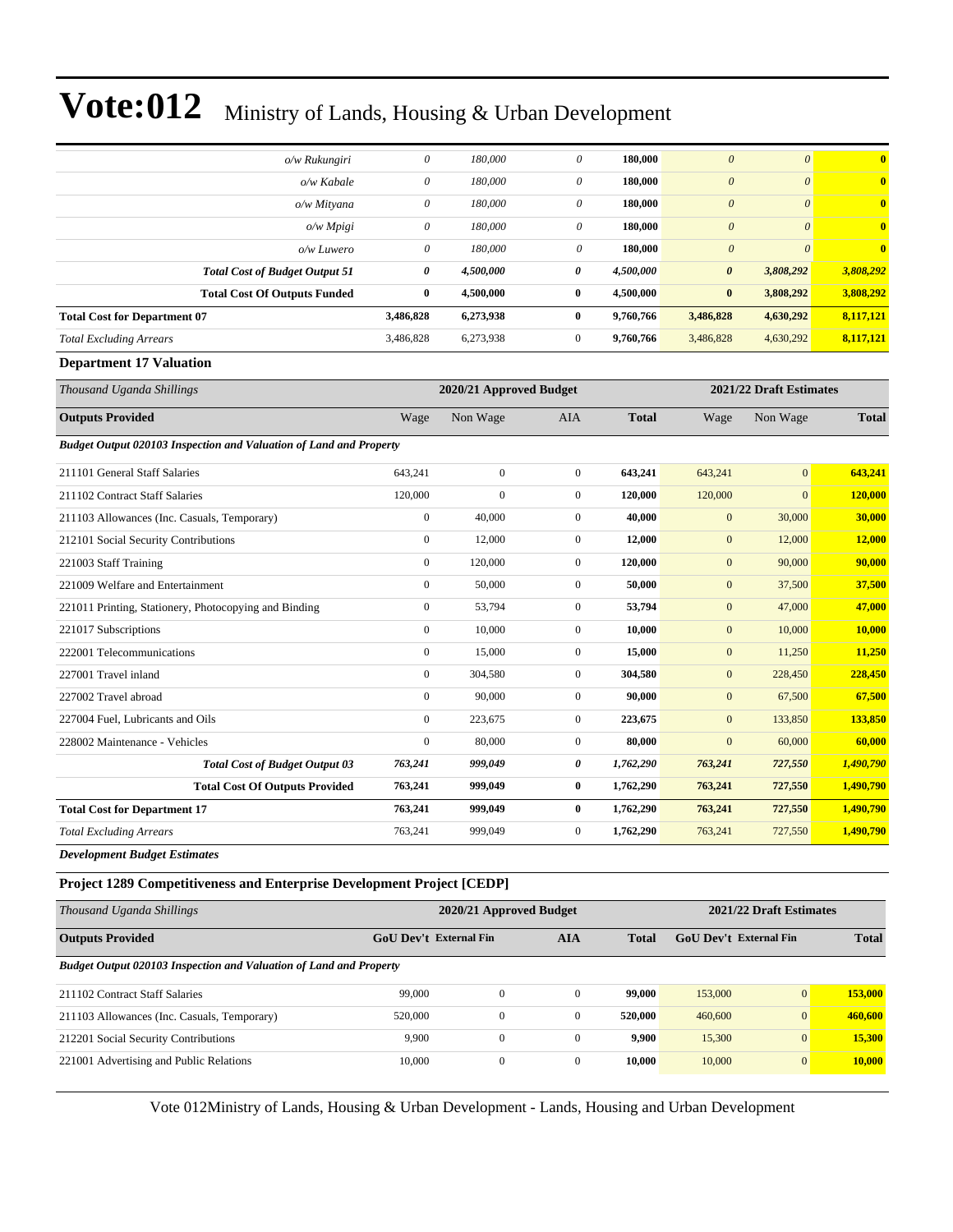| 221002 Workshops and Seminars                                | 370,000          | $\boldsymbol{0}$    | $\boldsymbol{0}$ | 370,000      | 370,000          | $\mathbf{0}$        | 370,000      |
|--------------------------------------------------------------|------------------|---------------------|------------------|--------------|------------------|---------------------|--------------|
| 221003 Staff Training                                        | 370,000          | $\boldsymbol{0}$    | $\boldsymbol{0}$ | 370,000      | 370,000          | $\mathbf{0}$        | 370,000      |
| 221008 Computer supplies and Information Technology (IT)     | 70,000           | $\boldsymbol{0}$    | $\boldsymbol{0}$ | 70,000       | 70,000           | $\mathbf{0}$        | 70,000       |
| 225001 Consultancy Services- Short term                      | 200,000          | $\boldsymbol{0}$    | $\mathbf{0}$     | 200,000      | 200,000          | $\mathbf{0}$        | 200,000      |
| 227001 Travel inland                                         | 470,000          | $\boldsymbol{0}$    | $\mathbf{0}$     | 470,000      | 470,000          | $\mathbf{0}$        | 470,000      |
| 227004 Fuel, Lubricants and Oils                             | 458,000          | $\boldsymbol{0}$    | $\boldsymbol{0}$ | 458,000      | 458,000          | $\mathbf{0}$        | 458,000      |
| 228002 Maintenance - Vehicles                                | 18,100           | $\boldsymbol{0}$    | $\boldsymbol{0}$ | 18,100       | 18,100           | $\boldsymbol{0}$    | 18,100       |
| <b>Total Cost Of Budget Output 020103</b>                    | 2,595,000        | 0                   | 0                | 2,595,000    | 2,595,000        | $\pmb{\theta}$      | 2,595,000    |
| <b>Budget Output 020106 Land Information Management</b>      |                  |                     |                  |              |                  |                     |              |
| 211102 Contract Staff Salaries                               | $\boldsymbol{0}$ | 655,200             | $\boldsymbol{0}$ | 655,200      | $\mathbf{0}$     | 655,200             | 655,200      |
| 211103 Allowances (Inc. Casuals, Temporary)                  | $\boldsymbol{0}$ | 43,800              | $\boldsymbol{0}$ | 43,800       | $\boldsymbol{0}$ | 43,800              | 43,800       |
| 212201 Social Security Contributions                         | $\boldsymbol{0}$ | 98,280              | $\boldsymbol{0}$ | 98,280       | $\boldsymbol{0}$ | 65,520              | 65,520       |
| 213004 Gratuity Expenses                                     | $\boldsymbol{0}$ | 98,280              | $\boldsymbol{0}$ | 98,280       | $\boldsymbol{0}$ | 98,280              | 98,280       |
| 221001 Advertising and Public Relations                      | $\boldsymbol{0}$ | 15,000              | $\boldsymbol{0}$ | 15,000       | $\mathbf{0}$     | 15,000              | 15,000       |
| 221002 Workshops and Seminars                                | $\boldsymbol{0}$ | 150,000             | $\boldsymbol{0}$ | 150,000      | $\mathbf{0}$     | 30,000              | 30,000       |
| 221003 Staff Training                                        | $\boldsymbol{0}$ | 200,000             | $\boldsymbol{0}$ | 200,000      | $\boldsymbol{0}$ | 200,000             | 200,000      |
| 221005 Hire of Venue (chairs, projector, etc)                | $\boldsymbol{0}$ | 100,000             | $\boldsymbol{0}$ | 100,000      | $\mathbf{0}$     | 100,000             | 100,000      |
| 221008 Computer supplies and Information Technology (IT)     | 250,000          | 10,000              | $\boldsymbol{0}$ | 260,000      | 250,000          | 10,000              | 260,000      |
| 221009 Welfare and Entertainment                             | $\boldsymbol{0}$ | 31,200              | $\boldsymbol{0}$ | 31,200       | $\mathbf{0}$     | 31,200              | 31,200       |
| 221011 Printing, Stationery, Photocopying and Binding        | $\boldsymbol{0}$ | 59,000              | $\boldsymbol{0}$ | 59,000       | $\mathbf{0}$     | 60,000              | 60,000       |
| 225001 Consultancy Services- Short term                      | $\boldsymbol{0}$ | 2,430,000           | $\boldsymbol{0}$ | 2,430,000    | $\boldsymbol{0}$ | 2,430,000           | 2,430,000    |
| 225002 Consultancy Services-Long-term                        | $\boldsymbol{0}$ | 26,259,645          | $\boldsymbol{0}$ | 26,259,645   | $\mathbf{0}$     | 14,886,800          | 14,886,800   |
| 226001 Insurances                                            | 295,000          | 395                 | $\boldsymbol{0}$ | 295,395      | 295,000          | 395,000             | 690,000      |
| 227001 Travel inland                                         | 100,000          | 650,000             | $\boldsymbol{0}$ | 750,000      | 100,000          | 650,000             | 750,000      |
| 227002 Travel abroad                                         | $\boldsymbol{0}$ | 209,200             | $\boldsymbol{0}$ | 209,200      | $\mathbf{0}$     | 209,200             | 209,200      |
| 227004 Fuel, Lubricants and Oils                             | 80,000           | 220,000             | $\boldsymbol{0}$ | 300,000      | 80,000           | 220,000             | 300,000      |
| 228001 Maintenance - Civil                                   | $\boldsymbol{0}$ | 1,000,000           | $\boldsymbol{0}$ | 1,000,000    | $\mathbf{0}$     | 1,000,000           | 1,000,000    |
| 228002 Maintenance - Vehicles                                | 150,000          | 240,000             | $\boldsymbol{0}$ | 390,000      | 150,000          | 240,000             | 390,000      |
| 228003 Maintenance – Machinery, Equipment & Furniture        | 200,000          | 200,000             | $\boldsymbol{0}$ | 400,000      | 200,000          | 200,000             | 400,000      |
| Total Cost Of Budget Output 020106                           | 1,075,000        | 32,670,000          | 0                | 33,745,000   | 1,075,000        | 21,540,000          | 22,615,000   |
| <b>Total Cost for Outputs Provided</b>                       | 3,670,000        | 32,670,000          | $\overline{0}$   | 36,340,000   | 3,670,000        | 21,540,000          | 25,210,000   |
| <b>Total Cost for Project: 1289</b>                          | 3,670,000        | 32,670,000          | $\boldsymbol{0}$ | 36,340,000   | 3,670,000        | 21,540,000          | 25,210,000   |
| <b>Total Excluding Arrears</b>                               | 3,670,000        | 32,670,000          | $\boldsymbol{0}$ | 36,340,000   | 3,670,000        | 21,540,000          | 25,210,000   |
|                                                              | GoU              | <b>External Fin</b> | AIA              | <b>Total</b> | GoU              | <b>External Fin</b> | <b>Total</b> |
| <b>Total Cost for Sub-SubProgramme 01</b>                    | 19,007,070       | 32,670,000          | $\bf{0}$         | 51,677,070   | 16,637,911       | 21,540,000          | 38,177,911   |
| <b>Total Excluding Arrears</b>                               | 19,007,070       | 32,670,000          | $\boldsymbol{0}$ | 51,677,070   | 16,637,911       | 21,540,000          | 38,177,911   |
| Sub-SubProgrammme 02 Physical Planning and Urban Development |                  |                     |                  |              |                  |                     |              |

*Recurrent Budget Estimates*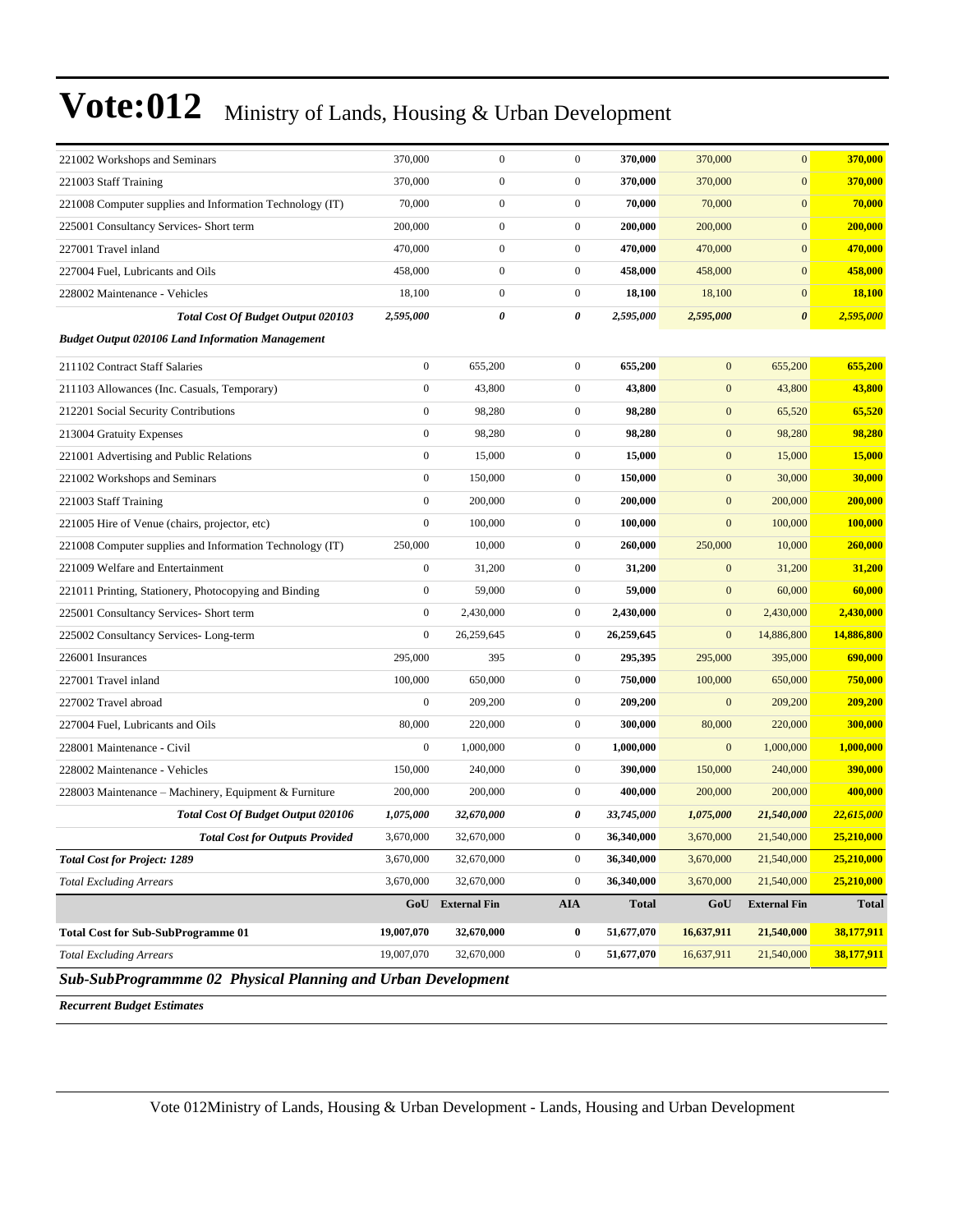#### **Department 11 Office of Director Physical Planning & Urban Devt**

| Thousand Uganda Shillings                                                             |                  | 2020/21 Approved Budget |                  |              |                  | 2021/22 Draft Estimates |                         |
|---------------------------------------------------------------------------------------|------------------|-------------------------|------------------|--------------|------------------|-------------------------|-------------------------|
| <b>Outputs Provided</b>                                                               | Wage             | Non Wage                | AIA              | <b>Total</b> | Wage             | Non Wage                | <b>Total</b>            |
| <b>Budget Output 020202 Field Inspection</b>                                          |                  |                         |                  |              |                  |                         |                         |
| 211101 General Staff Salaries                                                         | 48,332           | $\boldsymbol{0}$        | $\mathbf{0}$     | 48,332       | 48,332           | $\mathbf{0}$            | 48,332                  |
| 211103 Allowances (Inc. Casuals, Temporary)                                           | $\boldsymbol{0}$ | 7,000                   | $\boldsymbol{0}$ | 7,000        | $\mathbf{0}$     | 4,000                   | 4,000                   |
| 221009 Welfare and Entertainment                                                      | $\boldsymbol{0}$ | 2,100                   | $\boldsymbol{0}$ | 2,100        | $\mathbf{0}$     | 2,000                   | 2,000                   |
| 227001 Travel inland                                                                  | $\boldsymbol{0}$ | 14,506                  | $\mathbf{0}$     | 14,506       | $\mathbf{0}$     | 4,068                   | 4,068                   |
| 227004 Fuel, Lubricants and Oils                                                      | $\boldsymbol{0}$ | 4,757                   | $\boldsymbol{0}$ | 4,757        | $\mathbf{0}$     | 2,600                   | 2,600                   |
| <b>Total Cost of Budget Output 02</b>                                                 | 48,332           | 28,363                  | 0                | 76,695       | 48,332           | 12,668                  | 61,000                  |
| <b>Total Cost Of Outputs Provided</b>                                                 | 48,332           | 28,363                  | 0                | 76,695       | 48,332           | 12,668                  | 61,000                  |
| <b>Total Cost for Department 11</b>                                                   | 48,332           | 28,363                  | $\bf{0}$         | 76,695       | 48,332           | 12,668                  | 61,000                  |
| <b>Total Excluding Arrears</b>                                                        | 48,332           | 28,363                  | $\boldsymbol{0}$ | 76,695       | 48,332           | 12,668                  | 61,000                  |
| Department 12 Land use Regulation and Compliance                                      |                  |                         |                  |              |                  |                         |                         |
| Thousand Uganda Shillings                                                             |                  | 2020/21 Approved Budget |                  |              |                  | 2021/22 Draft Estimates |                         |
| <b>Outputs Provided</b>                                                               | Wage             | Non Wage                | AIA              | <b>Total</b> | Wage             | Non Wage                | <b>Total</b>            |
| Budget Output 020201 Physical Planning Policies, Strategies, Guidelines and Standards |                  |                         |                  |              |                  |                         |                         |
| 211101 General Staff Salaries                                                         | 249,727          | $\boldsymbol{0}$        | $\boldsymbol{0}$ | 249,727      | 249,727          | $\mathbf{0}$            | 249,727                 |
| 211103 Allowances (Inc. Casuals, Temporary)                                           | $\boldsymbol{0}$ | $\boldsymbol{0}$        | $\mathbf{0}$     | $\bf{0}$     | $\mathbf{0}$     | 20,000                  | 20,000                  |
| 221002 Workshops and Seminars                                                         | $\boldsymbol{0}$ | $\overline{0}$          | $\boldsymbol{0}$ | $\bf{0}$     | $\mathbf{0}$     | 20,000                  | 20,000                  |
| 221003 Staff Training                                                                 | $\boldsymbol{0}$ | 5,000                   | $\boldsymbol{0}$ | 5,000        | $\mathbf{0}$     | $\mathbf{0}$            | $\mathbf{0}$            |
| 221007 Books, Periodicals & Newspapers                                                | $\boldsymbol{0}$ | 1,200                   | $\mathbf{0}$     | 1,200        | $\mathbf{0}$     | 2,000                   | 2,000                   |
| 221009 Welfare and Entertainment                                                      | $\boldsymbol{0}$ | 4,000                   | $\boldsymbol{0}$ | 4,000        | $\mathbf{0}$     | 5,000                   | 5,000                   |
| 221011 Printing, Stationery, Photocopying and Binding                                 | $\boldsymbol{0}$ | $\overline{0}$          | $\mathbf{0}$     | $\bf{0}$     | $\mathbf{0}$     | 10,000                  | 10,000                  |
| 225001 Consultancy Services- Short term                                               | $\boldsymbol{0}$ | 130,000                 | $\boldsymbol{0}$ | 130,000      | $\mathbf{0}$     | $\mathbf{0}$            | $\bf{0}$                |
| 227001 Travel inland                                                                  | $\boldsymbol{0}$ | 27,598                  | $\boldsymbol{0}$ | 27,598       | $\mathbf{0}$     | 55,000                  | 55,000                  |
| 227004 Fuel, Lubricants and Oils                                                      | $\boldsymbol{0}$ | 22,279                  | $\mathbf{0}$     | 22,279       | $\mathbf{0}$     | 45,000                  | 45,000                  |
| 228002 Maintenance - Vehicles                                                         | $\boldsymbol{0}$ | 4,800                   | $\boldsymbol{0}$ | 4,800        | $\mathbf{0}$     | 5,149                   | 5,149                   |
| <b>Total Cost of Budget Output 01</b>                                                 | 249,727          | 194,877                 | 0                | 444,604      | 249,727          | 162,149                 | 411,876                 |
| <b>Budget Output 020202 Field Inspection</b>                                          |                  |                         |                  |              |                  |                         |                         |
| 211103 Allowances (Inc. Casuals, Temporary)                                           | $\boldsymbol{0}$ | 4,000                   | $\boldsymbol{0}$ | 4,000        | $\boldsymbol{0}$ | 15,000                  | 15,000                  |
| 221002 Workshops and Seminars                                                         | $\boldsymbol{0}$ | 20,000                  | $\boldsymbol{0}$ | 20,000       | $\boldsymbol{0}$ | 11,000                  | 11,000                  |
| 221007 Books, Periodicals & Newspapers                                                | $\boldsymbol{0}$ | $\boldsymbol{0}$        | $\boldsymbol{0}$ | $\bf{0}$     | $\boldsymbol{0}$ | 3,000                   | 3,000                   |
| 221008 Computer supplies and Information Technology (IT)                              | $\boldsymbol{0}$ | 8,000                   | $\boldsymbol{0}$ | 8,000        | $\boldsymbol{0}$ | $\boldsymbol{0}$        | $\overline{\mathbf{0}}$ |
| 221009 Welfare and Entertainment                                                      | $\boldsymbol{0}$ | 4,000                   | $\boldsymbol{0}$ | 4,000        | $\boldsymbol{0}$ | 5,000                   | 5,000                   |
| 221011 Printing, Stationery, Photocopying and Binding                                 | $\boldsymbol{0}$ | 7,254                   | $\boldsymbol{0}$ | 7,254        | $\mathbf{0}$     | 5,000                   | 5,000                   |
| 221012 Small Office Equipment                                                         | $\boldsymbol{0}$ | 8,000                   | $\boldsymbol{0}$ | 8,000        | $\boldsymbol{0}$ | $\mathbf{0}$            | $\bf{0}$                |
| 222001 Telecommunications                                                             | $\boldsymbol{0}$ | 3,000                   | $\boldsymbol{0}$ | 3,000        | $\boldsymbol{0}$ | $\boldsymbol{0}$        | $\mathbf{0}$            |
| 227001 Travel inland                                                                  | $\boldsymbol{0}$ | 89,072                  | $\overline{0}$   | 89,072       | $\boldsymbol{0}$ | 40,000                  | 40,000                  |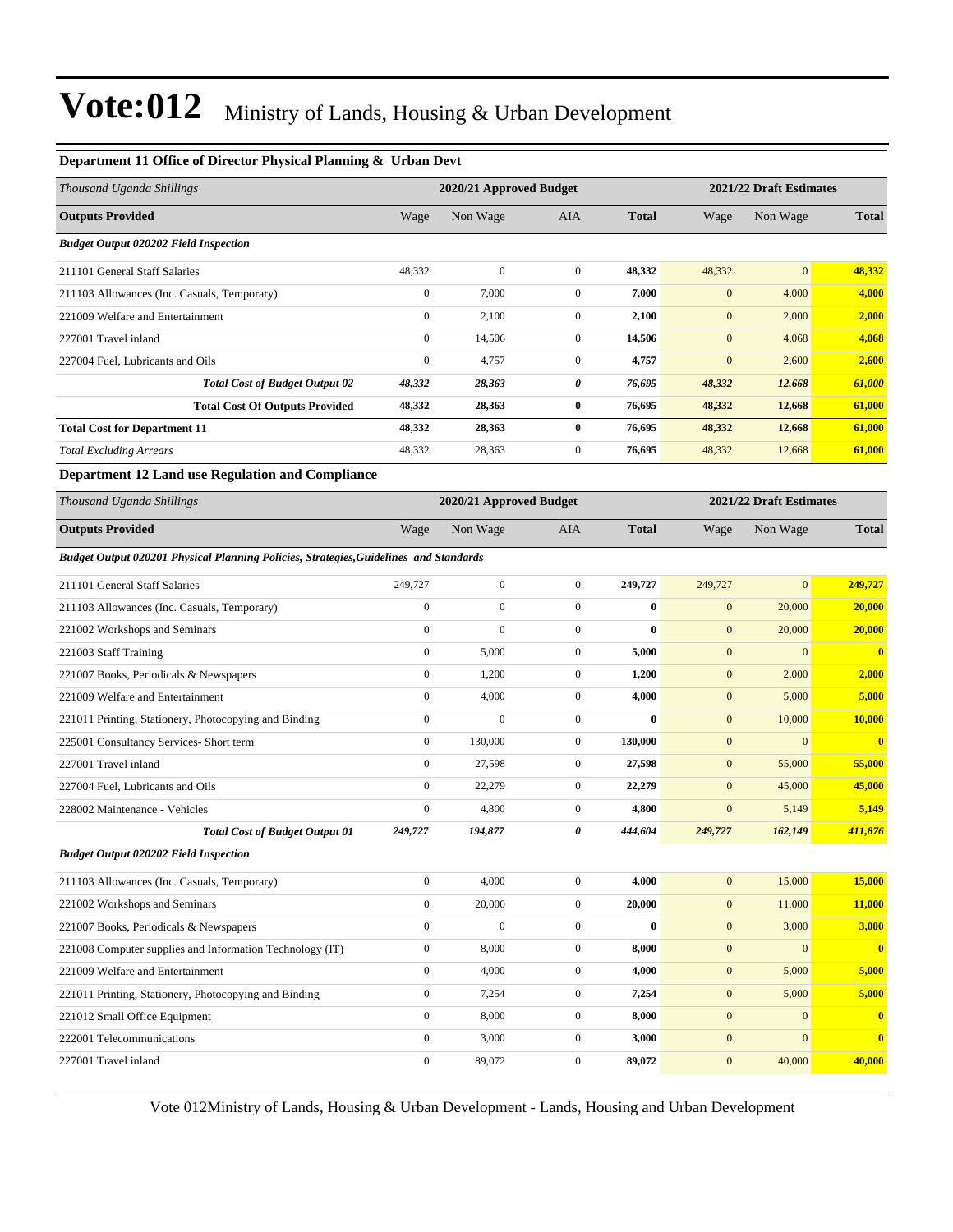| 227004 Fuel, Lubricants and Oils                                                      | $\boldsymbol{0}$      | 38,232                  | $\mathbf{0}$     | 38,232       | $\mathbf{0}$            | 30,000           | 30,000       |  |
|---------------------------------------------------------------------------------------|-----------------------|-------------------------|------------------|--------------|-------------------------|------------------|--------------|--|
| 228002 Maintenance - Vehicles                                                         | $\boldsymbol{0}$      | 8,000                   | $\mathbf{0}$     | 8,000        | $\boldsymbol{0}$        | 5,557            | 5,557        |  |
| <b>Total Cost of Budget Output 02</b>                                                 | $\boldsymbol{\theta}$ | 189,557                 | 0                | 189,557      | $\boldsymbol{\theta}$   | 114,557          | 114,557      |  |
| <b>Budget Output 020205 Support Supervision and Capacity Building</b>                 |                       |                         |                  |              |                         |                  |              |  |
| 211103 Allowances (Inc. Casuals, Temporary)                                           | $\mathbf{0}$          | 3,000                   | $\mathbf{0}$     | 3,000        | $\mathbf{0}$            | 15,000           | 15,000       |  |
| 221002 Workshops and Seminars                                                         | $\boldsymbol{0}$      | 6,000                   | $\mathbf{0}$     | 6,000        | $\mathbf{0}$            | 12,000           | 12,000       |  |
| 221008 Computer supplies and Information Technology (IT)                              | $\boldsymbol{0}$      | 4,500                   | $\mathbf{0}$     | 4,500        | $\mathbf{0}$            | $\mathbf{0}$     | $\bf{0}$     |  |
| 221009 Welfare and Entertainment                                                      | $\boldsymbol{0}$      | 8,000                   | $\mathbf{0}$     | 8,000        | $\mathbf{0}$            | 2,000            | 2,000        |  |
| 221011 Printing, Stationery, Photocopying and Binding                                 | $\boldsymbol{0}$      | 1,814                   | $\mathbf{0}$     | 1,814        | $\boldsymbol{0}$        | $\mathbf{0}$     | $\bf{0}$     |  |
| 221012 Small Office Equipment                                                         | $\mathbf{0}$          | 4,000                   | $\mathbf{0}$     | 4,000        | $\boldsymbol{0}$        | $\mathbf{0}$     | $\bf{0}$     |  |
| 222001 Telecommunications                                                             | $\boldsymbol{0}$      | 3,000                   | $\mathbf{0}$     | 3,000        | $\mathbf{0}$            | 2,000            | 2,000        |  |
| 225001 Consultancy Services- Short term                                               | $\boldsymbol{0}$      | 60,000                  | $\mathbf{0}$     | 60,000       | $\mathbf{0}$            | $\mathbf{0}$     | $\bf{0}$     |  |
| 227001 Travel inland                                                                  | $\mathbf{0}$          | 46,694                  | $\mathbf{0}$     | 46,694       | $\mathbf{0}$            | 36,566           | 36,566       |  |
| 227004 Fuel, Lubricants and Oils                                                      | $\boldsymbol{0}$      | 39,558                  | $\mathbf{0}$     | 39,558       | $\mathbf{0}$            | 30,000           | 30,000       |  |
| 228002 Maintenance - Vehicles                                                         | $\boldsymbol{0}$      | 6,000                   | $\mathbf{0}$     | 6,000        | $\boldsymbol{0}$        | 5,000            | 5,000        |  |
| <b>Total Cost of Budget Output 05</b>                                                 | $\pmb{\theta}$        | 182,566                 | 0                | 182,566      | $\boldsymbol{\theta}$   | 102,566          | 102,566      |  |
| <b>Total Cost Of Outputs Provided</b>                                                 | 249,727               | 567,001                 | $\bf{0}$         | 816,728      | 249,727                 | 379,273          | 629,000      |  |
| <b>Total Cost for Department 12</b>                                                   | 249,727               | 567,001                 | $\bf{0}$         | 816,728      | 249,727                 | 379,273          | 629,000      |  |
| <b>Total Excluding Arrears</b>                                                        | 249,727               | 567,001                 | $\mathbf{0}$     | 816,728      | 249,727                 | 379,273          | 629,000      |  |
| <b>Department 13 Physical Planning</b>                                                |                       |                         |                  |              |                         |                  |              |  |
| Thousand Uganda Shillings                                                             |                       | 2020/21 Approved Budget |                  |              | 2021/22 Draft Estimates |                  |              |  |
| <b>Outputs Provided</b>                                                               | Wage                  | Non Wage                | <b>AIA</b>       | <b>Total</b> | Wage                    | Non Wage         | <b>Total</b> |  |
| Budget Output 020201 Physical Planning Policies, Strategies, Guidelines and Standards |                       |                         |                  |              |                         |                  |              |  |
| 211103 Allowances (Inc. Casuals, Temporary)                                           | $\boldsymbol{0}$      | 15,000                  | $\boldsymbol{0}$ | 15,000       | $\boldsymbol{0}$        | 17,000           | 17,000       |  |
| 221002 Workshops and Seminars                                                         | $\boldsymbol{0}$      | 60,000                  | $\mathbf{0}$     |              |                         |                  |              |  |
| 221011 Printing, Stationery, Photocopying and Binding                                 |                       |                         |                  | 60,000       | $\boldsymbol{0}$        | 55,555           | 55,555       |  |
|                                                                                       | $\boldsymbol{0}$      | 11,788                  | $\mathbf{0}$     | 11,788       | $\boldsymbol{0}$        | 12,000           | 12,000       |  |
| 227001 Travel inland                                                                  | $\mathbf{0}$          | 40,477                  | $\mathbf{0}$     | 40,477       | $\boldsymbol{0}$        | 41,000           | 41,000       |  |
| 227004 Fuel, Lubricants and Oils                                                      | $\boldsymbol{0}$      | 21,290                  | $\mathbf{0}$     | 21,290       | $\mathbf{0}$            | 23,000           | 23,000       |  |
| <b>Total Cost of Budget Output 01</b>                                                 | 0                     | 148,555                 | 0                | 148,555      | 0                       | 148,555          | 148,555      |  |
| <b>Budget Output 020202 Field Inspection</b>                                          |                       |                         |                  |              |                         |                  |              |  |
| 211103 Allowances (Inc. Casuals, Temporary)                                           | $\boldsymbol{0}$      | $\boldsymbol{0}$        | $\boldsymbol{0}$ | $\bf{0}$     | $\mathbf{0}$            | 20,000           | 20,000       |  |
| 221002 Workshops and Seminars                                                         | $\boldsymbol{0}$      | 24,000                  | $\boldsymbol{0}$ | 24,000       | $\boldsymbol{0}$        | 6,256            | 6,256        |  |
| 227001 Travel inland                                                                  | $\boldsymbol{0}$      | 45,997                  | $\boldsymbol{0}$ | 45,997       | $\boldsymbol{0}$        | 45,000           | 45,000       |  |
| 227004 Fuel, Lubricants and Oils                                                      | $\boldsymbol{0}$      | 22,259                  | $\boldsymbol{0}$ | 22,259       | $\boldsymbol{0}$        | 21,000           | 21,000       |  |
| <b>Total Cost of Budget Output 02</b>                                                 | $\pmb{\theta}$        | 92,256                  | 0                | 92,256       | $\boldsymbol{\theta}$   | 92,256           | 92,256       |  |
| <b>Budget Output 020203 Devt of Physical Devt Plans</b>                               |                       |                         |                  |              |                         |                  |              |  |
| 211101 General Staff Salaries                                                         | 282,815               | $\boldsymbol{0}$        | $\boldsymbol{0}$ | 282,815      | 282,815                 | $\boldsymbol{0}$ | 282,815      |  |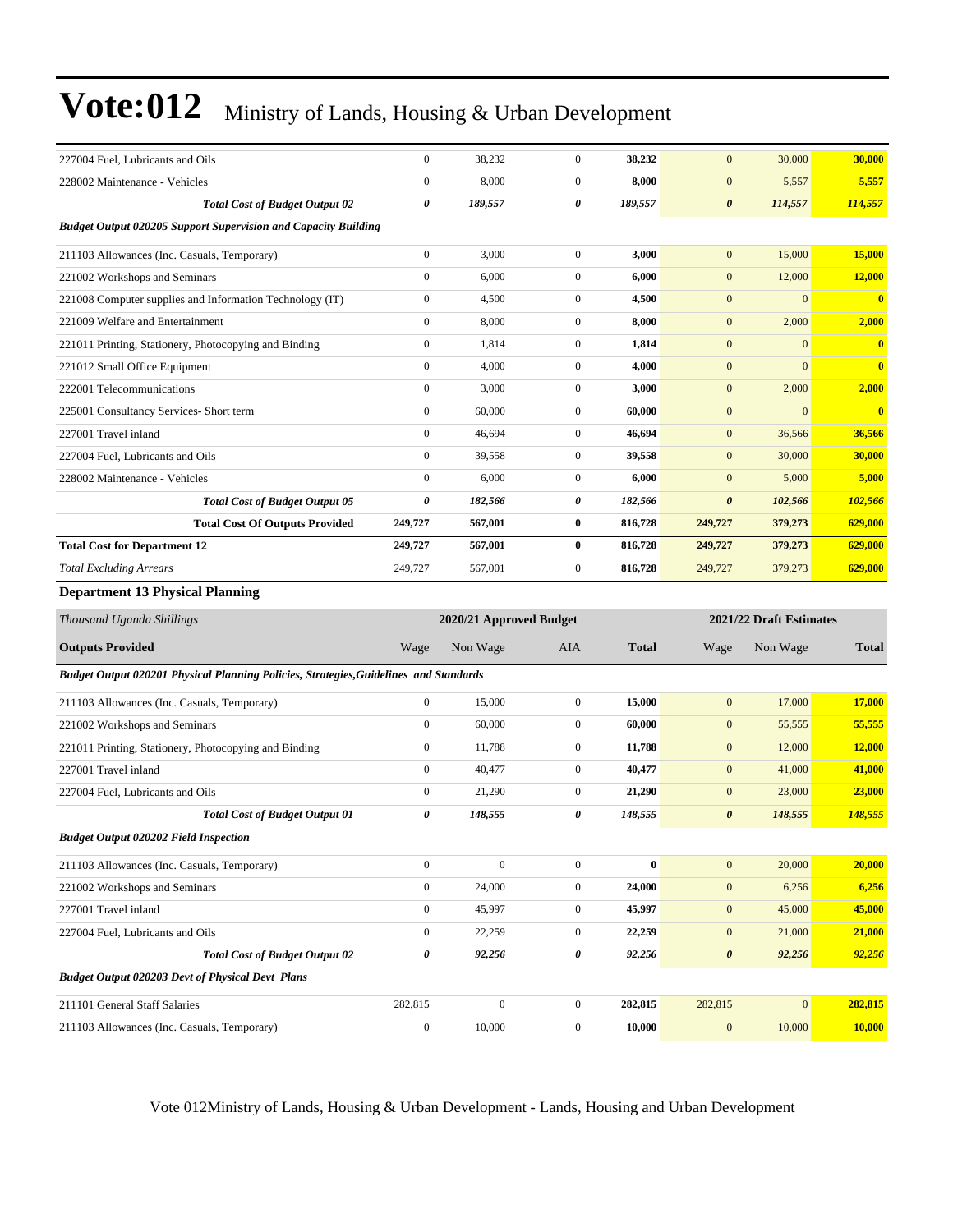| 212101 Social Security Contributions                                  | $\boldsymbol{0}$      | 3,000                     | $\mathbf{0}$     | 3,000        | $\mathbf{0}$          | 3,000        | 3,000                   |
|-----------------------------------------------------------------------|-----------------------|---------------------------|------------------|--------------|-----------------------|--------------|-------------------------|
| 221001 Advertising and Public Relations                               | $\boldsymbol{0}$      | 15,000                    | $\boldsymbol{0}$ | 15,000       | $\mathbf{0}$          | 8,000        | 8,000                   |
| 221002 Workshops and Seminars                                         | $\boldsymbol{0}$      | 15,000                    | $\mathbf{0}$     | 15,000       | $\mathbf{0}$          | 8,000        | 8,000                   |
| 221003 Staff Training                                                 | $\boldsymbol{0}$      | 8,000                     | $\boldsymbol{0}$ | 8,000        | $\mathbf{0}$          | 8,000        | 8,000                   |
| 221005 Hire of Venue (chairs, projector, etc)                         | $\boldsymbol{0}$      | 10,000                    | $\boldsymbol{0}$ | 10,000       | $\mathbf{0}$          | 5,000        | 5,000                   |
| 221008 Computer supplies and Information Technology (IT)              | $\boldsymbol{0}$      | 5,608                     | $\boldsymbol{0}$ | 5,608        | $\mathbf{0}$          | 4,000        | 4,000                   |
| 221009 Welfare and Entertainment                                      | $\boldsymbol{0}$      | 12,000                    | $\mathbf{0}$     | 12,000       | $\boldsymbol{0}$      | 12,000       | 12,000                  |
| 221011 Printing, Stationery, Photocopying and Binding                 | $\boldsymbol{0}$      | 9,068                     | $\mathbf{0}$     | 9,068        | $\mathbf{0}$          | 7,000        | 7,000                   |
| 221012 Small Office Equipment                                         | $\boldsymbol{0}$      | 7,000                     | $\boldsymbol{0}$ | 7,000        | $\mathbf{0}$          | 7,000        | 7,000                   |
| 222001 Telecommunications                                             | $\boldsymbol{0}$      | 8,000                     | $\boldsymbol{0}$ | 8,000        | $\mathbf{0}$          | 12,000       | 12,000                  |
| 222002 Postage and Courier                                            | $\boldsymbol{0}$      | 4,000                     | $\mathbf{0}$     | 4,000        | $\mathbf{0}$          | 4,000        | 4,000                   |
| 225002 Consultancy Services-Long-term                                 | $\boldsymbol{0}$      | 54,000                    | $\mathbf{0}$     | 54,000       | $\mathbf{0}$          | 50,669       | 50,669                  |
| 227001 Travel inland                                                  | $\boldsymbol{0}$      | 67,156                    | $\mathbf{0}$     | 67,156       | $\boldsymbol{0}$      | 25,000       | 25,000                  |
| 227002 Travel abroad                                                  | $\boldsymbol{0}$      | 11,000                    | $\boldsymbol{0}$ | 11,000       | $\mathbf{0}$          | $\mathbf{0}$ | $\bf{0}$                |
| 227004 Fuel, Lubricants and Oils                                      | $\boldsymbol{0}$      | 41,838                    | $\boldsymbol{0}$ | 41,838       | $\mathbf{0}$          | 20,000       | 20,000                  |
| 228002 Maintenance - Vehicles                                         | $\boldsymbol{0}$      | 4,000                     | $\mathbf{0}$     | 4,000        | $\boldsymbol{0}$      | 3,000        | 3,000                   |
| 228003 Maintenance – Machinery, Equipment & Furniture                 | $\boldsymbol{0}$      | 5,000                     | $\mathbf{0}$     | 5,000        | $\mathbf{0}$          | 3,000        | 3,000                   |
| <b>Total Cost of Budget Output 03</b>                                 | 282,815               | 289,669                   | 0                | 572,484      | 282,815               | 189,669      | 472,484                 |
| <b>Budget Output 020205 Support Supervision and Capacity Building</b> |                       |                           |                  |              |                       |              |                         |
| 211103 Allowances (Inc. Casuals, Temporary)                           | $\boldsymbol{0}$      | 30,000                    | $\boldsymbol{0}$ | 30,000       | $\mathbf{0}$          | 30,000       | 30,000                  |
| 221002 Workshops and Seminars                                         | $\boldsymbol{0}$      | 30,000                    | $\boldsymbol{0}$ | 30,000       | $\mathbf{0}$          | 20,000       | 20,000                  |
| 221003 Staff Training                                                 | $\boldsymbol{0}$      | 12,000                    | $\mathbf{0}$     | 12,000       | $\mathbf{0}$          | 8,000        | 8,000                   |
| 221007 Books, Periodicals & Newspapers                                | $\boldsymbol{0}$      | 4,000                     | $\mathbf{0}$     | 4,000        | $\mathbf{0}$          | 4,000        | 4,000                   |
| 221009 Welfare and Entertainment                                      | $\boldsymbol{0}$      | 8,000                     | $\mathbf{0}$     | 8,000        | $\mathbf{0}$          | $\mathbf{0}$ | $\overline{\mathbf{0}}$ |
| 221011 Printing, Stationery, Photocopying and Binding                 | $\boldsymbol{0}$      | 9,068                     | $\boldsymbol{0}$ | 9,068        | $\mathbf{0}$          | 8,000        | 8,000                   |
| 221012 Small Office Equipment                                         | $\boldsymbol{0}$      | $\boldsymbol{0}$          | $\boldsymbol{0}$ | $\bf{0}$     | $\mathbf{0}$          | 8,000        | 8,000                   |
| 225001 Consultancy Services- Short term                               | $\boldsymbol{0}$      | 98,094                    | $\mathbf{0}$     | 98,094       | $\mathbf{0}$          | 45,037       | 45,037                  |
| 227001 Travel inland                                                  | $\boldsymbol{0}$      | 45,997                    | $\mathbf{0}$     | 45,997       | $\mathbf{0}$          | 35,000       | 35,000                  |
| 227004 Fuel, Lubricants and Oils                                      | $\boldsymbol{0}$      | 38,878                    | $\mathbf{0}$     | 38,878       | $\mathbf{0}$          | 28,000       | 28,000                  |
| 228002 Maintenance - Vehicles                                         | $\boldsymbol{0}$      | 10,000                    | $\boldsymbol{0}$ | 10,000       | $\mathbf{0}$          | $\mathbf{0}$ | $\bf{0}$                |
| <b>Total Cost of Budget Output 05</b>                                 | 0                     | 286,037                   | 0                | 286,037      | $\boldsymbol{\theta}$ | 186,037      | 186,037                 |
| <b>Total Cost Of Outputs Provided</b>                                 | 282,815               | 816,518                   | $\pmb{0}$        | 1,099,333    | 282,815               | 616,518      | 899,333                 |
| <b>Outputs Funded</b>                                                 | Wage                  | Non Wage                  | AIA              | <b>Total</b> | Wage                  | Non Wage     | <b>Total</b>            |
| Budget Output 020252 National Physical Planning Board                 |                       |                           |                  |              |                       |              |                         |
| 263104 Transfers to other govt. Units (Current)                       | $\boldsymbol{0}$      | 6,000,001                 | $\boldsymbol{0}$ | 6,000,001    | $\boldsymbol{0}$      | 4,549,947    | 4,549,947               |
| o/w Transfers to other govt. Units                                    | $\boldsymbol{\theta}$ | $\boldsymbol{\mathit{0}}$ | $\mathcal O$     | $\pmb{0}$    | $\boldsymbol{\theta}$ | 4,549,947    | 4,549,947               |
| o/w Support to National Physical Planning Board (NPPB)                | $\theta$              | 6,000,001                 | $\mathcal O$     | 6,000,001    | $\boldsymbol{\theta}$ | 0            | $\bf{0}$                |
| <b>Total Cost of Budget Output 52</b>                                 | 0                     | 6,000,001                 | 0                | 6,000,001    | 0                     | 4,549,947    | 4,549,947               |
| <b>Total Cost Of Outputs Funded</b>                                   | $\bf{0}$              | 6,000,001                 | $\bf{0}$         | 6,000,001    | $\pmb{0}$             | 4,549,947    | 4,549,947               |
| <b>Total Cost for Department 13</b>                                   | 282,815               | 6,816,518                 | $\bf{0}$         | 7,099,333    | 282,815               | 5,166,464    | 5,449,279               |
| <b>Total Excluding Arrears</b>                                        | 282,815               | 6,816,518                 | $\boldsymbol{0}$ | 7,099,333    | 282,815               | 5,166,464    | 5,449,279               |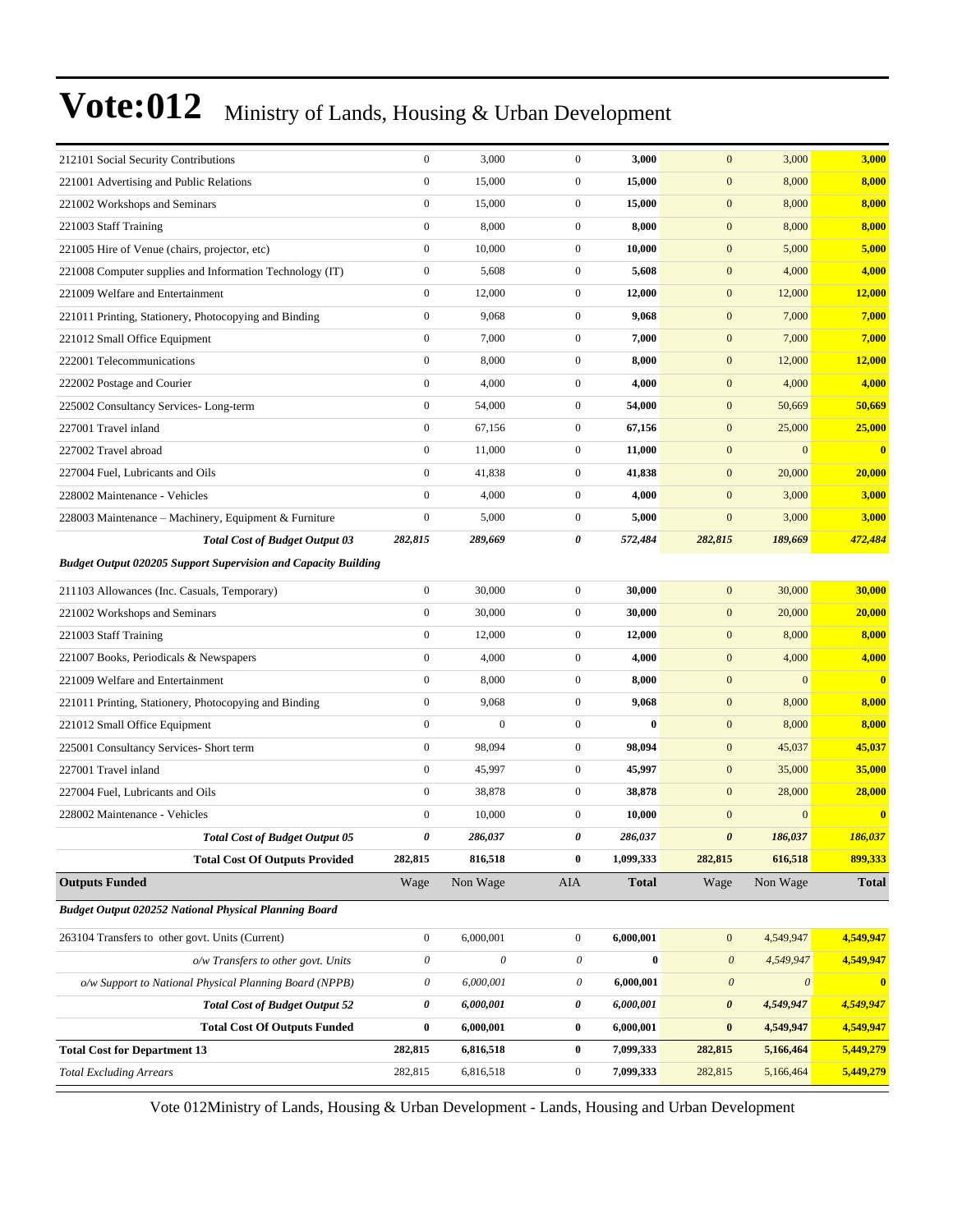#### **Department 14 Urban Development**

| Thousand Uganda Shillings                                                        |                  | 2020/21 Approved Budget |                  |              |                       | 2021/22 Draft Estimates |                         |
|----------------------------------------------------------------------------------|------------------|-------------------------|------------------|--------------|-----------------------|-------------------------|-------------------------|
| <b>Outputs Provided</b>                                                          | Wage             | Non Wage                | AIA              | <b>Total</b> | Wage                  | Non Wage                | <b>Total</b>            |
| <b>Budget Output 020202 Field Inspection</b>                                     |                  |                         |                  |              |                       |                         |                         |
| 211103 Allowances (Inc. Casuals, Temporary)                                      | $\mathbf{0}$     | 10,000                  | $\boldsymbol{0}$ | 10,000       | $\boldsymbol{0}$      | 12,000                  | 12,000                  |
| 221003 Staff Training                                                            | $\boldsymbol{0}$ | 14,000                  | $\boldsymbol{0}$ | 14,000       | $\boldsymbol{0}$      | $\overline{0}$          | $\overline{\mathbf{0}}$ |
| 221007 Books, Periodicals & Newspapers                                           | $\boldsymbol{0}$ | 8,000                   | $\boldsymbol{0}$ | 8,000        | $\boldsymbol{0}$      | 8,000                   | 8,000                   |
| 221008 Computer supplies and Information Technology (IT)                         | $\boldsymbol{0}$ | 5,000                   | $\boldsymbol{0}$ | 5,000        | $\boldsymbol{0}$      | 4,000                   | 4,000                   |
| 221009 Welfare and Entertainment                                                 | $\boldsymbol{0}$ | 8,000                   | $\boldsymbol{0}$ | 8,000        | $\boldsymbol{0}$      | 10,000                  | 10,000                  |
| 221011 Printing, Stationery, Photocopying and Binding                            | $\boldsymbol{0}$ | $\boldsymbol{0}$        | $\boldsymbol{0}$ | $\bf{0}$     | $\boldsymbol{0}$      | 16,000                  | 16,000                  |
| 221012 Small Office Equipment                                                    | $\boldsymbol{0}$ | 5,000                   | $\boldsymbol{0}$ | 5,000        | $\boldsymbol{0}$      | 4,000                   | 4,000                   |
| 222001 Telecommunications                                                        | $\boldsymbol{0}$ | 2,000                   | $\boldsymbol{0}$ | 2,000        | $\boldsymbol{0}$      | 2,000                   | 2,000                   |
| 222003 Information and communications technology (ICT)                           | $\boldsymbol{0}$ | $\boldsymbol{0}$        | $\boldsymbol{0}$ | $\bf{0}$     | $\boldsymbol{0}$      | 6,000                   | 6,000                   |
| 227001 Travel inland                                                             | $\boldsymbol{0}$ | 64,396                  | $\boldsymbol{0}$ | 64,396       | $\boldsymbol{0}$      | 55,000                  | 55,000                  |
| 227002 Travel abroad                                                             | $\boldsymbol{0}$ | 10,000                  | $\boldsymbol{0}$ | 10,000       | $\boldsymbol{0}$      | $\mathbf{0}$            | $\bf{0}$                |
| 227004 Fuel, Lubricants and Oils                                                 | $\boldsymbol{0}$ | 21,235                  | $\boldsymbol{0}$ | 21,235       | $\boldsymbol{0}$      | 24,631                  | 24,631                  |
| 228002 Maintenance - Vehicles                                                    | $\boldsymbol{0}$ | 6,000                   | $\boldsymbol{0}$ | 6,000        | $\boldsymbol{0}$      | 5,000                   | 5,000                   |
| <b>Total Cost of Budget Output 02</b>                                            | $\pmb{\theta}$   | 153,631                 | 0                | 153,631      | $\boldsymbol{\theta}$ | 146,631                 | 146,631                 |
| <b>Budget Output 020205 Support Supervision and Capacity Building</b>            |                  |                         |                  |              |                       |                         |                         |
| 211103 Allowances (Inc. Casuals, Temporary)                                      | $\mathbf{0}$     | 10,000                  | $\boldsymbol{0}$ | 10,000       | $\boldsymbol{0}$      | 10,000                  | 10,000                  |
| 221002 Workshops and Seminars                                                    | $\boldsymbol{0}$ | 80,000                  | $\boldsymbol{0}$ | 80,000       | $\boldsymbol{0}$      | 50,000                  | 50,000                  |
| 221003 Staff Training                                                            | $\boldsymbol{0}$ | 40,000                  | $\boldsymbol{0}$ | 40,000       | $\boldsymbol{0}$      | $\mathbf{0}$            | $\overline{\mathbf{0}}$ |
| 221007 Books, Periodicals & Newspapers                                           | $\mathbf{0}$     | 8,000                   | $\boldsymbol{0}$ | 8,000        | $\boldsymbol{0}$      | 4,000                   | 4,000                   |
| 221008 Computer supplies and Information Technology (IT)                         | $\boldsymbol{0}$ | 4,000                   | $\boldsymbol{0}$ | 4,000        | $\boldsymbol{0}$      | 4,000                   | 4,000                   |
| 221009 Welfare and Entertainment                                                 | $\boldsymbol{0}$ | 10,000                  | $\boldsymbol{0}$ | 10,000       | $\boldsymbol{0}$      | 8,000                   | 8,000                   |
| 221011 Printing, Stationery, Photocopying and Binding                            | $\mathbf{0}$     | 16,322                  | $\boldsymbol{0}$ | 16,322       | $\boldsymbol{0}$      | 14,000                  | 14,000                  |
| 221012 Small Office Equipment                                                    | $\boldsymbol{0}$ | 2,000                   | $\boldsymbol{0}$ | 2,000        | $\boldsymbol{0}$      | $\mathbf{0}$            | $\overline{\mathbf{0}}$ |
| 222001 Telecommunications                                                        | $\boldsymbol{0}$ | 3,000                   | $\boldsymbol{0}$ | 3,000        | $\boldsymbol{0}$      | 2,000                   | 2,000                   |
| 227001 Travel inland                                                             | $\boldsymbol{0}$ | 16,559                  | $\boldsymbol{0}$ | 16,559       | $\boldsymbol{0}$      | 15,133                  | 15,133                  |
| 227004 Fuel, Lubricants and Oils                                                 | $\boldsymbol{0}$ | 14,252                  | $\boldsymbol{0}$ | 14,252       | $\boldsymbol{0}$      | 8,000                   | 8,000                   |
| 228002 Maintenance - Vehicles                                                    | $\mathbf{0}$     | 4,000                   | $\mathbf{0}$     | 4,000        | $\mathbf{0}$          | $\mathbf{0}$            | $\mathbf{0}$            |
| <b>Total Cost of Budget Output 05</b>                                            | 0                | 208,133                 | 0                | 208,133      | $\boldsymbol{\theta}$ | 115,133                 | 115,133                 |
| Budget Output 020206 Urban Dev't Policies, Strategies , Guidelines and Standards |                  |                         |                  |              |                       |                         |                         |
| 211101 General Staff Salaries                                                    | 213,405          | $\boldsymbol{0}$        | $\boldsymbol{0}$ | 213,405      | 213,405               | $\mathbf{0}$            | 213,405                 |
| 211103 Allowances (Inc. Casuals, Temporary)                                      | $\boldsymbol{0}$ | 10,000                  | $\boldsymbol{0}$ | 10,000       | $\mathbf{0}$          | 14,000                  | 14,000                  |
| 221001 Advertising and Public Relations                                          | $\boldsymbol{0}$ | 30,000                  | $\boldsymbol{0}$ | 30,000       | $\boldsymbol{0}$      | $\mathbf{0}$            | $\mathbf{0}$            |
| 221002 Workshops and Seminars                                                    | $\mathbf{0}$     | 15,000                  | $\boldsymbol{0}$ | 15,000       | $\mathbf{0}$          | 21,500                  | 21,500                  |
| 221003 Staff Training                                                            | $\boldsymbol{0}$ | 14,000                  | $\boldsymbol{0}$ | 14,000       | $\mathbf{0}$          | $\mathbf{0}$            | $\mathbf{0}$            |
| 221007 Books, Periodicals & Newspapers                                           | $\boldsymbol{0}$ | 4,000                   | $\boldsymbol{0}$ | 4,000        | $\boldsymbol{0}$      | 6,000                   | 6,000                   |
| 221009 Welfare and Entertainment                                                 | $\boldsymbol{0}$ | 4,000                   | $\boldsymbol{0}$ | 4,000        | $\boldsymbol{0}$      | 8,000                   | 8,000                   |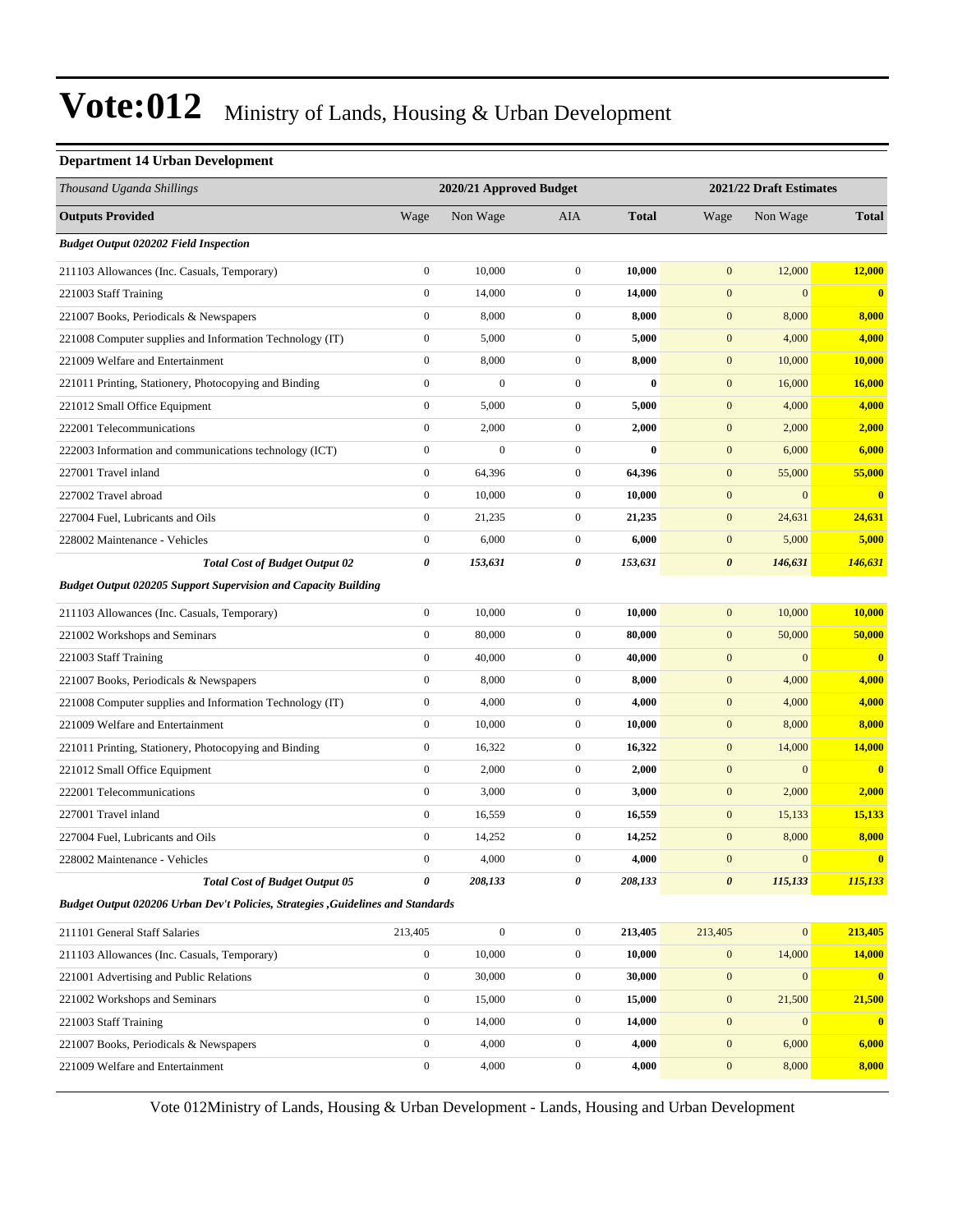| 221011 Printing, Stationery, Photocopying and Binding | $\mathbf{0}$ | 10,881       | $\mathbf{0}$ | 10,881       | $\mathbf{0}$     | 20,000   | 20,000                  |
|-------------------------------------------------------|--------------|--------------|--------------|--------------|------------------|----------|-------------------------|
| 221012 Small Office Equipment                         | $\mathbf{0}$ | $\mathbf{0}$ | $\mathbf{0}$ | $\mathbf{0}$ | $\mathbf{0}$     | 2,000    | 2,000                   |
| 222001 Telecommunications                             | $\mathbf{0}$ | 6,000        | $\mathbf{0}$ | 6,000        | $\boldsymbol{0}$ | 2,000    | 2,000                   |
| 225001 Consultancy Services- Short term               | $\mathbf{0}$ | 52,000       | $\mathbf{0}$ | 52,000       | $\mathbf{0}$     | $\Omega$ | $\overline{\mathbf{0}}$ |
| 227001 Travel inland                                  | $\mathbf{0}$ | 16,559       | $\mathbf{0}$ | 16,559       | $\mathbf{0}$     | 18,000   | 18,000                  |
| 227004 Fuel, Lubricants and Oils                      | $\mathbf{0}$ | 19,864       | $\mathbf{0}$ | 19,864       | $\mathbf{0}$     | 12,331   | 12,331                  |
| 228002 Maintenance - Vehicles                         | $\mathbf{0}$ | 5,000        | $\mathbf{0}$ | 5,000        | $\mathbf{0}$     | 4,000    | 4,000                   |
| <b>Total Cost of Budget Output 06</b>                 | 213,405      | 187,304      | 0            | 400,710      | 213,405          | 107,831  | 321,236                 |
| <b>Total Cost Of Outputs Provided</b>                 | 213,405      | 549,068      | $\bf{0}$     | 762,473      | 213,405          | 369,595  | 583,000                 |
| <b>Total Cost for Department 14</b>                   | 213,405      | 549,068      | $\bf{0}$     | 762,473      | 213,405          | 369,595  | 583,000                 |
| <b>Total Excluding Arrears</b>                        | 213,405      | 549,068      | $\mathbf{0}$ | 762,473      | 213,405          | 369,595  | 583,000                 |
| $\mathbf{r}$ is the state of $\mathbf{r}$             |              |              |              |              |                  |          |                         |

*Development Budget Estimates*

**Project 1244 Support to National Physical Devt Planning**

| Thousand Uganda Shillings                                                             |                               | 2020/21 Approved Budget |                       |              | 2021/22 Draft Estimates       |                       |                         |
|---------------------------------------------------------------------------------------|-------------------------------|-------------------------|-----------------------|--------------|-------------------------------|-----------------------|-------------------------|
| <b>Outputs Provided</b>                                                               | <b>GoU Dev't External Fin</b> |                         | AIA                   | <b>Total</b> | <b>GoU Dev't External Fin</b> |                       | <b>Total</b>            |
| Budget Output 020201 Physical Planning Policies, Strategies, Guidelines and Standards |                               |                         |                       |              |                               |                       |                         |
| 211103 Allowances (Inc. Casuals, Temporary)                                           | 80,000                        | $\mathbf{0}$            | $\mathbf{0}$          | 80.000       | $\Omega$                      | $\overline{0}$        | $\overline{\mathbf{0}}$ |
| 221002 Workshops and Seminars                                                         | 150,000                       | $\boldsymbol{0}$        | $\boldsymbol{0}$      | 150,000      | $\mathbf{0}$                  | $\mathbf{0}$          | $\bf{0}$                |
| 221005 Hire of Venue (chairs, projector, etc)                                         | 60,000                        | $\mathbf{0}$            | $\mathbf{0}$          | 60,000       | $\overline{0}$                | $\overline{0}$        | $\bf{0}$                |
| 225002 Consultancy Services-Long-term                                                 | 150,000                       | $\boldsymbol{0}$        | $\mathbf{0}$          | 150,000      | $\mathbf{0}$                  | $\theta$              | $\bf{0}$                |
| 227004 Fuel, Lubricants and Oils                                                      | 60,000                        | $\mathbf{0}$            | $\boldsymbol{0}$      | 60,000       | $\mathbf{0}$                  | $\mathbf{0}$          | $\bf{0}$                |
| Total Cost Of Budget Output 020201                                                    | 500,000                       | $\boldsymbol{\theta}$   | $\theta$              | 500,000      | $\boldsymbol{\theta}$         | $\boldsymbol{\theta}$ | $\boldsymbol{\theta}$   |
| <b>Budget Output 020202 Field Inspection</b>                                          |                               |                         |                       |              |                               |                       |                         |
| 221003 Staff Training                                                                 | 20,000                        | $\mathbf{0}$            | $\mathbf{0}$          | 20,000       | $\mathbf{0}$                  | $\overline{0}$        | $\overline{\mathbf{0}}$ |
| 227001 Travel inland                                                                  | 100,000                       | $\boldsymbol{0}$        | $\boldsymbol{0}$      | 100,000      | $\overline{0}$                | $\overline{0}$        | $\bf{0}$                |
| 227004 Fuel, Lubricants and Oils                                                      | 60,000                        | $\boldsymbol{0}$        | $\mathbf{0}$          | 60,000       | $\overline{0}$                | $\overline{0}$        | $\bf{0}$                |
| <b>Total Cost Of Budget Output 020202</b>                                             | 180,000                       | 0                       | $\boldsymbol{\theta}$ | 180,000      | $\boldsymbol{\theta}$         | $\boldsymbol{\theta}$ | $\boldsymbol{\theta}$   |
| <b>Budget Output 020203 Devt of Physical Devt Plans</b>                               |                               |                         |                       |              |                               |                       |                         |
| 211102 Contract Staff Salaries                                                        | 43,200                        | $\boldsymbol{0}$        | $\boldsymbol{0}$      | 43,200       | $\mathbf{0}$                  | $\mathbf{0}$          | $\overline{\mathbf{0}}$ |
| 212101 Social Security Contributions                                                  | 4.320                         | $\mathbf{0}$            | $\mathbf{0}$          | 4,320        | $\mathbf{0}$                  | $\mathbf{0}$          | $\mathbf{0}$            |
| 221002 Workshops and Seminars                                                         | 100,000                       | $\mathbf{0}$            | $\mathbf{0}$          | 100,000      | $\overline{0}$                | $\overline{0}$        | $\bf{0}$                |
| 221007 Books, Periodicals & Newspapers                                                | 4,000                         | $\boldsymbol{0}$        | $\boldsymbol{0}$      | 4,000        | $\mathbf{0}$                  | $\overline{0}$        | $\bf{0}$                |
| 221009 Welfare and Entertainment                                                      | 20,000                        | $\boldsymbol{0}$        | $\mathbf{0}$          | 20,000       | $\overline{0}$                | $\overline{0}$        | $\bf{0}$                |
| 221011 Printing, Stationery, Photocopying and Binding                                 | 12,000                        | $\boldsymbol{0}$        | $\mathbf{0}$          | 12,000       | $\Omega$                      | $\Omega$              | $\bf{0}$                |
| 221012 Small Office Equipment                                                         | 6,480                         | $\boldsymbol{0}$        | $\boldsymbol{0}$      | 6,480        | $\mathbf{0}$                  | $\mathbf{0}$          | $\bf{0}$                |
| 225002 Consultancy Services-Long-term                                                 | 1,800,000                     | $\mathbf{0}$            | $\mathbf{0}$          | 1,800,000    | $\mathbf{0}$                  | $\overline{0}$        | $\bf{0}$                |
| 227001 Travel inland                                                                  | 80,000                        | $\boldsymbol{0}$        | $\mathbf{0}$          | 80,000       | $\mathbf{0}$                  | $\Omega$              | $\bf{0}$                |
| 227004 Fuel, Lubricants and Oils                                                      | 40,000                        | $\mathbf{0}$            | $\mathbf{0}$          | 40,000       | $\mathbf{0}$                  | $\mathbf{0}$          | $\bf{0}$                |
| 228002 Maintenance - Vehicles                                                         | 10,000                        | $\boldsymbol{0}$        | $\boldsymbol{0}$      | 10,000       | $\mathbf{0}$                  | $\overline{0}$        | $\bf{0}$                |
| Total Cost Of Budget Output 020203                                                    | 2,120,000                     | $\boldsymbol{\theta}$   | $\boldsymbol{\theta}$ | 2,120,000    | $\boldsymbol{\theta}$         | $\boldsymbol{\theta}$ | $\boldsymbol{\theta}$   |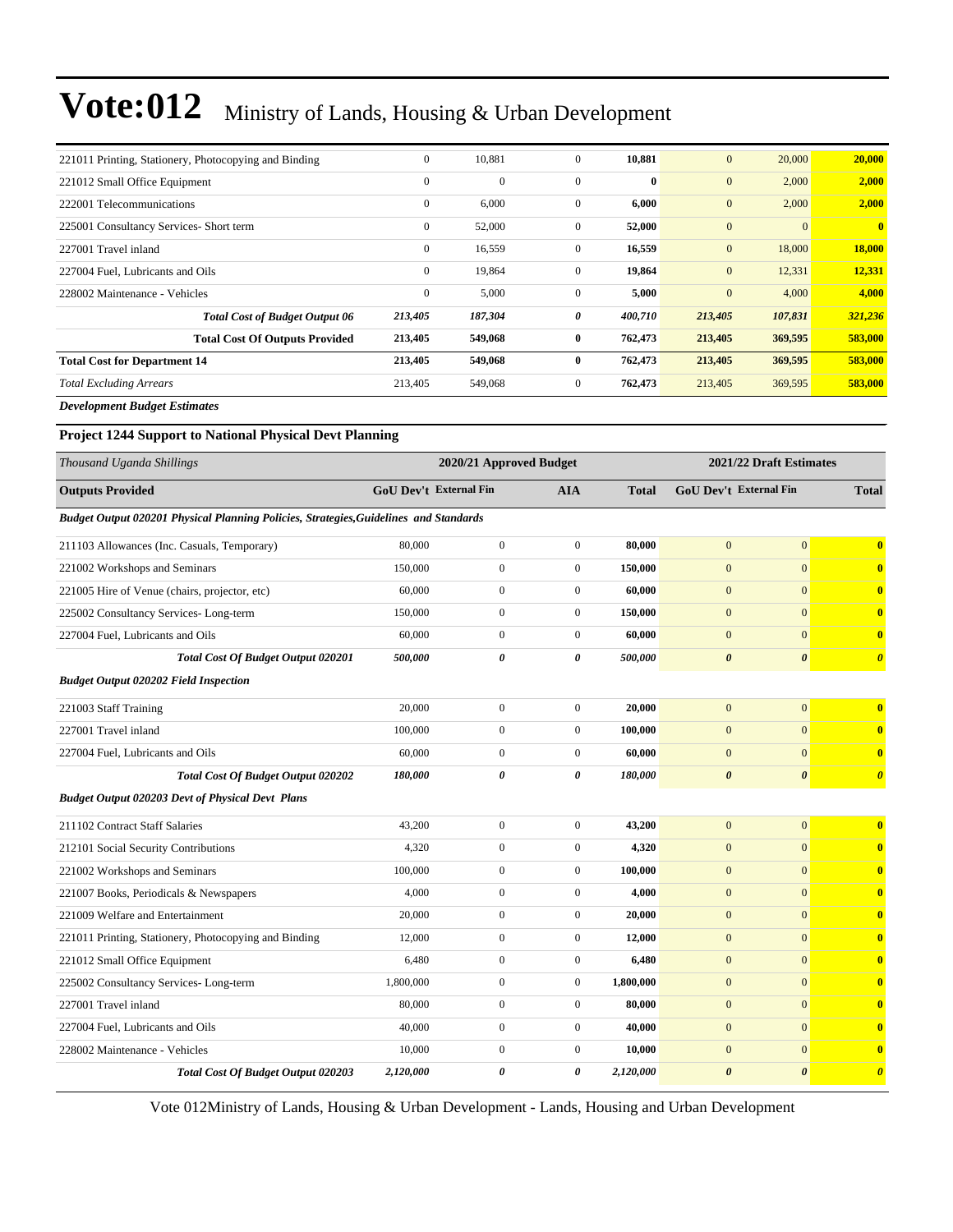| <b>Budget Output 020205 Support Supervision and Capacity Building</b> |                               |                         |                       |              |                               |                         |                         |
|-----------------------------------------------------------------------|-------------------------------|-------------------------|-----------------------|--------------|-------------------------------|-------------------------|-------------------------|
| 227001 Travel inland                                                  | 37,764                        | $\mathbf{0}$            | $\mathbf{0}$          | 37,764       | $\overline{0}$                | $\overline{0}$          | $\bf{0}$                |
| 227004 Fuel, Lubricants and Oils                                      | 10,000                        | $\boldsymbol{0}$        | $\boldsymbol{0}$      | 10,000       | $\mathbf{0}$                  | $\mathbf{0}$            | $\bf{0}$                |
| Total Cost Of Budget Output 020205                                    | 47,764                        | 0                       | 0                     | 47,764       | $\boldsymbol{\theta}$         | $\boldsymbol{\theta}$   | $\boldsymbol{\theta}$   |
| <b>Total Cost for Outputs Provided</b>                                | 2,847,764                     | $\boldsymbol{0}$        | $\boldsymbol{0}$      | 2,847,764    | $\boldsymbol{0}$              | $\mathbf{0}$            | $\mathbf{0}$            |
| <b>Total Cost for Project: 1244</b>                                   | 2,847,764                     | $\boldsymbol{0}$        | $\boldsymbol{0}$      | 2,847,764    | $\mathbf{0}$                  | $\mathbf{0}$            | $\bf{0}$                |
| <b>Total Excluding Arrears</b>                                        | 2,847,764                     | $\boldsymbol{0}$        | $\boldsymbol{0}$      | 2,847,764    | $\boldsymbol{0}$              | $\mathbf{0}$            | $\bf{0}$                |
| Project 1310 Albertine Region Sustainable Development Project         |                               |                         |                       |              |                               |                         |                         |
| Thousand Uganda Shillings                                             |                               | 2020/21 Approved Budget |                       |              |                               | 2021/22 Draft Estimates |                         |
| <b>Outputs Provided</b>                                               | GoU Dev't External Fin        |                         | <b>AIA</b>            | <b>Total</b> | GoU Dev't External Fin        |                         | <b>Total</b>            |
| <b>Budget Output 020203 Devt of Physical Devt Plans</b>               |                               |                         |                       |              |                               |                         |                         |
| 227001 Travel inland                                                  | $\boldsymbol{0}$              | 139,453                 | $\boldsymbol{0}$      | 139,453      | $\Omega$                      | $\mathbf{0}$            | $\bf{0}$                |
| Total Cost Of Budget Output 020203                                    | 0                             | 139,453                 | 0                     | 139,453      | $\pmb{\theta}$                | $\pmb{\theta}$          | $\boldsymbol{\theta}$   |
| Budget Output 020205 Support Supervision and Capacity Building        |                               |                         |                       |              |                               |                         |                         |
| 211102 Contract Staff Salaries                                        | $\overline{0}$                | 1,472,679               | $\boldsymbol{0}$      | 1,472,679    | $\mathbf{0}$                  | $\mathbf{0}$            | $\overline{\mathbf{0}}$ |
| 221001 Advertising and Public Relations                               | $\boldsymbol{0}$              | 139,981                 | $\boldsymbol{0}$      | 139,981      | $\mathbf{0}$                  | $\mathbf{0}$            | $\overline{\mathbf{0}}$ |
| 221003 Staff Training                                                 | $\overline{0}$                | 131,065                 | $\boldsymbol{0}$      | 131,065      | $\overline{0}$                | $\overline{0}$          | $\overline{\mathbf{0}}$ |
| 223003 Rent – (Produced Assets) to private entities                   | $\overline{0}$                | 280,853                 | $\mathbf{0}$          | 280,853      | $\overline{0}$                | $\Omega$                | $\mathbf{0}$            |
| 225001 Consultancy Services- Short term                               | $\boldsymbol{0}$              | 1,366,482               | $\boldsymbol{0}$      | 1,366,482    | $\mathbf{0}$                  | $\mathbf{0}$            | $\bf{0}$                |
| 227001 Travel inland                                                  | $\boldsymbol{0}$              | 2,514,721               | $\boldsymbol{0}$      | 2,514,721    | $\mathbf{0}$                  | $\mathbf{0}$            | $\bf{0}$                |
| 228002 Maintenance - Vehicles                                         | $\boldsymbol{0}$              | 113,277                 | $\boldsymbol{0}$      | 113,277      | $\mathbf{0}$                  | $\mathbf{0}$            | $\bf{0}$                |
| Total Cost Of Budget Output 020205                                    | 0                             | 6,019,057               | $\pmb{\theta}$        | 6,019,057    | $\boldsymbol{\theta}$         | $\boldsymbol{\theta}$   | $\boldsymbol{\theta}$   |
| <b>Total Cost for Outputs Provided</b>                                | $\mathbf{0}$                  | 6,158,510               | $\boldsymbol{0}$      | 6,158,510    | $\overline{0}$                | $\mathbf{0}$            | $\bf{0}$                |
| <b>Capital Purchases</b>                                              | <b>GoU Dev't External Fin</b> |                         | <b>AIA</b>            | <b>Total</b> | <b>GoU Dev't External Fin</b> |                         | <b>Total</b>            |
| <b>Budget Output 020273 Roads, Streets and Highways</b>               |                               |                         |                       |              |                               |                         |                         |
| 312103 Roads and Bridges.                                             | $\mathbf{0}$                  | 15,821,746              | $\boldsymbol{0}$      | 15,821,746   | $\mathbf{0}$                  | $\mathbf{0}$            | $\bf{0}$                |
| Total Cost Of Budget Output 020273                                    | 0                             | 15,821,746              | $\boldsymbol{\theta}$ | 15,821,746   | $\boldsymbol{\theta}$         | $\boldsymbol{\theta}$   | $\boldsymbol{\theta}$   |
| <b>Budget Output 020279 Acquisition of Other Capital Assets</b>       |                               |                         |                       |              |                               |                         |                         |
| 281504 Monitoring, Supervision & Appraisal of Capital work            | $\boldsymbol{0}$              | 748,940                 | $\mathbf{0}$          | 748,940      | $\overline{0}$                | $\overline{0}$          | $\bf{0}$                |
| 312104 Other Structures                                               | $\overline{0}$                | 2,090,804               | $\mathbf{0}$          | 2,090,804    | $\overline{0}$                | $\mathbf{0}$            | $\mathbf{0}$            |
| Total Cost Of Budget Output 020279                                    | 0                             | 2,839,744               | $\boldsymbol{\theta}$ | 2,839,744    | $\boldsymbol{\theta}$         | $\boldsymbol{\theta}$   | $\boldsymbol{\theta}$   |
| <b>Total Cost for Capital Purchases</b>                               | $\boldsymbol{0}$              | 18,661,490              | $\boldsymbol{0}$      | 18,661,490   | $\boldsymbol{0}$              | $\boldsymbol{0}$        | $\bf{0}$                |
| <b>Total Cost for Project: 1310</b>                                   | $\boldsymbol{0}$              | 24,820,000              | $\boldsymbol{0}$      | 24,820,000   | $\mathbf{0}$                  | $\mathbf{0}$            | $\overline{0}$          |
| <b>Total Excluding Arrears</b>                                        | $\overline{0}$                | 24,820,000              | $\mathbf{0}$          | 24,820,000   | $\mathbf{0}$                  | $\mathbf{0}$            | $\mathbf{0}$            |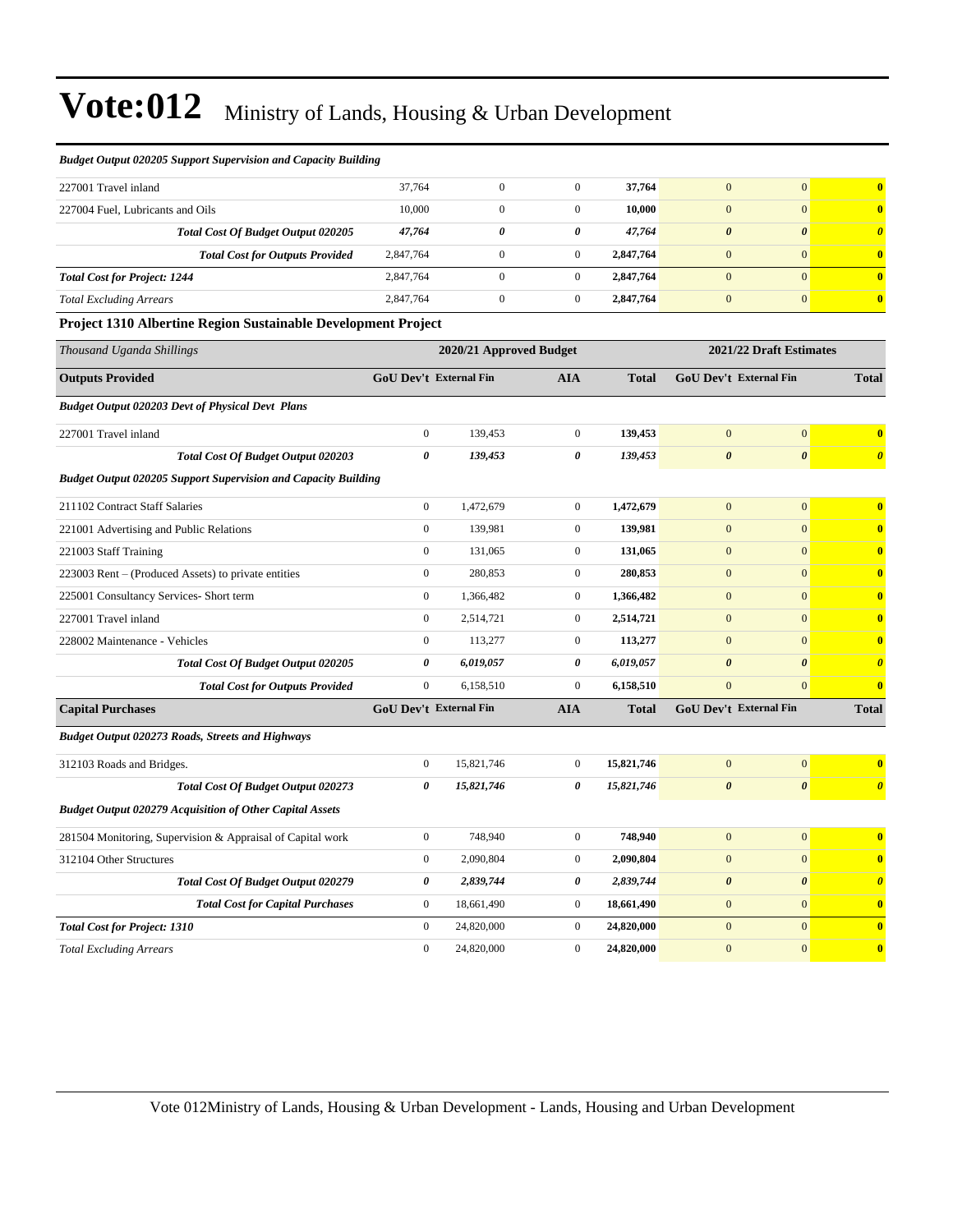| r roject 1514 Uganua Support to Municipal Initastructure Development (USMID II)       |                       |                               |                  |                  |                       |                               |                         |  |  |
|---------------------------------------------------------------------------------------|-----------------------|-------------------------------|------------------|------------------|-----------------------|-------------------------------|-------------------------|--|--|
| Thousand Uganda Shillings                                                             |                       | 2020/21 Approved Budget       |                  |                  |                       | 2021/22 Draft Estimates       |                         |  |  |
| <b>Outputs Provided</b>                                                               |                       | <b>GoU Dev't External Fin</b> | <b>AIA</b>       | <b>Total</b>     |                       | <b>GoU Dev't External Fin</b> | <b>Total</b>            |  |  |
| Budget Output 020201 Physical Planning Policies, Strategies, Guidelines and Standards |                       |                               |                  |                  |                       |                               |                         |  |  |
| 211103 Allowances (Inc. Casuals, Temporary)                                           | $\boldsymbol{0}$      | 17,000                        | $\boldsymbol{0}$ | 17,000           | $\mathbf{0}$          | $\boldsymbol{0}$              | $\bf{0}$                |  |  |
| 221001 Advertising and Public Relations                                               | $\boldsymbol{0}$      | $\boldsymbol{0}$              | $\boldsymbol{0}$ | $\bf{0}$         | $\boldsymbol{0}$      | 20,000                        | 20,000                  |  |  |
| 221002 Workshops and Seminars                                                         | $\mathbf{0}$          | 568,625                       | $\boldsymbol{0}$ | 568,625          | $\boldsymbol{0}$      | 56,000                        | 56,000                  |  |  |
| 221003 Staff Training                                                                 | $\mathbf{0}$          | 354,313                       | $\boldsymbol{0}$ | 354,313          | $\boldsymbol{0}$      | 68,000                        | 68,000                  |  |  |
| 221011 Printing, Stationery, Photocopying and Binding                                 | $\mathbf{0}$          | $\boldsymbol{0}$              | $\boldsymbol{0}$ | $\bf{0}$         | $\boldsymbol{0}$      | 20,000                        | 20,000                  |  |  |
| 222003 Information and communications technology (ICT)                                | $\boldsymbol{0}$      | $\boldsymbol{0}$              | $\boldsymbol{0}$ | $\bf{0}$         | $\boldsymbol{0}$      | 31,000                        | 31,000                  |  |  |
| 225001 Consultancy Services- Short term                                               | $\boldsymbol{0}$      | 2,519,738                     | $\boldsymbol{0}$ | 2,519,738        | $\boldsymbol{0}$      | 1,200,000                     | 1,200,000               |  |  |
| 227001 Travel inland                                                                  | $\mathbf{0}$          | 843,000                       | $\boldsymbol{0}$ | 843,000          | $\mathbf{0}$          | $\mathbf{0}$                  | $\overline{\mathbf{0}}$ |  |  |
| 227004 Fuel, Lubricants and Oils                                                      | $\mathbf{0}$          | 510,975                       | $\boldsymbol{0}$ | 510,975          | $\boldsymbol{0}$      | 80,000                        | 80,000                  |  |  |
| 228002 Maintenance - Vehicles                                                         | $\mathbf{0}$          | $\boldsymbol{0}$              | $\boldsymbol{0}$ | $\bf{0}$         | $\boldsymbol{0}$      | 25,000                        | 25,000                  |  |  |
| Total Cost Of Budget Output 020201                                                    | 0                     | 4,813,651                     | 0                | 4,813,651        | $\boldsymbol{\theta}$ | 1,500,000                     | 1,500,000               |  |  |
| <b>Budget Output 020202 Field Inspection</b>                                          |                       |                               |                  |                  |                       |                               |                         |  |  |
| 221002 Workshops and Seminars                                                         | $\mathbf{0}$          | $\boldsymbol{0}$              | $\boldsymbol{0}$ | $\bf{0}$         | $\boldsymbol{0}$      | 30,000                        | 30,000                  |  |  |
| 221003 Staff Training                                                                 | $\mathbf{0}$          | $\boldsymbol{0}$              | $\boldsymbol{0}$ | $\bf{0}$         | $\boldsymbol{0}$      | 50,000                        | 50,000                  |  |  |
| 221011 Printing, Stationery, Photocopying and Binding                                 | $\boldsymbol{0}$      | $\boldsymbol{0}$              | $\boldsymbol{0}$ | $\boldsymbol{0}$ | $\boldsymbol{0}$      | 77,000                        | 77,000                  |  |  |
| 222003 Information and communications technology (ICT)                                | $\mathbf{0}$          | $\boldsymbol{0}$              | $\boldsymbol{0}$ | $\bf{0}$         | $\boldsymbol{0}$      | 82,000                        | 82,000                  |  |  |
| 227001 Travel inland                                                                  | $\boldsymbol{0}$      | $\boldsymbol{0}$              | $\boldsymbol{0}$ | $\bf{0}$         | $\mathbf{0}$          | 1,090,000                     | 1,090,000               |  |  |
| 227004 Fuel, Lubricants and Oils                                                      | $\mathbf{0}$          | $\overline{0}$                | $\boldsymbol{0}$ | $\bf{0}$         | $\boldsymbol{0}$      | 385,000                       | 385,000                 |  |  |
| 228002 Maintenance - Vehicles                                                         | $\mathbf{0}$          | $\boldsymbol{0}$              | $\overline{0}$   | $\bf{0}$         | $\boldsymbol{0}$      | 154,400                       | 154,400                 |  |  |
| 281504 Monitoring, Supervision & Appraisal of Capital work                            | $\boldsymbol{0}$      | $\boldsymbol{0}$              | $\boldsymbol{0}$ | $\bf{0}$         | $\boldsymbol{0}$      | 100,000                       | 100,000                 |  |  |
| Total Cost Of Budget Output 020202                                                    | $\boldsymbol{\theta}$ | $\theta$                      | 0                | 0                | $\boldsymbol{\theta}$ | 1,968,400                     | 1,968,400               |  |  |
| <b>Budget Output 020203 Devt of Physical Devt Plans</b>                               |                       |                               |                  |                  |                       |                               |                         |  |  |
| 221002 Workshops and Seminars                                                         | $\mathbf{0}$          | 826,272                       | $\boldsymbol{0}$ | 826,272          | $\boldsymbol{0}$      | 30,000                        | 30,000                  |  |  |
| 221003 Staff Training                                                                 | $\boldsymbol{0}$      | $\boldsymbol{0}$              | $\overline{0}$   | $\bf{0}$         | $\mathbf{0}$          | 158,000                       | 158,000                 |  |  |
| 221011 Printing, Stationery, Photocopying and Binding                                 | $\mathbf{0}$          | $\boldsymbol{0}$              | $\boldsymbol{0}$ | $\bf{0}$         | $\mathbf{0}$          | 80,000                        | 80,000                  |  |  |
| 222003 Information and communications technology (ICT)                                | $\boldsymbol{0}$      | $\boldsymbol{0}$              | $\boldsymbol{0}$ | $\bf{0}$         | $\mathbf{0}$          | 100,000                       | 100,000                 |  |  |
| 225001 Consultancy Services- Short term                                               | $\boldsymbol{0}$      | 9,688,560                     | $\boldsymbol{0}$ | 9,688,560        | $\boldsymbol{0}$      | 1,931,000                     | 1,931,000               |  |  |
| 227001 Travel inland                                                                  | $\mathbf{0}$          | 2,891,952                     | $\boldsymbol{0}$ | 2,891,952        | $\mathbf{0}$          | 523,000                       | 523,000                 |  |  |
| 227004 Fuel, Lubricants and Oils                                                      | $\mathbf{0}$          | 1,650,976                     | $\boldsymbol{0}$ | 1,650,976        | $\boldsymbol{0}$      | 80,000                        | 80,000                  |  |  |
| 228002 Maintenance - Vehicles                                                         | $\mathbf{0}$          | $\boldsymbol{0}$              | $\boldsymbol{0}$ | $\bf{0}$         | $\boldsymbol{0}$      | 98,000                        | 98,000                  |  |  |
| Total Cost Of Budget Output 020203                                                    | $\boldsymbol{\theta}$ | 15,057,760                    | 0                | 15,057,760       | $\boldsymbol{\theta}$ | 3,000,000                     | 3,000,000               |  |  |
| <b>Budget Output 020205 Support Supervision and Capacity Building</b>                 |                       |                               |                  |                  |                       |                               |                         |  |  |
| 211102 Contract Staff Salaries                                                        | $\mathbf{0}$          | 3,653,700                     | $\boldsymbol{0}$ | 3,653,700        | $\boldsymbol{0}$      | 4,884,900                     | 4,884,900               |  |  |
| 212101 Social Security Contributions                                                  | $\mathbf{0}$          | 365,370                       | $\boldsymbol{0}$ | 365,370          | $\mathbf{0}$          | 488,490                       | 488,490                 |  |  |
| 221001 Advertising and Public Relations                                               | $\mathbf{0}$          | 360,000                       | $\boldsymbol{0}$ | 360,000          | $\mathbf{0}$          | $\mathbf{0}$                  | $\mathbf{0}$            |  |  |
| 221002 Workshops and Seminars                                                         | $\boldsymbol{0}$      | 3,238,969                     | $\boldsymbol{0}$ | 3,238,969        | $\boldsymbol{0}$      | $\mathbf{0}$                  | $\bf{0}$                |  |  |

**Project 1514 Uganda Support to Municipal Infrastructure Development (USMID II)**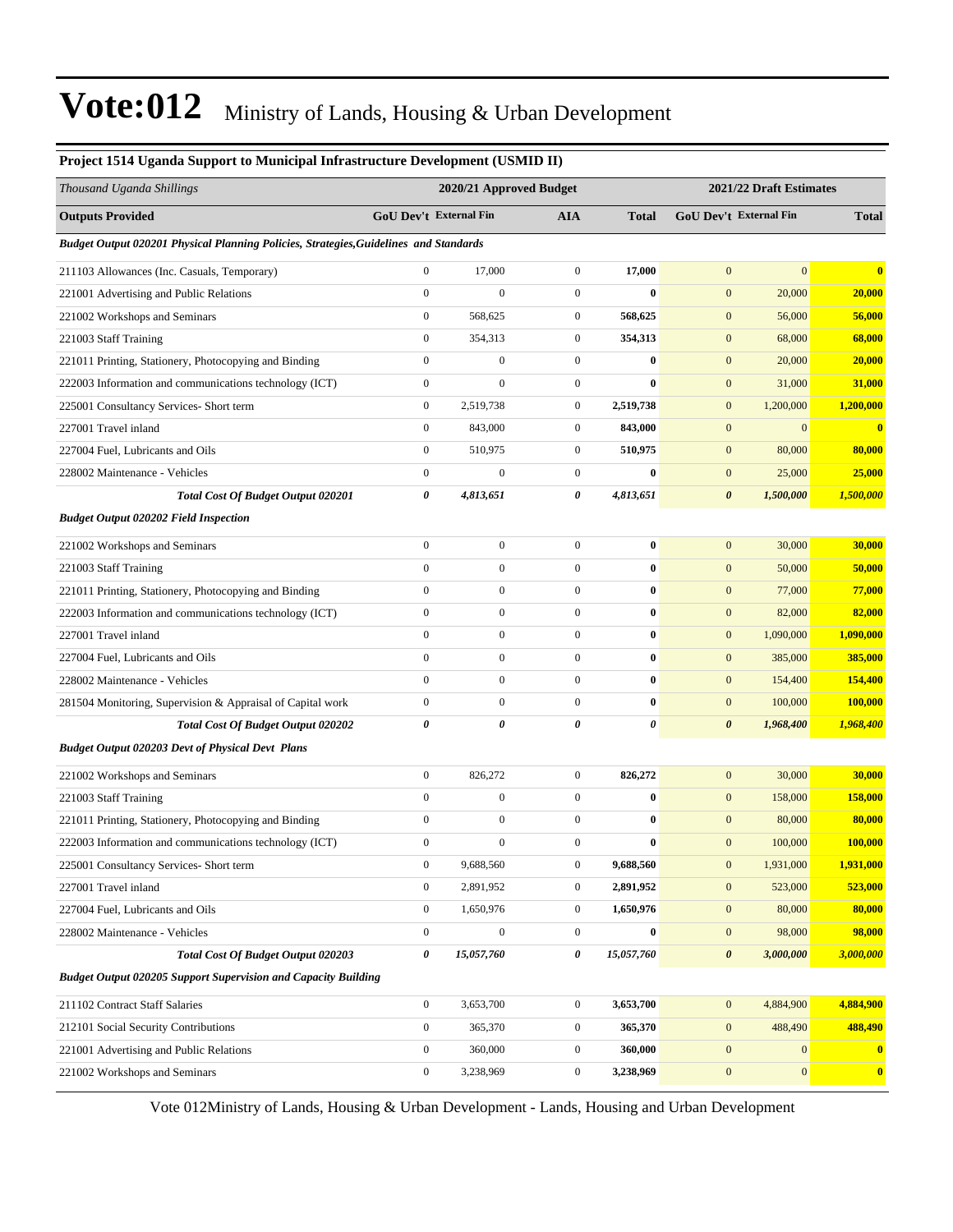| 221003 Staff Training                                                            | $\mathbf{0}$           | 1,865,967        | $\boldsymbol{0}$      | 1,865,967        | $\mathbf{0}$          | $\mathbf{0}$                  | $\mathbf{0}$      |
|----------------------------------------------------------------------------------|------------------------|------------------|-----------------------|------------------|-----------------------|-------------------------------|-------------------|
| 221007 Books, Periodicals & Newspapers                                           | $\boldsymbol{0}$       | 277,569          | $\boldsymbol{0}$      | 277,569          | $\mathbf{0}$          | $\mathbf{0}$                  | $\bf{0}$          |
| 221008 Computer supplies and Information Technology (IT)                         | $\boldsymbol{0}$       | 603,725          | $\boldsymbol{0}$      | 603,725          | $\boldsymbol{0}$      | $\mathbf{0}$                  | $\mathbf{0}$      |
| 221011 Printing, Stationery, Photocopying and Binding                            | $\boldsymbol{0}$       | 464,900          | $\boldsymbol{0}$      | 464,900          | $\mathbf{0}$          | $\overline{0}$                | $\mathbf{0}$      |
| 222001 Telecommunications                                                        | $\mathbf{0}$           | 76,863           | $\boldsymbol{0}$      | 76,863           | $\mathbf{0}$          | $\mathbf{0}$                  | $\mathbf{0}$      |
| 222003 Information and communications technology (ICT)                           | $\boldsymbol{0}$       | 574,313          | $\boldsymbol{0}$      | 574,313          | $\mathbf{0}$          | $\mathbf{0}$                  | $\mathbf{0}$      |
| 223005 Electricity                                                               | $\boldsymbol{0}$       | 76,863           | $\boldsymbol{0}$      | 76,863           | $\boldsymbol{0}$      | $\mathbf{0}$                  | $\bf{0}$          |
| 223006 Water                                                                     | $\mathbf{0}$           | 176,863          | $\boldsymbol{0}$      | 176,863          | $\boldsymbol{0}$      | $\mathbf{0}$                  | $\mathbf{0}$      |
| 225001 Consultancy Services- Short term                                          | $\boldsymbol{0}$       | 807,202          | $\boldsymbol{0}$      | 807,202          | $\mathbf{0}$          | $\overline{0}$                | $\mathbf{0}$      |
| 227001 Travel inland                                                             | $\boldsymbol{0}$       | 4,484,815        | $\boldsymbol{0}$      | 4,484,815        | $\mathbf{0}$          | $\mathbf{0}$                  | $\mathbf{0}$      |
| 227002 Travel abroad                                                             | $\boldsymbol{0}$       | 1,626,663        | $\boldsymbol{0}$      | 1,626,663        | $\mathbf{0}$          | $\mathbf{0}$                  | $\mathbf{0}$      |
| 227004 Fuel, Lubricants and Oils                                                 | $\boldsymbol{0}$       | 2,074,407        | $\boldsymbol{0}$      | 2,074,407        | $\boldsymbol{0}$      | $\mathbf{0}$                  | $\bf{0}$          |
| 228002 Maintenance - Vehicles                                                    | $\mathbf{0}$           | 1,345,094        | $\boldsymbol{0}$      | 1,345,094        | $\mathbf{0}$          | $\mathbf{0}$                  | $\mathbf{0}$      |
| 281401 Rental – non produced assets                                              | $\boldsymbol{0}$       | 576,469          | $\boldsymbol{0}$      | 576,469          | $\mathbf{0}$          | $\mathbf{0}$                  | $\mathbf{0}$      |
| Total Cost Of Budget Output 020205                                               | 0                      | 22,649,749       | 0                     | 22,649,749       | $\pmb{\theta}$        | 5,373,390                     | 5,373,390         |
| Budget Output 020206 Urban Dev't Policies, Strategies , Guidelines and Standards |                        |                  |                       |                  |                       |                               |                   |
| 221001 Advertising and Public Relations                                          | $\boldsymbol{0}$       | $\boldsymbol{0}$ | $\boldsymbol{0}$      | $\bf{0}$         | $\boldsymbol{0}$      | 250,000                       | 250,000           |
| 221002 Workshops and Seminars                                                    | $\mathbf{0}$           | $\boldsymbol{0}$ | $\overline{0}$        | $\bf{0}$         | $\boldsymbol{0}$      | 190,000                       | 190,000           |
| 221003 Staff Training                                                            | $\mathbf{0}$           | $\boldsymbol{0}$ | $\mathbf{0}$          | $\bf{0}$         | $\mathbf{0}$          | 650,000                       | 650,000           |
| 221011 Printing, Stationery, Photocopying and Binding                            | $\mathbf{0}$           | $\boldsymbol{0}$ | $\boldsymbol{0}$      | $\bf{0}$         | $\boldsymbol{0}$      | 100,000                       | 100,000           |
| 222003 Information and communications technology (ICT)                           | $\boldsymbol{0}$       | $\boldsymbol{0}$ | $\overline{0}$        | $\boldsymbol{0}$ | $\boldsymbol{0}$      | 500,000                       | 500,000           |
| 224004 Cleaning and Sanitation                                                   | $\boldsymbol{0}$       | $\boldsymbol{0}$ | $\boldsymbol{0}$      | $\bf{0}$         | $\boldsymbol{0}$      | 70,000                        | 70,000            |
| 225001 Consultancy Services- Short term                                          | $\mathbf{0}$           | $\boldsymbol{0}$ | $\overline{0}$        | $\bf{0}$         | $\boldsymbol{0}$      | 3,000,000                     | 3,000,000         |
| 227001 Travel inland                                                             | $\mathbf{0}$           | $\boldsymbol{0}$ | $\mathbf{0}$          | $\bf{0}$         | $\mathbf{0}$          | 300,000                       | 300,000           |
| 227002 Travel abroad                                                             | $\mathbf{0}$           | $\boldsymbol{0}$ | $\boldsymbol{0}$      | $\bf{0}$         | $\boldsymbol{0}$      | 170,000                       | 170,000           |
| 227004 Fuel, Lubricants and Oils                                                 | $\mathbf{0}$           | $\boldsymbol{0}$ | $\overline{0}$        | $\bf{0}$         | $\boldsymbol{0}$      | 20,000                        | 20,000            |
| 228002 Maintenance - Vehicles                                                    | $\boldsymbol{0}$       | $\boldsymbol{0}$ | $\boldsymbol{0}$      | $\bf{0}$         | $\boldsymbol{0}$      | 100,000                       | 100,000           |
| 281503 Engineering and Design Studies & Plans for capital<br>works               | $\mathbf{0}$           | $\boldsymbol{0}$ | $\overline{0}$        | $\bf{0}$         | $\mathbf{0}$          | 250,000                       | 250,000           |
| 281504 Monitoring, Supervision & Appraisal of Capital work                       | $\boldsymbol{0}$       | $\boldsymbol{0}$ | $\boldsymbol{0}$      | $\bf{0}$         | $\mathbf{0}$          | 149,025                       | 149,025           |
| Total Cost Of Budget Output 020206                                               | 0                      | 0                | 0                     | 0                | $\boldsymbol{\theta}$ | 5,749,025                     | 5,749,025         |
| <b>Total Cost for Outputs Provided</b>                                           | $\bf{0}$               | 42,521,160       | $\bf{0}$              | 42,521,160       | $\boldsymbol{0}$      | 17,590,815                    | <u>17,590,815</u> |
| <b>Outputs Funded</b>                                                            | GoU Dev't External Fin |                  | <b>AIA</b>            | <b>Total</b>     |                       | <b>GoU Dev't External Fin</b> | <b>Total</b>      |
| <b>Budget Output 020252 National Physical Planning Board</b>                     |                        |                  |                       |                  |                       |                               |                   |
| 291001 Transfers to Government Institutions                                      | $\mathbf{0}$           | $\boldsymbol{0}$ | $\boldsymbol{0}$      | $\bf{0}$         | $\mathbf{0}$          | 100,000                       | 100,000           |
| o/w Financial Support to NPPB                                                    | $\theta$               | $\mathcal O$     | $\boldsymbol{\theta}$ | $\bf{0}$         | $\boldsymbol{\theta}$ | 100,000                       | 100,000           |
| <b>Total Cost Of Budget Output 020252</b>                                        | 0                      | 0                | 0                     | 0                | $\pmb{\theta}$        | 100,000                       | 100,000           |
| <b>Total Cost for Outputs Funded</b>                                             | $\mathbf{0}$           | $\boldsymbol{0}$ | $\boldsymbol{0}$      | $\boldsymbol{0}$ | $\mathbf{0}$          | 100,000                       | 100,000           |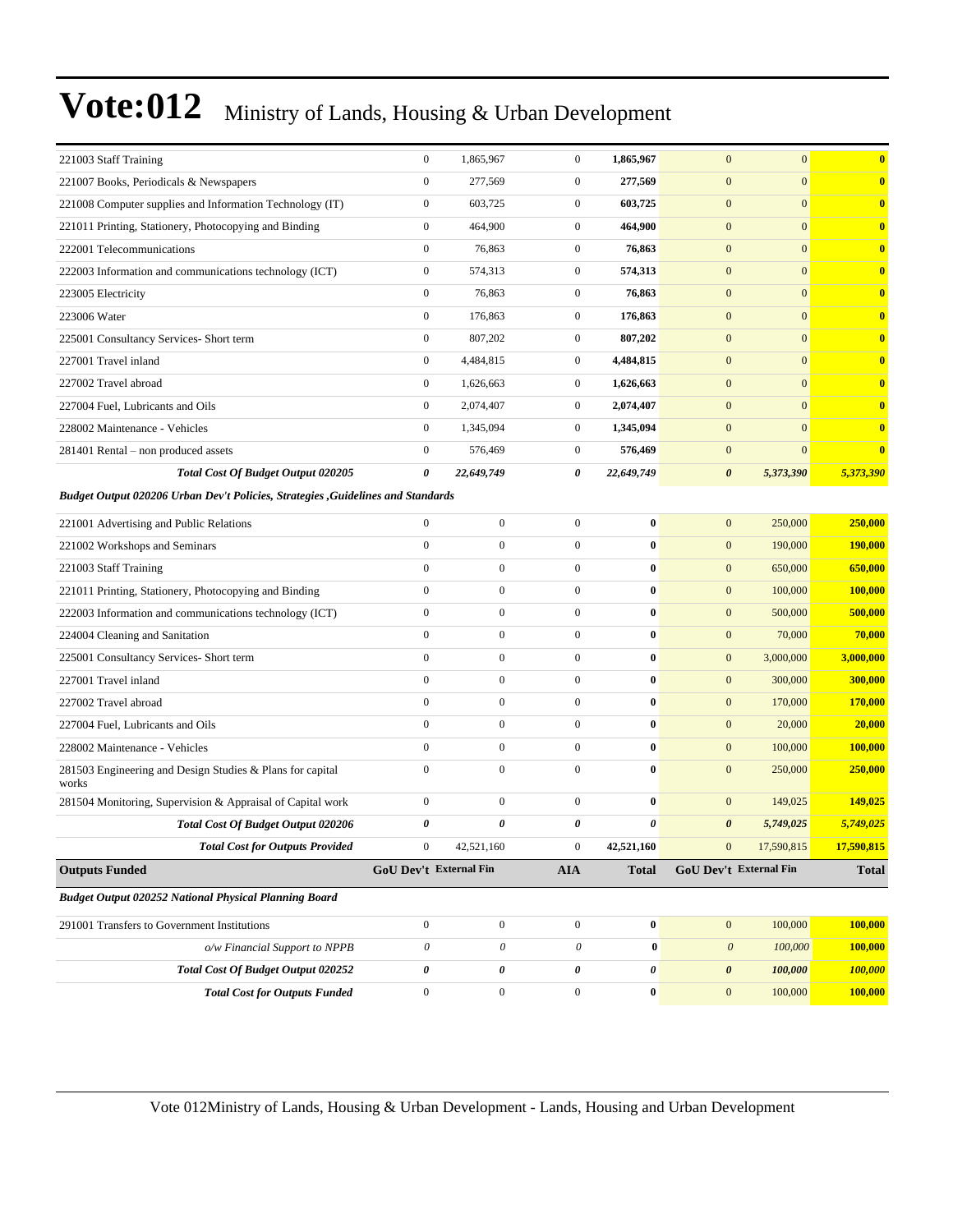| <b>Capital Purchases</b>                                                              | GoU Dev't External Fin        |                         | <b>AIA</b>            | <b>Total</b>          |                       | <b>GoU Dev't External Fin</b> | <b>Total</b>  |
|---------------------------------------------------------------------------------------|-------------------------------|-------------------------|-----------------------|-----------------------|-----------------------|-------------------------------|---------------|
| Budget Output 020275 Purchase of Motor Vehicles and Other Transport Equipment         |                               |                         |                       |                       |                       |                               |               |
| 312201 Transport Equipment                                                            | $\mathbf{0}$                  | 900,000                 | $\boldsymbol{0}$      | 900,000               | $\boldsymbol{0}$      | 1,064,000                     | 1,064,000     |
| Total Cost Of Budget Output 020275                                                    | $\pmb{\theta}$                | 900,000                 | 0                     | 900,000               | $\boldsymbol{\theta}$ | 1,064,000                     | 1,064,000     |
| Budget Output 020276 Purchase of Office and ICT Equipment, including Software         |                               |                         |                       |                       |                       |                               |               |
| 312203 Furniture & Fixtures                                                           | $\boldsymbol{0}$              | 100,000                 | $\boldsymbol{0}$      | 100,000               | $\boldsymbol{0}$      | 380,000                       | 380,000       |
| 312213 ICT Equipment                                                                  | $\boldsymbol{0}$              | $\boldsymbol{0}$        | $\boldsymbol{0}$      | $\bf{0}$              | $\mathbf{0}$          | 790,400                       | 790,400       |
| Total Cost Of Budget Output 020276                                                    | 0                             | 100,000                 | 0                     | 100,000               | $\pmb{\theta}$        | 1,170,400                     | 1,170,400     |
| <b>Total Cost for Capital Purchases</b>                                               | $\boldsymbol{0}$              | 1,000,000               | $\boldsymbol{0}$      | 1,000,000             | $\mathbf{0}$          | 2,234,400                     | 2,234,400     |
| <b>Total Cost for Project: 1514</b>                                                   | $\boldsymbol{0}$              | 43,521,160              | $\boldsymbol{0}$      | 43,521,160            | $\mathbf{0}$          | 19,925,215                    | 19,925,215    |
| <b>Total Excluding Arrears</b>                                                        | $\boldsymbol{0}$              | 43,521,160              | $\boldsymbol{0}$      | 43,521,160            | $\mathbf{0}$          | 19,925,215                    | 19,925,215    |
| Project 1528 Hoima Oil Refinery Proximity Development Master Plan                     |                               |                         |                       |                       |                       |                               |               |
| Thousand Uganda Shillings                                                             |                               | 2020/21 Approved Budget |                       |                       |                       | 2021/22 Draft Estimates       |               |
| <b>Outputs Provided</b>                                                               | <b>GoU Dev't External Fin</b> |                         | <b>AIA</b>            | <b>Total</b>          |                       | GoU Dev't External Fin        | <b>Total</b>  |
| Budget Output 020201 Physical Planning Policies, Strategies, Guidelines and Standards |                               |                         |                       |                       |                       |                               |               |
| 211103 Allowances (Inc. Casuals, Temporary)                                           | $\mathbf{0}$                  | $\boldsymbol{0}$        | $\boldsymbol{0}$      | $\bf{0}$              | 40,000                | $\overline{0}$                | 40,000        |
| 221001 Advertising and Public Relations                                               | $\boldsymbol{0}$              | $\boldsymbol{0}$        | $\boldsymbol{0}$      | $\bf{0}$              | 12,000                | $\boldsymbol{0}$              | 12,000        |
| 221002 Workshops and Seminars                                                         | $\mathbf{0}$                  | $\boldsymbol{0}$        | $\boldsymbol{0}$      | $\bf{0}$              | 37,764                | $\boldsymbol{0}$              | 37,764        |
| 221005 Hire of Venue (chairs, projector, etc)                                         | $\mathbf{0}$                  | $\boldsymbol{0}$        | $\boldsymbol{0}$      | $\bf{0}$              | 60,000                | $\overline{0}$                | 60,000        |
| 221009 Welfare and Entertainment                                                      | $\mathbf{0}$                  | $\boldsymbol{0}$        | $\boldsymbol{0}$      | $\bf{0}$              | 8,000                 | $\overline{0}$                | 8,000         |
| 221011 Printing, Stationery, Photocopying and Binding                                 | $\boldsymbol{0}$              | $\boldsymbol{0}$        | $\boldsymbol{0}$      | $\pmb{0}$             | 20,000                | $\boldsymbol{0}$              | 20,000        |
| 227001 Travel inland                                                                  | $\boldsymbol{0}$              | $\boldsymbol{0}$        | $\boldsymbol{0}$      | $\bf{0}$              | 120,000               | $\boldsymbol{0}$              | 120,000       |
| <b>Total Cost Of Budget Output 020201</b>                                             | $\theta$                      | $\theta$                | $\boldsymbol{\theta}$ | $\boldsymbol{\theta}$ | 297,764               | 0                             | 297,764       |
| <b>Budget Output 020202 Field Inspection</b>                                          |                               |                         |                       |                       |                       |                               |               |
| 211103 Allowances (Inc. Casuals, Temporary)                                           | $\boldsymbol{0}$              | $\boldsymbol{0}$        | $\boldsymbol{0}$      | $\bf{0}$              | 80,000                | $\boldsymbol{0}$              | 80,000        |
| 221002 Workshops and Seminars                                                         | $\boldsymbol{0}$              | $\boldsymbol{0}$        | $\boldsymbol{0}$      | $\bf{0}$              | 48,000                | $\overline{0}$                | 48,000        |
| 221007 Books, Periodicals & Newspapers                                                | $\boldsymbol{0}$              | $\boldsymbol{0}$        | $\boldsymbol{0}$      | $\bf{0}$              | 10,000                | $\boldsymbol{0}$              | <b>10,000</b> |
| 221011 Printing, Stationery, Photocopying and Binding                                 | $\boldsymbol{0}$              | $\boldsymbol{0}$        | $\boldsymbol{0}$      | $\bf{0}$              | 20,000                | $\boldsymbol{0}$              | 20,000        |
| 221012 Small Office Equipment                                                         | $\mathbf{0}$                  | $\boldsymbol{0}$        | $\mathbf{0}$          | $\bf{0}$              | 12,000                | $\overline{0}$                | <b>12,000</b> |
| 222001 Telecommunications                                                             | $\boldsymbol{0}$              | $\boldsymbol{0}$        | $\boldsymbol{0}$      | $\bf{0}$              | 10,000                | $\overline{0}$                | 10,000        |
| 227001 Travel inland                                                                  | 20,000                        | $\boldsymbol{0}$        | $\boldsymbol{0}$      | 20,000                | 200,000               | $\boldsymbol{0}$              | 200,000       |
| 227004 Fuel, Lubricants and Oils                                                      | $\boldsymbol{0}$              | $\boldsymbol{0}$        | $\boldsymbol{0}$      | $\bf{0}$              | 100,000               | $\mathbf{0}$                  | 100,000       |
| 228002 Maintenance - Vehicles                                                         | $\boldsymbol{0}$              | $\boldsymbol{0}$        | $\boldsymbol{0}$      | $\bf{0}$              | 20,000                | $\mathbf{0}$                  | 20,000        |
| <b>Total Cost Of Budget Output 020202</b>                                             | 20,000                        | 0                       | 0                     | 20,000                | 500,000               | $\boldsymbol{\theta}$         | 500,000       |
| <b>Budget Output 020203 Devt of Physical Devt Plans</b>                               |                               |                         |                       |                       |                       |                               |               |
| 221001 Advertising and Public Relations                                               | $\boldsymbol{0}$              | $\boldsymbol{0}$        | $\boldsymbol{0}$      | $\bf{0}$              | 12,000                | $\mathbf{0}$                  | 12,000        |
| 221002 Workshops and Seminars                                                         | $\boldsymbol{0}$              | $\boldsymbol{0}$        | $\boldsymbol{0}$      | $\bf{0}$              | 48,000                | $\overline{0}$                | 48,000        |
| 225002 Consultancy Services-Long-term                                                 | $\boldsymbol{0}$              | $\boldsymbol{0}$        | $\boldsymbol{0}$      | $\bf{0}$              | 1,400,000             | $\boldsymbol{0}$              | 1,400,000     |
| 227001 Travel inland                                                                  | 30,000                        | $\boldsymbol{0}$        | $\boldsymbol{0}$      | 30,000                | 80,000                | $\mathbf{0}$                  | 80,000        |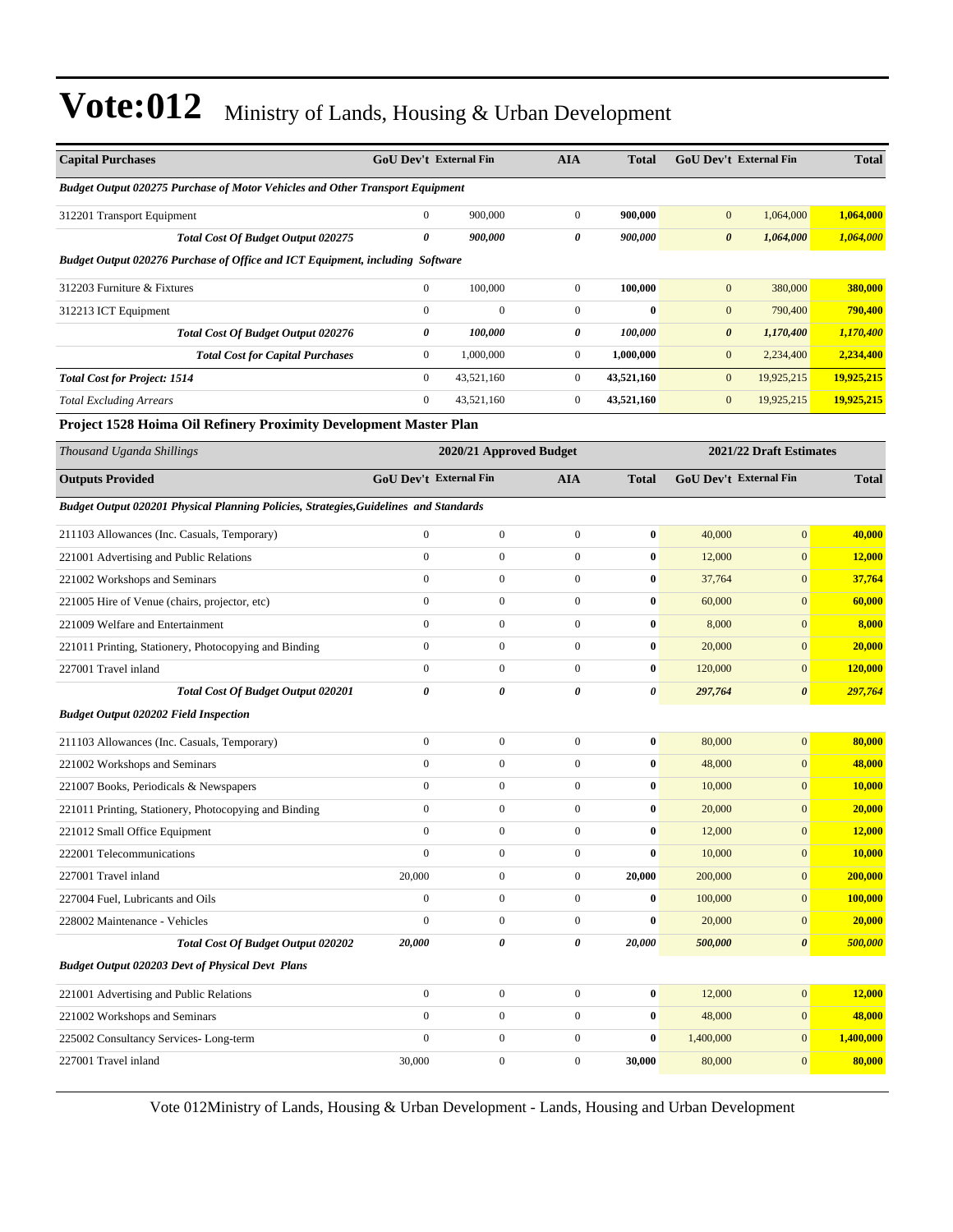| 227004 Fuel, Lubricants and Oils                                      | $\mathbf{0}$          | $\overline{0}$        | $\theta$         | $\bf{0}$              | 60,000    | $\overline{0}$        | 60,000       |
|-----------------------------------------------------------------------|-----------------------|-----------------------|------------------|-----------------------|-----------|-----------------------|--------------|
| <b>Total Cost Of Budget Output 020203</b>                             | 30,000                | $\boldsymbol{\theta}$ | 0                | 30,000                | 1,600,000 | $\boldsymbol{\theta}$ | 1,600,000    |
| <b>Budget Output 020205 Support Supervision and Capacity Building</b> |                       |                       |                  |                       |           |                       |              |
| 211103 Allowances (Inc. Casuals, Temporary)                           | $\mathbf{0}$          | $\overline{0}$        | $\overline{0}$   | $\bf{0}$              | 70,000    | $\overline{0}$        | 70,000       |
| 221002 Workshops and Seminars                                         | $\mathbf{0}$          | $\overline{0}$        | $\overline{0}$   | $\bf{0}$              | 40,000    | $\overline{0}$        | 40,000       |
| 221003 Staff Training                                                 | $\mathbf{0}$          | $\overline{0}$        | $\overline{0}$   | $\mathbf{0}$          | 60,000    | $\overline{0}$        | 60,000       |
| 221007 Books, Periodicals & Newspapers                                | $\mathbf{0}$          | $\overline{0}$        | $\overline{0}$   | $\bf{0}$              | 4,000     | $\overline{0}$        | 4,000        |
| 221008 Computer supplies and Information Technology (IT)              | $\overline{0}$        | $\mathbf{0}$          | $\overline{0}$   | $\bf{0}$              | 50,000    | $\overline{0}$        | 50,000       |
| 221009 Welfare and Entertainment                                      | $\mathbf{0}$          | $\overline{0}$        | $\overline{0}$   | $\bf{0}$              | 60,000    | $\overline{0}$        | 60,000       |
| 221012 Small Office Equipment                                         | $\mathbf{0}$          | $\overline{0}$        | $\overline{0}$   | $\bf{0}$              | 10,000    | $\overline{0}$        | 10,000       |
| 224005 Uniforms, Beddings and Protective Gear                         | $\mathbf{0}$          | $\overline{0}$        | $\overline{0}$   | $\bf{0}$              | 16,000    | $\overline{0}$        | 16,000       |
| 227001 Travel inland                                                  | $\mathbf{0}$          | $\overline{0}$        | $\overline{0}$   | $\bf{0}$              | 100,000   | $\overline{0}$        | 100,000      |
| 227004 Fuel, Lubricants and Oils                                      | $\Omega$              | $\overline{0}$        | $\Omega$         | $\bf{0}$              | 60,000    | $\Omega$              | 60,000       |
| 228002 Maintenance - Vehicles                                         | $\mathbf{0}$          | $\overline{0}$        | $\overline{0}$   | $\bf{0}$              | 15,000    | $\overline{0}$        | 15,000       |
| 228003 Maintenance - Machinery, Equipment & Furniture                 | $\mathbf{0}$          | $\overline{0}$        | $\overline{0}$   | $\bf{0}$              | 15,000    | $\overline{0}$        | 15,000       |
| <b>Total Cost Of Budget Output 020205</b>                             | $\boldsymbol{\theta}$ | 0                     | 0                | $\boldsymbol{\theta}$ | 500,000   | $\boldsymbol{\theta}$ | 500,000      |
| <b>Total Cost for Outputs Provided</b>                                | 50,000                | $\mathbf{0}$          | $\overline{0}$   | 50,000                | 2,897,764 | $\Omega$              | 2,897,764    |
| <b>Total Cost for Project: 1528</b>                                   | 50,000                | $\overline{0}$        | $\overline{0}$   | 50,000                | 2,897,764 | $\overline{0}$        | 2,897,764    |
| <b>Total Excluding Arrears</b>                                        | 50,000                | $\overline{0}$        | $\Omega$         | 50,000                | 2,897,764 | $\Omega$              | 2,897,764    |
|                                                                       | GoU                   | <b>External Fin</b>   | <b>AIA</b>       | <b>Total</b>          | GoU       | <b>External Fin</b>   | <b>Total</b> |
| <b>Total Cost for Sub-SubProgramme 02</b>                             | 11,652,994            | 68,341,160            | 0                | 79,994,154            | 9,620,044 | 19,925,215            | 29,545,259   |
| <b>Total Excluding Arrears</b>                                        | 11,652,994            | 68,341,160            | $\boldsymbol{0}$ | 79,994,154            | 9,620,044 | 19,925,215            | 29,545,259   |
| <b>Sub-SubProgrammme 03 Housing</b>                                   |                       |                       |                  |                       |           |                       |              |
| <b>Recurrent Budget Estimates</b>                                     |                       |                       |                  |                       |           |                       |              |

#### **Department 09 Housing Development and Estates Management**

| Thousand Uganda Shillings                                                 | 2020/21 Approved Budget |          |                |              | 2021/22 Draft Estimates |          |              |  |
|---------------------------------------------------------------------------|-------------------------|----------|----------------|--------------|-------------------------|----------|--------------|--|
| <b>Outputs Provided</b>                                                   | Wage                    | Non Wage | <b>AIA</b>     | <b>Total</b> | Wage                    | Non Wage | <b>Total</b> |  |
| <b>Budget Output 020302 Technical Support and Administrative Services</b> |                         |          |                |              |                         |          |              |  |
| 211103 Allowances (Inc. Casuals, Temporary)                               | $\mathbf{0}$            | 16,500   | $\overline{0}$ | 16,500       | $\mathbf{0}$            | 16,500   | 16,500       |  |
| 221009 Welfare and Entertainment                                          | $\mathbf{0}$            | 5,000    | $\mathbf{0}$   | 5,000        | $\mathbf{0}$            | 5,000    | 5,000        |  |
| 221011 Printing, Stationery, Photocopying and Binding                     | $\mathbf{0}$            | 5,441    | $\mathbf{0}$   | 5,441        | $\mathbf{0}$            | 5,441    | 5,441        |  |
| 222001 Telecommunications                                                 | $\mathbf{0}$            | 1,000    | $\overline{0}$ | 1,000        | $\mathbf{0}$            | 1,000    | 1,000        |  |
| 227001 Travel inland                                                      | $\mathbf{0}$            | 64,396   | $\Omega$       | 64,396       | $\mathbf{0}$            | 64,396   | 64,396       |  |
| 227004 Fuel, Lubricants and Oils                                          | $\mathbf{0}$            | 52,055   | $\overline{0}$ | 52,055       | $\mathbf{0}$            | 52,055   | 52,055       |  |
| 228002 Maintenance - Vehicles                                             | $\mathbf{0}$            | 15,000   | $\overline{0}$ | 15,000       | $\mathbf{0}$            | 15,000   | 15,000       |  |
| <b>Total Cost of Budget Output 02</b>                                     | 0                       | 159,391  | 0              | 159,391      | $\boldsymbol{\theta}$   | 159,391  | 159,391      |  |
| <b>Budget Output 020303 Capacity Building</b>                             |                         |          |                |              |                         |          |              |  |
| 211103 Allowances (Inc. Casuals, Temporary)                               | $\mathbf{0}$            | 11,000   | $\mathbf{0}$   | 11,000       | $\mathbf{0}$            | 5,280    | 5,280        |  |
| 221003 Staff Training                                                     | $\mathbf{0}$            | 30,000   | $\Omega$       | 30,000       | $\mathbf{0}$            | 14,400   | 14,400       |  |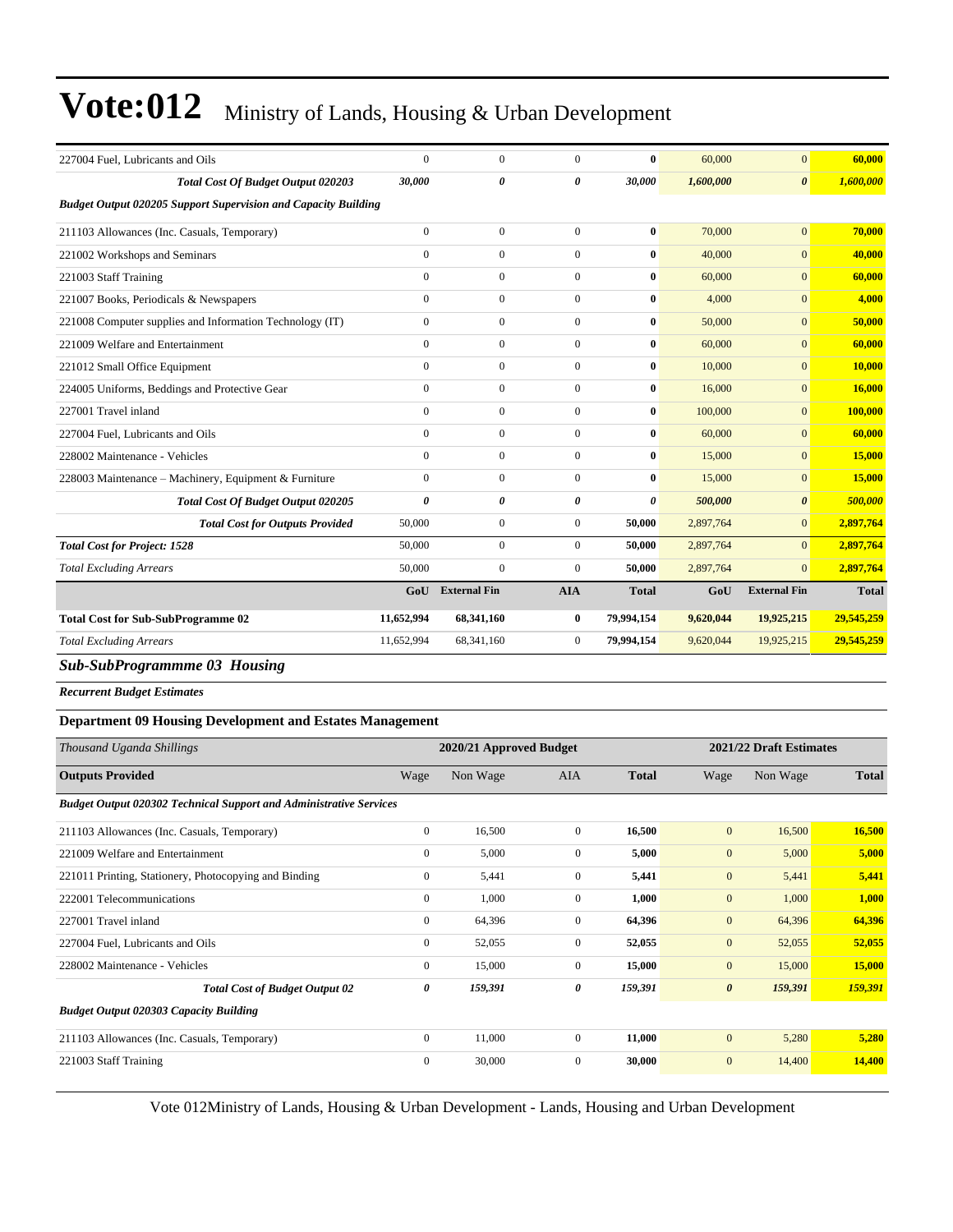| 221007 Books, Periodicals & Newspapers                                                         | $\mathbf{0}$              | 2,000                   | $\mathbf{0}$          | 2,000        | $\mathbf{0}$          | 960                     | 960          |
|------------------------------------------------------------------------------------------------|---------------------------|-------------------------|-----------------------|--------------|-----------------------|-------------------------|--------------|
| 221009 Welfare and Entertainment                                                               | $\boldsymbol{0}$          | 4,000                   | $\mathbf{0}$          | 4,000        | $\boldsymbol{0}$      | 1,920                   | 1,920        |
| 221011 Printing, Stationery, Photocopying and Binding                                          | $\overline{0}$            | 2,720                   | $\boldsymbol{0}$      | 2,720        | $\boldsymbol{0}$      | 1,306                   | 1,306        |
| 221017 Subscriptions                                                                           | $\boldsymbol{0}$          | 9,000                   | $\boldsymbol{0}$      | 9,000        | $\boldsymbol{0}$      | 4,320                   | 4,320        |
| 227001 Travel inland                                                                           | $\boldsymbol{0}$          | 64,395                  | $\boldsymbol{0}$      | 64,395       | $\boldsymbol{0}$      | 30,901                  | 30,901       |
| 227002 Travel abroad                                                                           | $\boldsymbol{0}$          | 31,000                  | $\boldsymbol{0}$      | 31,000       | $\mathbf{0}$          | 19,791                  | 19,791       |
| 227004 Fuel, Lubricants and Oils                                                               | $\boldsymbol{0}$          | 47,620                  | $\boldsymbol{0}$      | 47,620       | $\boldsymbol{0}$      | 22,858                  | 22,858       |
| <b>Total Cost of Budget Output 03</b>                                                          | 0                         | 201,735                 | 0                     | 201,735      | $\boldsymbol{\theta}$ | 101,735                 | 101,735      |
| Budget Output 020304 Estates Management Policy, Strategies & Reports                           |                           |                         |                       |              |                       |                         |              |
| 211101 General Staff Salaries                                                                  | 225,850                   | $\mathbf{0}$            | $\boldsymbol{0}$      | 225,850      | 225,850               | $\overline{0}$          | 225,850      |
| 211103 Allowances (Inc. Casuals, Temporary)                                                    | $\boldsymbol{0}$          | 13,300                  | $\boldsymbol{0}$      | 13,300       | $\boldsymbol{0}$      | 7,980                   | 7,980        |
| 221009 Welfare and Entertainment                                                               | $\boldsymbol{0}$          | 5,000                   | $\boldsymbol{0}$      | 5,000        | $\boldsymbol{0}$      | 3,200                   | 3,200        |
| 221011 Printing, Stationery, Photocopying and Binding                                          | $\boldsymbol{0}$          | 4,534                   | $\boldsymbol{0}$      | 4,534        | $\boldsymbol{0}$      | 3,200                   | 3,200        |
| 222001 Telecommunications                                                                      | $\overline{0}$            | 600                     | $\boldsymbol{0}$      | 600          | $\mathbf{0}$          | 600                     | 600          |
| 227001 Travel inland                                                                           | $\overline{0}$            | 49,677                  | $\boldsymbol{0}$      | 49,677       | $\mathbf{0}$          | 40,000                  | 40,000       |
| 227004 Fuel, Lubricants and Oils                                                               | $\boldsymbol{0}$          | 36,240                  | $\boldsymbol{0}$      | 36,240       | $\boldsymbol{0}$      | 19,189                  | 19,189       |
| <b>Total Cost of Budget Output 04</b>                                                          | 225,850                   | 109,350                 | 0                     | 335,201      | 225,850               | 74,169                  | 300,019      |
| <b>Total Cost Of Outputs Provided</b>                                                          | 225,850                   | 470,477                 | $\bf{0}$              | 696,328      | 225,850               | 335,295                 | 561,146      |
| <b>Outputs Funded</b>                                                                          | Wage                      | Non Wage                | AIA                   | <b>Total</b> | Wage                  | Non Wage                | <b>Total</b> |
| <b>Budget Output 020351 Support to Housing Development</b>                                     |                           |                         |                       |              |                       |                         |              |
| 263104 Transfers to other govt. Units (Current)                                                | $\overline{0}$            | 25,000                  | $\boldsymbol{0}$      | 25,000       | $\mathbf{0}$          | 25,000                  | 25,000       |
| o/w Budgetary Support to Architects Registration Board and<br>Real Estates Organisation/Events | $\boldsymbol{\mathit{0}}$ | $\theta$                | $\boldsymbol{\theta}$ | $\bf{0}$     | $\boldsymbol{\theta}$ | 25,000                  | 25,000       |
| o/w Transfers                                                                                  | $\boldsymbol{\mathit{0}}$ | 25,000                  | $\theta$              | 25,000       | $\boldsymbol{\theta}$ | $\theta$                | $\bf{0}$     |
| <b>Total Cost of Budget Output 51</b>                                                          | 0                         | 25,000                  | 0                     | 25,000       | $\boldsymbol{\theta}$ | 25,000                  | 25,000       |
| <b>Total Cost Of Outputs Funded</b>                                                            | $\bf{0}$                  | 25,000                  | $\bf{0}$              | 25,000       | $\bf{0}$              | 25,000                  | 25,000       |
| <b>Total Cost for Department 09</b>                                                            | 225,850                   | 495,477                 | $\bf{0}$              | 721,328      | 225,850               | 360,295                 | 586,146      |
| <b>Total Excluding Arrears</b>                                                                 | 225,850                   | 495,477                 | $\boldsymbol{0}$      | 721,328      | 225,850               | 360,295                 | 586,146      |
| <b>Department 10 Human Settlements</b>                                                         |                           |                         |                       |              |                       |                         |              |
| Thousand Uganda Shillings                                                                      |                           | 2020/21 Approved Budget |                       |              |                       | 2021/22 Draft Estimates |              |
| <b>Outputs Provided</b>                                                                        | Wage                      | Non Wage                | AIA                   | <b>Total</b> | Wage                  | Non Wage                | <b>Total</b> |
| <b>Budget Output 020301 Housing Policy, Strategies and Reports</b>                             |                           |                         |                       |              |                       |                         |              |
| 221009 Welfare and Entertainment                                                               | $\boldsymbol{0}$          | 5,000                   | $\boldsymbol{0}$      | 5,000        | $\mathbf{0}$          | 2,500                   | 2,500        |
| 221011 Printing, Stationery, Photocopying and Binding                                          | $\boldsymbol{0}$          | 4,534                   | $\boldsymbol{0}$      | 4,534        | $\boldsymbol{0}$      | 4,534                   | 4,534        |
| 222001 Telecommunications                                                                      | $\boldsymbol{0}$          | 2,500                   | $\boldsymbol{0}$      | 2,500        | $\boldsymbol{0}$      | 2,500                   | 2,500        |
| 227001 Travel inland                                                                           | $\boldsymbol{0}$          | 151,825                 | $\boldsymbol{0}$      | 151,825      | $\boldsymbol{0}$      | 78,725                  | 78,725       |
| 227004 Fuel, Lubricants and Oils                                                               | $\boldsymbol{0}$          | 30,636                  | $\boldsymbol{0}$      | 30,636       | $\bf{0}$              | 16,237                  | 16,237       |
| <b>Total Cost of Budget Output 01</b>                                                          | 0                         | 194,496                 | 0                     | 194,496      | $\pmb{\theta}$        | 104,496                 | 104,496      |
| <b>Budget Output 020302 Technical Support and Administrative Services</b>                      |                           |                         |                       |              |                       |                         |              |
|                                                                                                |                           |                         |                       |              |                       |                         |              |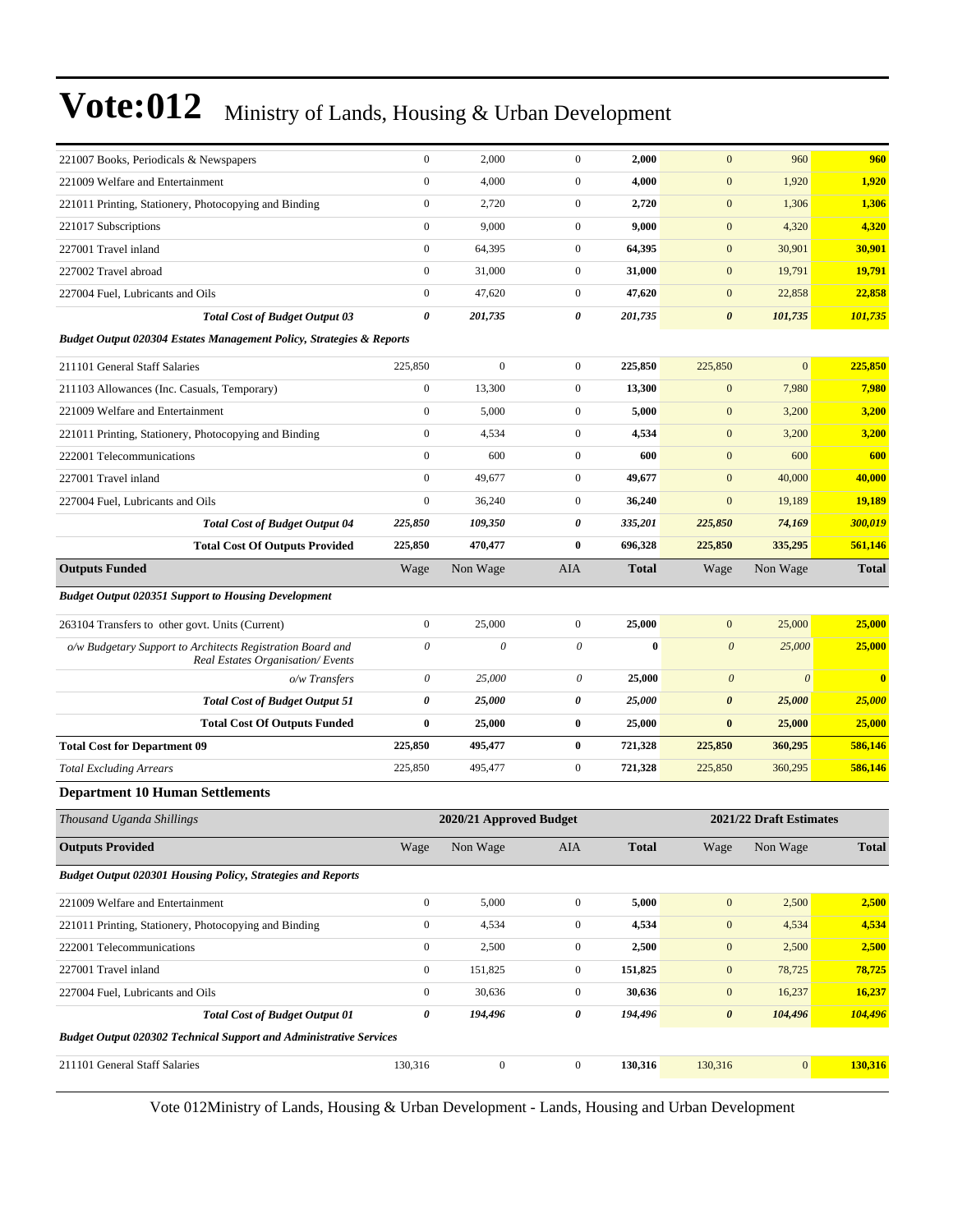| 221009 Welfare and Entertainment                                   | $\mathbf{0}$                                       | 10,000              | $\mathbf{0}$     | 10,000       | $\mathbf{0}$          | 10,000              | 10,000       |
|--------------------------------------------------------------------|----------------------------------------------------|---------------------|------------------|--------------|-----------------------|---------------------|--------------|
| 221011 Printing, Stationery, Photocopying and Binding              | $\boldsymbol{0}$                                   | 9,068               | $\mathbf{0}$     | 9,068        | $\mathbf{0}$          | 9,068               | 9,068        |
| 222001 Telecommunications                                          | $\boldsymbol{0}$                                   | 1,000               | $\mathbf{0}$     | 1,000        | $\mathbf{0}$          | 1,000               | 1,000        |
| 227001 Travel inland                                               | $\boldsymbol{0}$                                   | 104,643             | $\mathbf{0}$     | 104,643      | $\mathbf{0}$          | 110,643             | 110,643      |
| 227004 Fuel, Lubricants and Oils                                   | $\boldsymbol{0}$                                   | 57,886              | $\boldsymbol{0}$ | 57,886       | $\boldsymbol{0}$      | 37,190              | 37,190       |
| 228002 Maintenance - Vehicles                                      | $\boldsymbol{0}$                                   | 26,884              | $\mathbf{0}$     | 26,884       | $\mathbf{0}$          | 24,196              | 24,196       |
| <b>Total Cost of Budget Output 02</b>                              | 130,316                                            | 209,481             | 0                | 339,797      | 130,316               | 192,096             | 322,413      |
| <b>Budget Output 020303 Capacity Building</b>                      |                                                    |                     |                  |              |                       |                     |              |
| 221002 Workshops and Seminars                                      | $\boldsymbol{0}$                                   | $\mathbf{0}$        | $\mathbf{0}$     | $\bf{0}$     | $\mathbf{0}$          | 15,000              | 15,000       |
| 221009 Welfare and Entertainment                                   | $\boldsymbol{0}$                                   | 2,000               | $\mathbf{0}$     | 2,000        | $\mathbf{0}$          | 2,000               | 2,000        |
| 221011 Printing, Stationery, Photocopying and Binding              | $\boldsymbol{0}$                                   | 1,814               | $\mathbf{0}$     | 1,814        | $\mathbf{0}$          | 2,000               | 2,000        |
| 227001 Travel inland                                               | $\boldsymbol{0}$                                   | 35,144              | $\mathbf{0}$     | 35,144       | $\mathbf{0}$          | 26,092              | 26,092       |
| 227002 Travel abroad                                               | $\boldsymbol{0}$                                   | 10,135              | $\mathbf{0}$     | 10,135       | $\mathbf{0}$          | $\mathbf{0}$        | $\bf{0}$     |
| 227004 Fuel, Lubricants and Oils                                   | $\mathbf{0}$                                       | $\mathbf{0}$        | $\mathbf{0}$     | $\bf{0}$     | $\mathbf{0}$          | 4,000               | 4,000        |
| <b>Total Cost of Budget Output 03</b>                              | 0                                                  | 49,092              | 0                | 49,092       | $\boldsymbol{\theta}$ | 49,092              | 49,092       |
| <b>Total Cost Of Outputs Provided</b>                              | 130,316                                            | 453,068             | $\bf{0}$         | 583,384      | 130,316               | 345,684             | 476,000      |
| <b>Total Cost for Department 10</b>                                | 130,316                                            | 453,068             | $\bf{0}$         | 583,384      | 130,316               | 345,684             | 476,000      |
| <b>Total Excluding Arrears</b>                                     | 130,316                                            | 453,068             | $\mathbf{0}$     | 583,384      | 130,316               | 345,684             | 476,000      |
| Department 15 Office of the Director, Housing                      |                                                    |                     |                  |              |                       |                     |              |
| Thousand Uganda Shillings                                          | 2021/22 Draft Estimates<br>2020/21 Approved Budget |                     |                  |              |                       |                     |              |
| <b>Outputs Provided</b>                                            | Wage                                               | Non Wage            | AIA              | <b>Total</b> | Wage                  | Non Wage            | <b>Total</b> |
| <b>Budget Output 020301 Housing Policy, Strategies and Reports</b> |                                                    |                     |                  |              |                       |                     |              |
| 211101 General Staff Salaries                                      | 11,479                                             | $\mathbf{0}$        | $\mathbf{0}$     | 11,479       | 11,479                | $\mathbf{0}$        | 11,479       |
| 221009 Welfare and Entertainment                                   | $\boldsymbol{0}$                                   | 4,000               | $\mathbf{0}$     | 4,000        | $\mathbf{0}$          | 3,000               | 3,000        |
| 221011 Printing, Stationery, Photocopying and Binding              | $\boldsymbol{0}$                                   | 907                 | $\mathbf{0}$     | 907          | $\boldsymbol{0}$      | 907                 | 907          |
| 227001 Travel inland                                               | $\boldsymbol{0}$                                   | 11,943              | $\mathbf{0}$     | 11,943       | $\mathbf{0}$          | 9,943               | 9,943        |
| 227004 Fuel, Lubricants and Oils                                   | $\boldsymbol{0}$                                   | 11,540              | $\mathbf{0}$     | 11,540       | $\mathbf{0}$          | 7,671               | 7,671        |
| <b>Total Cost of Budget Output 01</b>                              |                                                    |                     | 0                | 39,869       | 11,479                | 21,521              | 33,000       |
|                                                                    | 11,479                                             | 28,390              |                  |              |                       |                     |              |
| <b>Total Cost Of Outputs Provided</b>                              | 11,479                                             | 28,390              | $\bf{0}$         | 39,869       | 11,479                | 21,521              | 33,000       |
| <b>Total Cost for Department 15</b>                                | 11,479                                             | 28,390              | $\bf{0}$         | 39,869       | 11,479                | 21,521              | 33,000       |
| <b>Total Excluding Arrears</b>                                     | 11,479                                             | 28,390              | $\mathbf{0}$     | 39,869       | 11,479                | 21,521              | 33,000       |
|                                                                    |                                                    |                     |                  |              |                       |                     |              |
|                                                                    | GoU                                                | <b>External Fin</b> | <b>AIA</b>       | <b>Total</b> | GoU                   | <b>External Fin</b> | <b>Total</b> |
| <b>Total Cost for Sub-SubProgramme 03</b>                          | 1,344,581                                          | $\bf{0}$            | $\bf{0}$         | 1,344,581    | 1,095,146             | $\bf{0}$            | 1,095,146    |
| <b>Total Excluding Arrears</b>                                     | 1,344,581                                          | $\boldsymbol{0}$    | $\boldsymbol{0}$ | 1,344,581    | 1,095,146             | $\boldsymbol{0}$    | 1,095,146    |

*Recurrent Budget Estimates*

**Department 01 Finance and administration**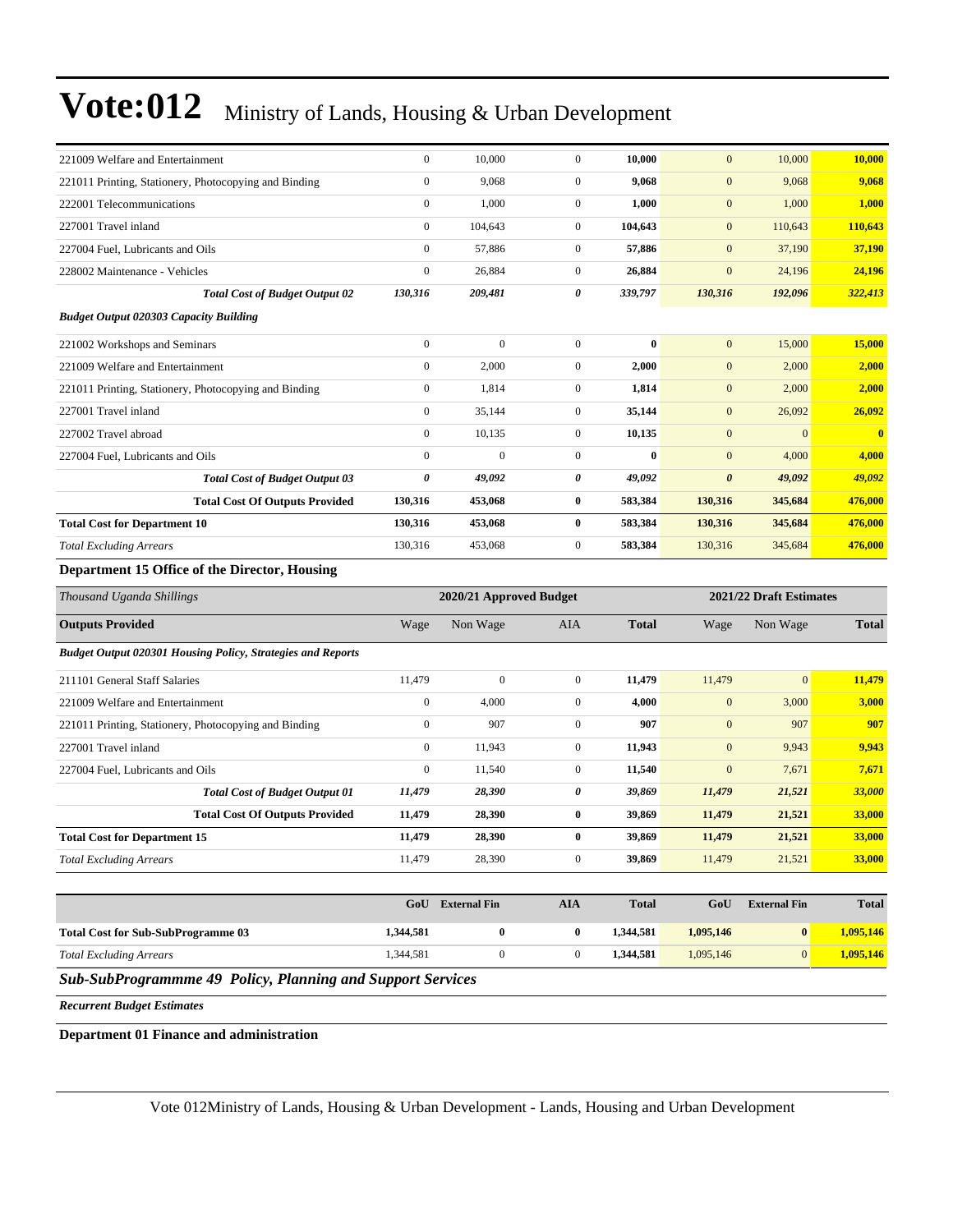| Thousand Uganda Shillings                                                          | 2020/21 Approved Budget |                  |                  |              | 2021/22 Draft Estimates |                |                |
|------------------------------------------------------------------------------------|-------------------------|------------------|------------------|--------------|-------------------------|----------------|----------------|
| <b>Outputs Provided</b>                                                            | Wage                    | Non Wage         | <b>AIA</b>       | <b>Total</b> | Wage                    | Non Wage       | <b>Total</b>   |
| Budget Output 024901 Policy, consultation, planning and monitoring services        |                         |                  |                  |              |                         |                |                |
| 211101 General Staff Salaries                                                      | 118,731                 | $\boldsymbol{0}$ | $\boldsymbol{0}$ | 118,731      | 118,731                 | $\overline{0}$ | 118,731        |
| 211103 Allowances (Inc. Casuals, Temporary)                                        | $\boldsymbol{0}$        | 29,000           | $\mathbf{0}$     | 29,000       | $\mathbf{0}$            | 29,000         | 29,000         |
| 213001 Medical expenses (To employees)                                             | $\boldsymbol{0}$        | 10,000           | $\mathbf{0}$     | 10,000       | $\mathbf{0}$            | 10,000         | 10,000         |
| 221002 Workshops and Seminars                                                      | $\boldsymbol{0}$        | 110,000          | $\mathbf{0}$     | 110,000      | $\boldsymbol{0}$        | 110,000        | <b>110,000</b> |
| 221003 Staff Training                                                              | $\boldsymbol{0}$        | 120,000          | $\mathbf{0}$     | 120,000      | $\boldsymbol{0}$        | 120,000        | 120,000        |
| 221007 Books, Periodicals & Newspapers                                             | $\boldsymbol{0}$        | 15,000           | $\boldsymbol{0}$ | 15,000       | $\mathbf{0}$            | 15,000         | 15,000         |
| 221008 Computer supplies and Information Technology (IT)                           | $\boldsymbol{0}$        | 25,000           | $\boldsymbol{0}$ | 25,000       | $\boldsymbol{0}$        | 94,101         | 94,101         |
| 221009 Welfare and Entertainment                                                   | $\boldsymbol{0}$        | 60,000           | $\mathbf{0}$     | 60,000       | $\mathbf{0}$            | 60,000         | 60,000         |
| 221011 Printing, Stationery, Photocopying and Binding                              | $\boldsymbol{0}$        | 99,745           | $\boldsymbol{0}$ | 99,745       | $\boldsymbol{0}$        | $\mathbf{0}$   | $\bf{0}$       |
| 221012 Small Office Equipment                                                      | $\boldsymbol{0}$        | 2,700            | $\mathbf{0}$     | 2,700        | $\boldsymbol{0}$        | 2,700          | 2,700          |
| 221017 Subscriptions                                                               | $\boldsymbol{0}$        | 4,000            | $\boldsymbol{0}$ | 4,000        | $\mathbf{0}$            | 4,000          | 4,000          |
| 222001 Telecommunications                                                          | $\mathbf{0}$            | 4,000            | $\boldsymbol{0}$ | 4,000        | $\boldsymbol{0}$        | 4,000          | 4,000          |
| 222003 Information and communications technology (ICT)                             | $\boldsymbol{0}$        | $\mathbf{0}$     | $\boldsymbol{0}$ | $\bf{0}$     | $\mathbf{0}$            | 25,000         | 25,000         |
| 225001 Consultancy Services- Short term                                            | $\boldsymbol{0}$        | 68,000           | $\boldsymbol{0}$ | 68,000       | $\boldsymbol{0}$        | 68,000         | 68,000         |
| 227001 Travel inland                                                               | $\boldsymbol{0}$        | 41,397           | $\boldsymbol{0}$ | 41,397       | $\boldsymbol{0}$        | 45,000         | 45,000         |
| 227002 Travel abroad                                                               | $\boldsymbol{0}$        | 20,000           | $\boldsymbol{0}$ | 20,000       | $\mathbf{0}$            | 20,000         | 20,000         |
| 227004 Fuel, Lubricants and Oils                                                   | $\mathbf{0}$            | 29,919           | $\boldsymbol{0}$ | 29,919       | $\mathbf{0}$            | 31,959         | 31,959         |
| 228002 Maintenance - Vehicles                                                      | $\boldsymbol{0}$        | 5,000            | $\mathbf{0}$     | 5,000        | $\mathbf{0}$            | 5,000          | 5,000          |
| 228003 Maintenance – Machinery, Equipment & Furniture                              | $\boldsymbol{0}$        | 2,000            | $\boldsymbol{0}$ | 2,000        | $\boldsymbol{0}$        | 2,000          | 2,000          |
| <b>Total Cost of Budget Output 01</b>                                              | 118,731                 | 645,761          | 0                | 764,491      | 118,731                 | 645,761        | 764,491        |
| <b>Budget Output 024902 Ministry Support Services (Finance and Administration)</b> |                         |                  |                  |              |                         |                |                |
| 211101 General Staff Salaries                                                      | 474,446                 | $\mathbf{0}$     | $\boldsymbol{0}$ | 474,446      | 474,446                 | $\mathbf{0}$   | 474,446        |
| 211103 Allowances (Inc. Casuals, Temporary)                                        | $\boldsymbol{0}$        | 528,751          | $\mathbf{0}$     | 528,751      | $\boldsymbol{0}$        | 406,821        | 406,821        |
| 212102 Pension for General Civil Service                                           | $\boldsymbol{0}$        | 3,082,876        | $\mathbf{0}$     | 3,082,876    | $\mathbf{0}$            | 3,089,202      | 3,089,202      |
| 213001 Medical expenses (To employees)                                             | $\boldsymbol{0}$        | 100,000          | $\mathbf{0}$     | 100,000      | $\mathbf{0}$            | 100,000        | <b>100,000</b> |
| 213002 Incapacity, death benefits and funeral expenses                             | $\boldsymbol{0}$        | 50,000           | $\mathbf{0}$     | 50,000       | $\mathbf{0}$            | 50,000         | 50,000         |
| 213004 Gratuity Expenses                                                           | $\boldsymbol{0}$        | 597,363          | $\mathbf{0}$     | 597,363      | $\mathbf{0}$            | 119,556        | 119,556        |
| 221001 Advertising and Public Relations                                            | $\boldsymbol{0}$        | $\boldsymbol{0}$ | $\boldsymbol{0}$ | $\bf{0}$     | $\boldsymbol{0}$        | 100,434        | 100,434        |
| 221002 Workshops and Seminars                                                      | $\boldsymbol{0}$        | 1,100,000        | $\boldsymbol{0}$ | 1,100,000    | $\boldsymbol{0}$        | 50,000         | 50,000         |
| 221003 Staff Training                                                              | $\boldsymbol{0}$        | 700,000          | $\boldsymbol{0}$ | 700,000      | $\boldsymbol{0}$        | 693,674        | 693,674        |
| 221005 Hire of Venue (chairs, projector, etc)                                      | $\boldsymbol{0}$        | $\boldsymbol{0}$ | $\boldsymbol{0}$ | $\bf{0}$     | $\boldsymbol{0}$        | 24,000         | 24,000         |
| 221007 Books, Periodicals & Newspapers                                             | $\boldsymbol{0}$        | 15,000           | $\boldsymbol{0}$ | 15,000       | $\boldsymbol{0}$        | 15,000         | 15,000         |
| 221008 Computer supplies and Information Technology (IT)                           | $\boldsymbol{0}$        | 520,000          | $\boldsymbol{0}$ | 520,000      | $\boldsymbol{0}$        | 520,000        | 520,000        |
| 221009 Welfare and Entertainment                                                   | $\boldsymbol{0}$        | 320,000          | $\boldsymbol{0}$ | 320,000      | $\boldsymbol{0}$        | 270,000        | 270,000        |
| 221011 Printing, Stationery, Photocopying and Binding                              | $\boldsymbol{0}$        | 598,467          | $\boldsymbol{0}$ | 598,467      | $\boldsymbol{0}$        | 590,000        | 590,000        |
| 221017 Subscriptions                                                               | $\boldsymbol{0}$        | 40,000           | $\boldsymbol{0}$ | 40,000       | $\boldsymbol{0}$        | 40,000         | 40,000         |
| 221020 IPPS Recurrent Costs                                                        | $\boldsymbol{0}$        | 25,000           | $\boldsymbol{0}$ | 25,000       | $\boldsymbol{0}$        | 25,000         | 25,000         |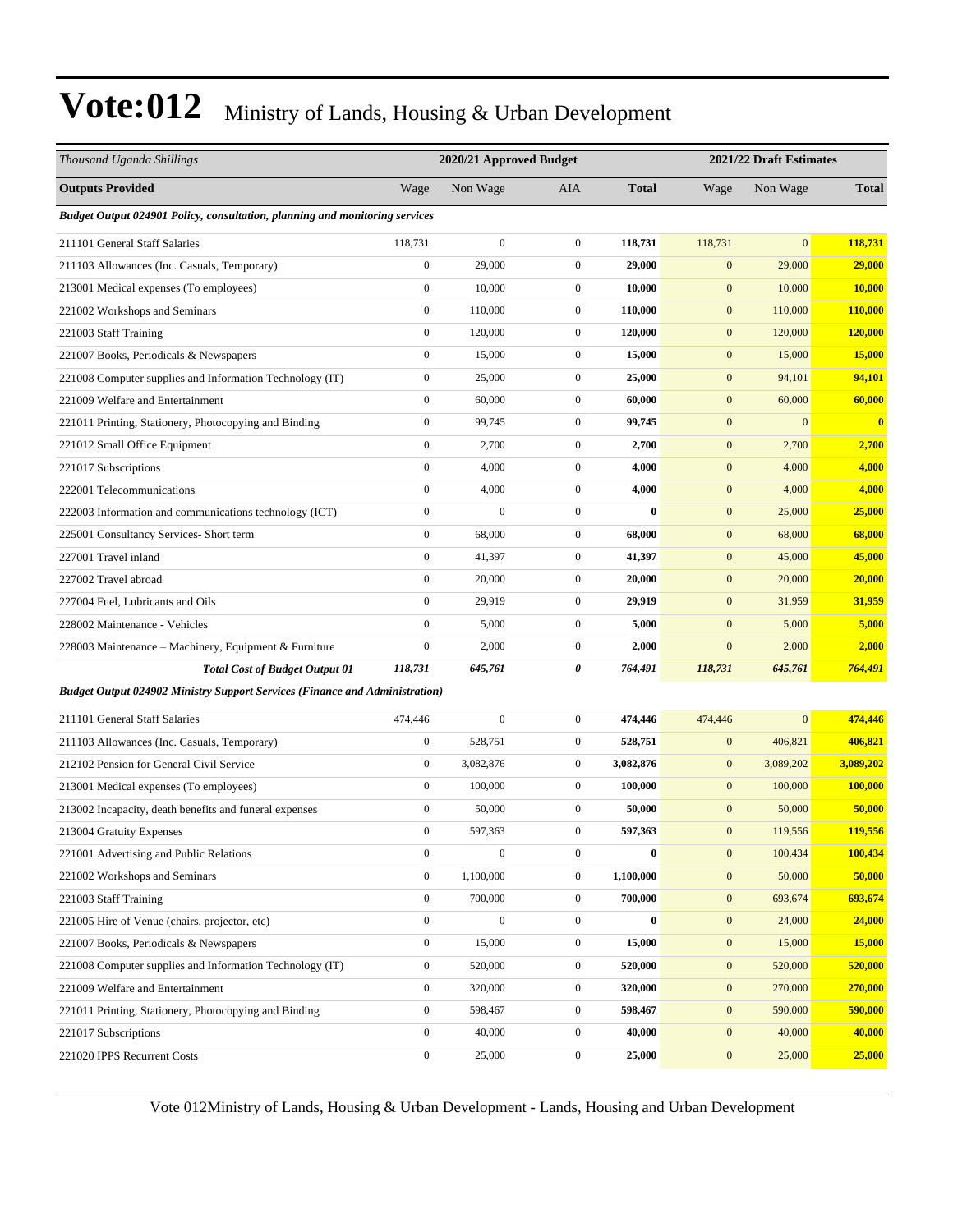| 222001 Telecommunications                                           | $\boldsymbol{0}$ | 48,000           | $\mathbf{0}$     | 48,000     | $\mathbf{0}$     | 240,000      | 240,000    |
|---------------------------------------------------------------------|------------------|------------------|------------------|------------|------------------|--------------|------------|
| 222002 Postage and Courier                                          | $\boldsymbol{0}$ | 12,000           | $\boldsymbol{0}$ | 12,000     | $\boldsymbol{0}$ | 12,000       | 12,000     |
| 223001 Property Expenses                                            | $\boldsymbol{0}$ | 10,000           | $\boldsymbol{0}$ | 10,000     | $\boldsymbol{0}$ | 10,000       | 10,000     |
| 223002 Rates                                                        | $\boldsymbol{0}$ | 10,000           | $\mathbf{0}$     | 10,000     | $\boldsymbol{0}$ | 10,000       | 10,000     |
| 223004 Guard and Security services                                  | $\boldsymbol{0}$ | 100,000          | $\mathbf{0}$     | 100,000    | $\mathbf{0}$     | 100,000      | 100,000    |
| 223005 Electricity                                                  | $\boldsymbol{0}$ | 120,000          | $\mathbf{0}$     | 120,000    | $\mathbf{0}$     | 220,000      | 220,000    |
| 223006 Water                                                        | $\boldsymbol{0}$ | 10,000           | $\mathbf{0}$     | 10,000     | $\boldsymbol{0}$ | 60,000       | 60,000     |
| 224004 Cleaning and Sanitation                                      | $\boldsymbol{0}$ | 107,300          | $\boldsymbol{0}$ | 107,300    | $\boldsymbol{0}$ | 107,300      | 107,300    |
| 224005 Uniforms, Beddings and Protective Gear                       | $\boldsymbol{0}$ | 126,000          | $\mathbf{0}$     | 126,000    | $\mathbf{0}$     | $\mathbf{0}$ | $\bf{0}$   |
| 225001 Consultancy Services- Short term                             | $\boldsymbol{0}$ | 518,000          | $\mathbf{0}$     | 518,000    | $\boldsymbol{0}$ | 577,807      | 577,807    |
| 227001 Travel inland                                                | $\boldsymbol{0}$ | 338,040          | $\mathbf{0}$     | 338,040    | $\mathbf{0}$     | 500,000      | 500,000    |
| 227002 Travel abroad                                                | $\boldsymbol{0}$ | 22,000           | $\boldsymbol{0}$ | 22,000     | $\boldsymbol{0}$ | 50,000       | 50,000     |
| 227004 Fuel, Lubricants and Oils                                    | $\boldsymbol{0}$ | 527,838          | $\mathbf{0}$     | 527,838    | $\boldsymbol{0}$ | 536,000      | 536,000    |
| 228001 Maintenance - Civil                                          | $\boldsymbol{0}$ | 390,000          | $\mathbf{0}$     | 390,000    | $\mathbf{0}$     | 390,000      | 390,000    |
| 228002 Maintenance - Vehicles                                       | $\boldsymbol{0}$ | 360,000          | $\mathbf{0}$     | 360,000    | $\mathbf{0}$     | 360,000      | 360,000    |
| 228003 Maintenance - Machinery, Equipment & Furniture               | $\boldsymbol{0}$ | 200,958          | $\mathbf{0}$     | 200,958    | $\mathbf{0}$     | 100,958      | 100,958    |
| 282104 Compensation to 3rd Parties                                  | $\boldsymbol{0}$ | 13,400,000       | $\mathbf{0}$     | 13,400,000 | $\boldsymbol{0}$ | 6,000,000    | 6,000,000  |
| <b>Total Cost of Budget Output 02</b>                               | 474,446          | 23,977,593       | 0                | 24,452,038 | 474,446          | 15,367,751   | 15,842,197 |
| <b>Budget Output 024903 Ministerial and Top Management Services</b> |                  |                  |                  |            |                  |              |            |
| 211101 General Staff Salaries                                       | 54,210           | $\boldsymbol{0}$ | $\mathbf{0}$     | 54,210     | 54,210           | $\mathbf{0}$ | 54,210     |
| 211103 Allowances (Inc. Casuals, Temporary)                         | $\boldsymbol{0}$ | 350,000          | $\boldsymbol{0}$ | 350,000    | $\boldsymbol{0}$ | 350,000      | 350,000    |
| 221002 Workshops and Seminars                                       | $\boldsymbol{0}$ | 389,585          | $\mathbf{0}$     | 389,585    | $\boldsymbol{0}$ | 389,585      | 389,585    |
| 221007 Books, Periodicals & Newspapers                              | $\boldsymbol{0}$ | 4,000            | $\mathbf{0}$     | 4,000      | $\boldsymbol{0}$ | 4,000        | 4,000      |
| 221009 Welfare and Entertainment                                    | $\boldsymbol{0}$ | 250,000          | $\mathbf{0}$     | 250,000    | $\boldsymbol{0}$ | 250,000      | 250,000    |
| 221011 Printing, Stationery, Photocopying and Binding               | $\boldsymbol{0}$ | 217,624          | $\mathbf{0}$     | 217,624    | $\mathbf{0}$     | 217,624      | 217,624    |
| 222001 Telecommunications                                           | $\boldsymbol{0}$ | 20,000           | $\mathbf{0}$     | 20,000     | $\boldsymbol{0}$ | 20,000       | 20,000     |
| 222003 Information and communications technology (ICT)              | $\boldsymbol{0}$ | 20,000           | $\mathbf{0}$     | 20,000     | $\boldsymbol{0}$ | 20,000       | 20,000     |
| 227001 Travel inland                                                | $\boldsymbol{0}$ | 598,007          | $\mathbf{0}$     | 598,007    | $\boldsymbol{0}$ | 598,007      | 598,007    |
| 227002 Travel abroad                                                | $\boldsymbol{0}$ | 600,000          | $\mathbf{0}$     | 600,000    | $\mathbf{0}$     | 600,000      | 600,000    |
| 227004 Fuel, Lubricants and Oils                                    | $\boldsymbol{0}$ | 541,894          | $\mathbf{0}$     | 541,894    | $\mathbf{0}$     | 541,894      | 541,894    |
| 228001 Maintenance - Civil                                          | $\overline{0}$   | 5,893            | $\overline{0}$   | 5,893      | $\mathbf{0}$     | 5,893        | 5,893      |
| 228002 Maintenance - Vehicles                                       | $\boldsymbol{0}$ | 176,000          | $\mathbf{0}$     | 176,000    | $\boldsymbol{0}$ | 176,000      | 176,000    |
| <b>Total Cost of Budget Output 03</b>                               | 54,210           | 3,173,004        | 0                | 3,227,214  | 54,210           | 3,173,004    | 3,227,214  |
| <b>Budget Output 024904 Information Management</b>                  |                  |                  |                  |            |                  |              |            |
| 211103 Allowances (Inc. Casuals, Temporary)                         | $\boldsymbol{0}$ | 20,000           | $\boldsymbol{0}$ | 20,000     | $\boldsymbol{0}$ | 20,000       | 20,000     |
| 221001 Advertising and Public Relations                             | $\boldsymbol{0}$ | 20,000           | $\boldsymbol{0}$ | 20,000     | $\boldsymbol{0}$ | 20,000       | 20,000     |
| 221009 Welfare and Entertainment                                    | $\boldsymbol{0}$ | 6,000            | $\boldsymbol{0}$ | 6,000      | $\boldsymbol{0}$ | 6,000        | 6,000      |
| 221011 Printing, Stationery, Photocopying and Binding               | $\boldsymbol{0}$ | 18,135           | $\boldsymbol{0}$ | 18,135     | $\boldsymbol{0}$ | 18,135       | 18,135     |
| 221017 Subscriptions                                                | $\boldsymbol{0}$ | 33,600           | $\boldsymbol{0}$ | 33,600     | $\boldsymbol{0}$ | 33,600       | 33,600     |
| 221020 IPPS Recurrent Costs                                         | $\boldsymbol{0}$ | 20,000           | $\boldsymbol{0}$ | 20,000     | $\boldsymbol{0}$ | 20,000       | 20,000     |
| 222001 Telecommunications                                           | $\boldsymbol{0}$ | 2,400            | $\boldsymbol{0}$ | 2,400      | $\boldsymbol{0}$ | 2,400        | 2,400      |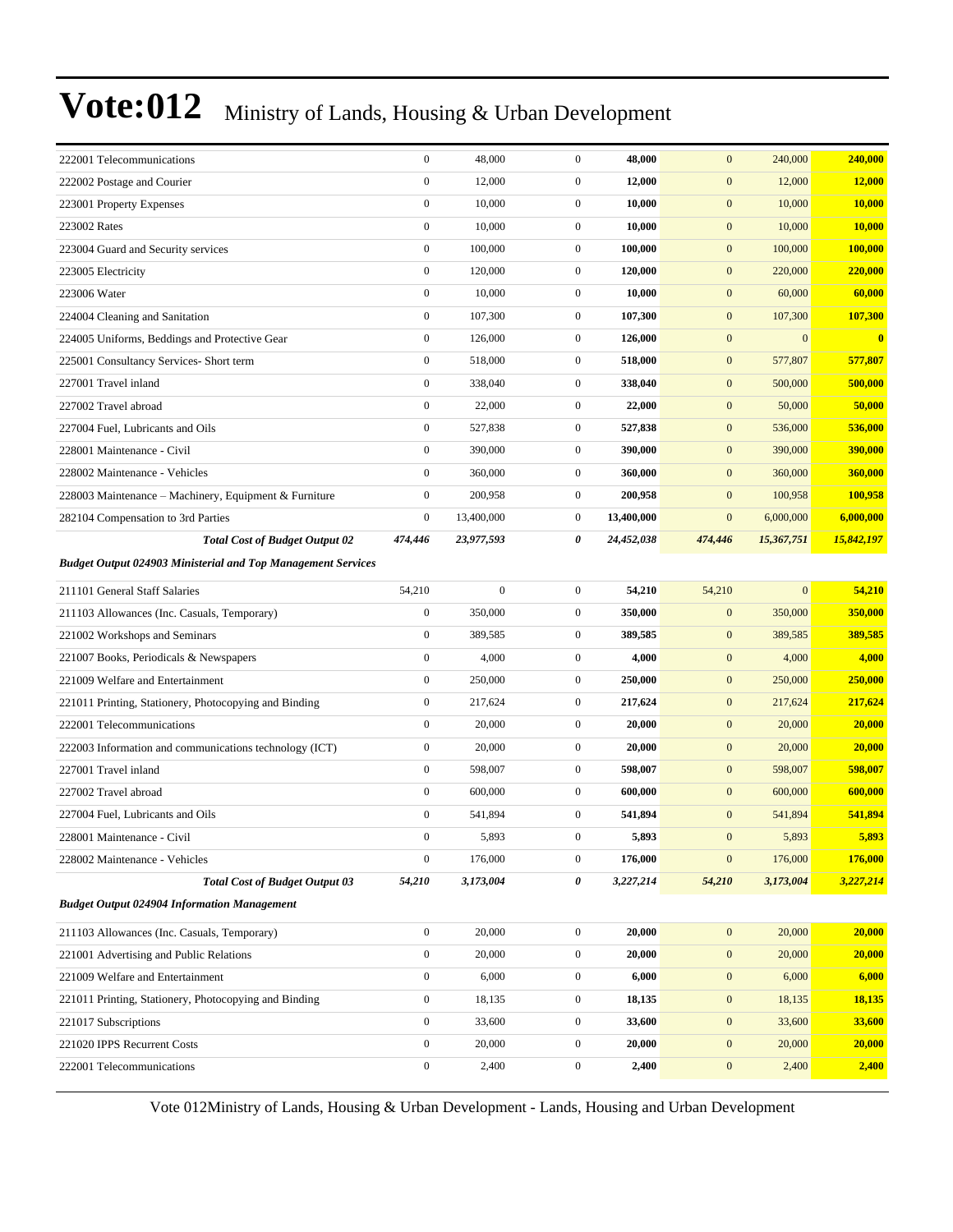| 227001 Travel inland                                             | $\boldsymbol{0}$      | 13,887           | $\boldsymbol{0}$ | 13,887           | $\mathbf{0}$          | 13,887         | 13,887     |
|------------------------------------------------------------------|-----------------------|------------------|------------------|------------------|-----------------------|----------------|------------|
| 227004 Fuel, Lubricants and Oils                                 | $\boldsymbol{0}$      | 17,279           | $\overline{0}$   | 17,279           | $\mathbf{0}$          | 17,279         | 17,279     |
| <b>Total Cost of Budget Output 04</b>                            | 0                     | 151,301          | 0                | 151,301          | $\boldsymbol{\theta}$ | 151,301        | 151,301    |
| <b>Budget Output 024905 Procurement and Disposal Services</b>    |                       |                  |                  |                  |                       |                |            |
| 211101 General Staff Salaries                                    | 6,010                 | $\mathbf{0}$     | $\boldsymbol{0}$ | 6,010            | 6,010                 | $\overline{0}$ | 6,010      |
| 211103 Allowances (Inc. Casuals, Temporary)                      | $\boldsymbol{0}$      | 20,000           | $\boldsymbol{0}$ | 20,000           | $\boldsymbol{0}$      | 20,000         | 20,000     |
| 221007 Books, Periodicals & Newspapers                           | $\boldsymbol{0}$      | 3,000            | $\overline{0}$   | 3,000            | $\mathbf{0}$          | 3,000          | 3,000      |
| 221008 Computer supplies and Information Technology (IT)         | $\boldsymbol{0}$      | 4,000            | $\overline{0}$   | 4,000            | $\mathbf{0}$          | 4,000          | 4,000      |
| 221011 Printing, Stationery, Photocopying and Binding            | $\boldsymbol{0}$      | 19,949           | $\overline{0}$   | 19,949           | $\mathbf{0}$          | 19,949         | 19,949     |
| 227001 Travel inland                                             | $\boldsymbol{0}$      | 28,218           | $\boldsymbol{0}$ | 28,218           | $\mathbf{0}$          | 28,218         | 28,218     |
| 227004 Fuel, Lubricants and Oils                                 | $\boldsymbol{0}$      | 13,260           | $\overline{0}$   | 13,260           | $\mathbf{0}$          | 13,260         | 13,260     |
| 228002 Maintenance - Vehicles                                    | $\boldsymbol{0}$      | 4,515            | $\overline{0}$   | 4,515            | $\mathbf{0}$          | 4,515          | 4,515      |
| <b>Total Cost of Budget Output 05</b>                            | 6,010                 | 92,941           | 0                | 98,951           | 6,010                 | 92,941         | 98,951     |
| <b>Budget Output 024906 Accounts and internal Audit Services</b> |                       |                  |                  |                  |                       |                |            |
| 211103 Allowances (Inc. Casuals, Temporary)                      | $\boldsymbol{0}$      | 20,000           | $\boldsymbol{0}$ | 20,000           | $\mathbf{0}$          | 20,000         | 20,000     |
| 221007 Books, Periodicals & Newspapers                           | $\boldsymbol{0}$      | 2,000            | $\boldsymbol{0}$ | 2,000            | $\mathbf{0}$          | 2,000          | 2,000      |
| 221009 Welfare and Entertainment                                 | $\boldsymbol{0}$      | 15,000           | $\overline{0}$   | 15,000           | $\mathbf{0}$          | 15,000         | 15,000     |
| 221011 Printing, Stationery, Photocopying and Binding            | $\boldsymbol{0}$      | 54,406           | $\overline{0}$   | 54,406           | $\mathbf{0}$          | 54,406         | 54,406     |
| 221016 IFMS Recurrent costs                                      | $\boldsymbol{0}$      | 100,000          | $\overline{0}$   | 100,000          | $\mathbf{0}$          | 100,000        | 100,000    |
| 221017 Subscriptions                                             | $\boldsymbol{0}$      | 5,600            | $\boldsymbol{0}$ | 5,600            | $\mathbf{0}$          | 5,600          | 5,600      |
| 222001 Telecommunications                                        | $\boldsymbol{0}$      | 2,000            | $\overline{0}$   | 2,000            | $\mathbf{0}$          | 2,000          | 2,000      |
| 227001 Travel inland                                             | $\boldsymbol{0}$      | 27,598           | $\overline{0}$   | 27,598           | $\mathbf{0}$          | 27,598         | 27,598     |
| 227004 Fuel, Lubricants and Oils                                 | $\boldsymbol{0}$      | 25,515           | $\overline{0}$   | 25,515           | $\mathbf{0}$          | 25,515         | 25,515     |
| 228002 Maintenance - Vehicles                                    | $\boldsymbol{0}$      | 6,000            | $\overline{0}$   | 6,000            | $\mathbf{0}$          | 6,000          | 6,000      |
| <b>Total Cost of Budget Output 06</b>                            | 0                     | 258,120          | 0                | 258,120          | $\boldsymbol{\theta}$ | 258,120        | 258,120    |
| <b>Budget Output 024912 HIV/AIDS Mainstreaming</b>               |                       |                  |                  |                  |                       |                |            |
| 221002 Workshops and Seminars                                    | $\boldsymbol{0}$      | $\boldsymbol{0}$ | $\boldsymbol{0}$ | $\bf{0}$         | $\mathbf{0}$          | 25,000         | 25,000     |
| 221003 Staff Training                                            | $\boldsymbol{0}$      | $\mathbf{0}$     | $\overline{0}$   | $\bf{0}$         | $\mathbf{0}$          | 25,000         | 25,000     |
| <b>Total Cost of Budget Output 12</b>                            | $\boldsymbol{\theta}$ | 0                | 0                | 0                | $\boldsymbol{\theta}$ | 50,000         | 50,000     |
| <b>Budget Output 024919 Human Resource Management Services</b>   |                       |                  |                  |                  |                       |                |            |
| 211103 Allowances (Inc. Casuals, Temporary)                      | $\boldsymbol{0}$      | $\boldsymbol{0}$ | $\boldsymbol{0}$ | $\boldsymbol{0}$ | $\boldsymbol{0}$      | 20,000         | 20,000     |
| 221002 Workshops and Seminars                                    | $\boldsymbol{0}$      | $\boldsymbol{0}$ | $\boldsymbol{0}$ | $\bf{0}$         | $\mathbf{0}$          | 40,000         | 40,000     |
| 227001 Travel inland                                             | $\boldsymbol{0}$      | $\boldsymbol{0}$ | $\overline{0}$   | 0                | $\boldsymbol{0}$      | 140,000        | 140,000    |
| <b>Total Cost of Budget Output 19</b>                            | 0                     | $\pmb{\theta}$   | $\pmb{\theta}$   | 0                | $\boldsymbol{\theta}$ | 200,000        | 200,000    |
| <b>Budget Output 024920 Records Management Services</b>          |                       |                  |                  |                  |                       |                |            |
| 221002 Workshops and Seminars                                    | $\boldsymbol{0}$      | $\boldsymbol{0}$ | $\boldsymbol{0}$ | $\boldsymbol{0}$ | $\mathbf{0}$          | 100,000        | 100,000    |
| <b>Total Cost of Budget Output 20</b>                            | $\pmb{\theta}$        | 0                | 0                | 0                | $\boldsymbol{\theta}$ | 100,000        | 100,000    |
| <b>Total Cost Of Outputs Provided</b>                            | 653,396               | 28,298,720       | $\bf{0}$         | 28,952,116       | 653,396               | 20,038,878     | 20,692,275 |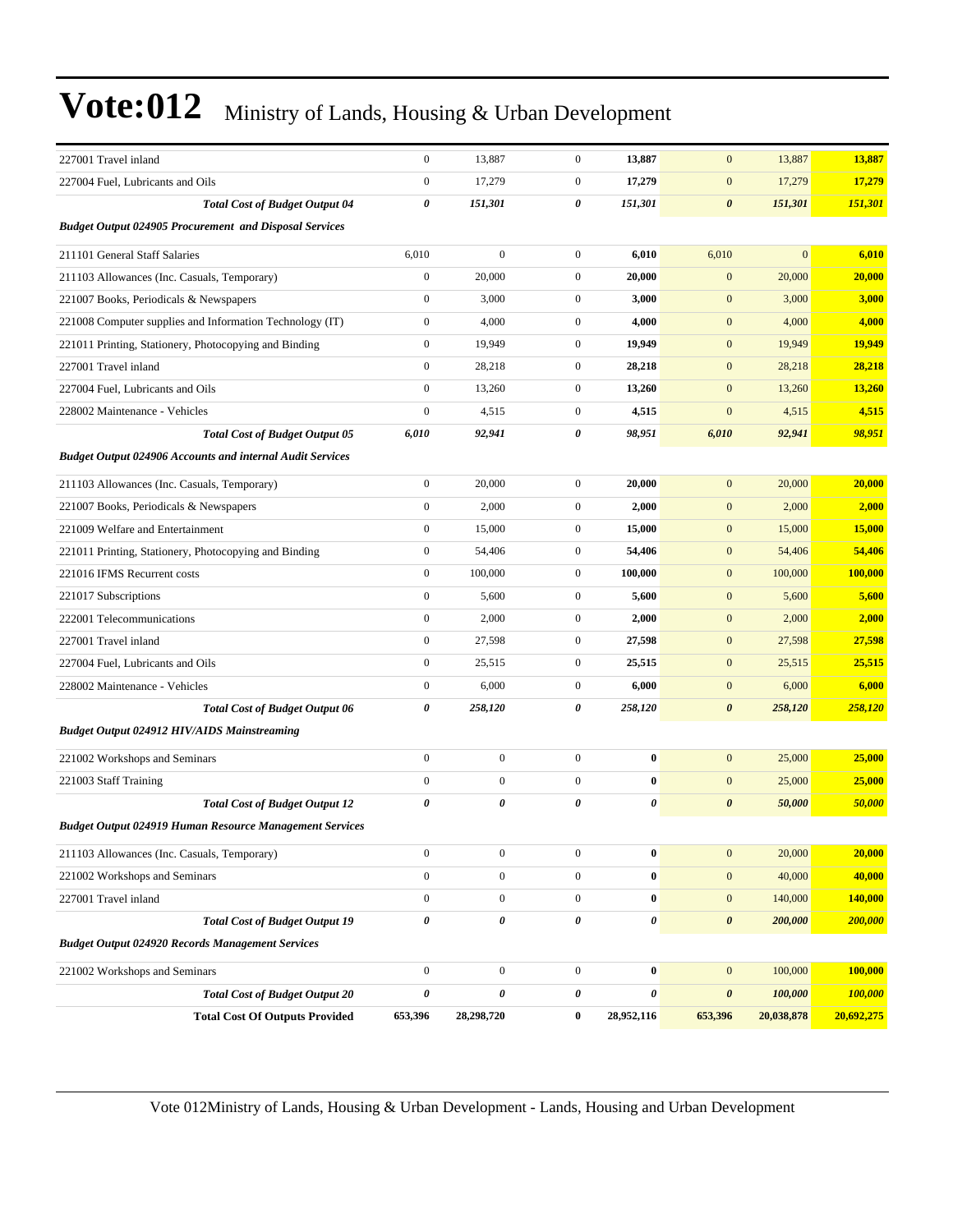| <b>Outputs Funded</b>                                                              | Wage                  | Non Wage                | AIA              | <b>Total</b> | Wage                      | Non Wage              | <b>Total</b>            |
|------------------------------------------------------------------------------------|-----------------------|-------------------------|------------------|--------------|---------------------------|-----------------------|-------------------------|
| <b>Budget Output 024951 Support to Housing</b>                                     |                       |                         |                  |              |                           |                       |                         |
| 262101 Contributions to International Organisations (Current)                      | $\boldsymbol{0}$      | 1,715,487               | $\mathbf{0}$     | 1,715,487    | $\overline{0}$            | 1,715,487             | 1,715,487               |
| o/w Shelter Afrique Contribution                                                   | $\theta$              | 0                       | $\theta$         | $\bf{0}$     | $\boldsymbol{\theta}$     | 1,715,487             | 1,715,487               |
| o/w Shelter Afrique                                                                | $\theta$              | 1,715,487               | $\theta$         | 1,715,487    | $\boldsymbol{\theta}$     | $\boldsymbol{\theta}$ | $\overline{\mathbf{0}}$ |
| 263104 Transfers to other govt. Units (Current)                                    | $\boldsymbol{0}$      | 200,000                 | $\mathbf{0}$     | 200,000      | $\boldsymbol{0}$          | 200,000               | 200,000                 |
| o/w Budgetary support to Surveyor's Registration Board                             | $\boldsymbol{\theta}$ | 0                       | 0                | $\mathbf{0}$ | $\boldsymbol{0}$          | 200,000               | 200,000                 |
| o/w Budget support to Surveyors Registration Board                                 | $\theta$              | 200,000                 | $\theta$         | 200,000      | $\boldsymbol{\mathit{0}}$ | $\boldsymbol{\theta}$ | $\bf{0}$                |
| <b>Total Cost of Budget Output 51</b>                                              | 0                     | 1,915,487               | 0                | 1,915,487    | $\boldsymbol{\theta}$     | 1,915,487             | 1,915,487               |
| <b>Budget Output 024952 Support to Affiliated Organisations</b>                    |                       |                         |                  |              |                           |                       |                         |
| 291001 Transfers to Government Institutions                                        | $\boldsymbol{0}$      | $\boldsymbol{0}$        | $\boldsymbol{0}$ | $\bf{0}$     | $\boldsymbol{0}$          | 100,000               | 100,000                 |
| o/w Support to Institute of Survey and Land Management                             | $\theta$              | 0                       | $\theta$         | $\bf{0}$     | $\boldsymbol{0}$          | 100,000               | 100,000                 |
| <b>Total Cost of Budget Output 52</b>                                              | 0                     | 0                       | 0                | 0            | $\boldsymbol{\theta}$     | 100,000               | 100,000                 |
| <b>Total Cost Of Outputs Funded</b>                                                | $\bf{0}$              | 1,915,487               | $\bf{0}$         | 1,915,487    | $\bf{0}$                  | 2,015,487             | 2,015,487               |
| <b>Arrears</b>                                                                     | Wage                  | Non Wage                | AIA              | <b>Total</b> | Wage                      | Non Wage              | <b>Total</b>            |
| <b>Budget Output 024999 Arrears</b>                                                |                       |                         |                  |              |                           |                       |                         |
| 321605 Domestic arrears (Budgeting)                                                | $\boldsymbol{0}$      | $\mathbf{0}$            | $\boldsymbol{0}$ | $\bf{0}$     | $\mathbf{0}$              | 19,000,000            | 19,000,000              |
| 321608 General Public Service Pension arrears (Budgeting)                          | $\boldsymbol{0}$      | $\boldsymbol{0}$        | $\boldsymbol{0}$ | $\bf{0}$     | $\boldsymbol{0}$          | 15,811                | 15,811                  |
| 321617 Salary Arrears (Budgeting)                                                  | $\boldsymbol{0}$      | $\mathbf{0}$            | $\mathbf{0}$     | $\bf{0}$     | $\mathbf{0}$              | 110,946               | 110,946                 |
| <b>Total Cost of Budget Output 99</b>                                              | 0                     | 0                       | 0                | 0            | $\pmb{\theta}$            | 19,126,757            | 19,126,757              |
| <b>Total Cost Of Arrears</b>                                                       | $\bf{0}$              | $\bf{0}$                | $\bf{0}$         | $\bf{0}$     | $\bf{0}$                  | 19,126,757            | 19,126,757              |
| <b>Total Cost for Department 01</b>                                                | 653,396               | 30,214,206              | $\bf{0}$         | 30,867,603   | 653,396                   | 41,181,122            | 41,834,518              |
| <b>Total Excluding Arrears</b>                                                     | 653,396               | 30,214,206              | $\mathbf{0}$     | 30,867,603   | 653,396                   | 22,054,365            | 22,707,761              |
| <b>Department 02 Planning and Quality Assurance</b>                                |                       |                         |                  |              |                           |                       |                         |
| Thousand Uganda Shillings                                                          |                       | 2020/21 Approved Budget |                  |              | 2021/22 Draft Estimates   |                       |                         |
| <b>Outputs Provided</b>                                                            | Wage                  | Non Wage                | AIA              | <b>Total</b> | Wage                      | Non Wage              | <b>Total</b>            |
| <b>Budget Output 024901 Policy, consultation, planning and monitoring services</b> |                       |                         |                  |              |                           |                       |                         |
| 211101 General Staff Salaries                                                      | 185,788               | $\boldsymbol{0}$        | $\mathbf{0}$     | 185,788      | 185,788                   | $\mathbf{0}$          | 185,788                 |
| 211103 Allowances (Inc. Casuals, Temporary)                                        | $\boldsymbol{0}$      | 60,000                  | 0                | 60,000       | $\mathbf{0}$              | 42,000                | 42,000                  |
| 221002 Workshops and Seminars                                                      | $\boldsymbol{0}$      | 175,818                 | $\boldsymbol{0}$ | 175,818      | $\boldsymbol{0}$          | 80,000                | 80,000                  |
| 221003 Staff Training                                                              | $\boldsymbol{0}$      | 100,000                 | $\boldsymbol{0}$ | 100,000      | $\boldsymbol{0}$          | 40,000                | 40,000                  |
| 221005 Hire of Venue (chairs, projector, etc)                                      | $\boldsymbol{0}$      | 80,000                  | $\boldsymbol{0}$ | 80,000       | $\boldsymbol{0}$          | 20,000                | 20,000                  |
| 221007 Books, Periodicals & Newspapers                                             | $\boldsymbol{0}$      | 10,000                  | $\boldsymbol{0}$ | 10,000       | $\boldsymbol{0}$          | 7,000                 | 7,000                   |
| 221008 Computer supplies and Information Technology (IT)                           | $\boldsymbol{0}$      | 60,000                  | $\mathbf{0}$     | 60,000       | $\bf{0}$                  | 60,000                | 60,000                  |
| 221009 Welfare and Entertainment                                                   | $\boldsymbol{0}$      | 36,000                  | $\boldsymbol{0}$ | 36,000       | $\boldsymbol{0}$          | 36,000                | 36,000                  |
| 221011 Printing, Stationery, Photocopying and Binding                              | $\boldsymbol{0}$      | 60,753                  | $\boldsymbol{0}$ | 60,753       | $\boldsymbol{0}$          | 60,000                | 60,000                  |
| 221012 Small Office Equipment                                                      | $\boldsymbol{0}$      | 2,000                   | $\boldsymbol{0}$ | 2,000        | $\boldsymbol{0}$          | 500                   | 500                     |
| 221017 Subscriptions                                                               | $\mathbf{0}$          | 2,000                   | $\boldsymbol{0}$ | 2,000        | $\boldsymbol{0}$          | 500                   | 500                     |
| 222001 Telecommunications                                                          | $\boldsymbol{0}$      | 25,000                  | $\boldsymbol{0}$ | 25,000       | $\mathbf{0}$              | 10,000                | 10,000                  |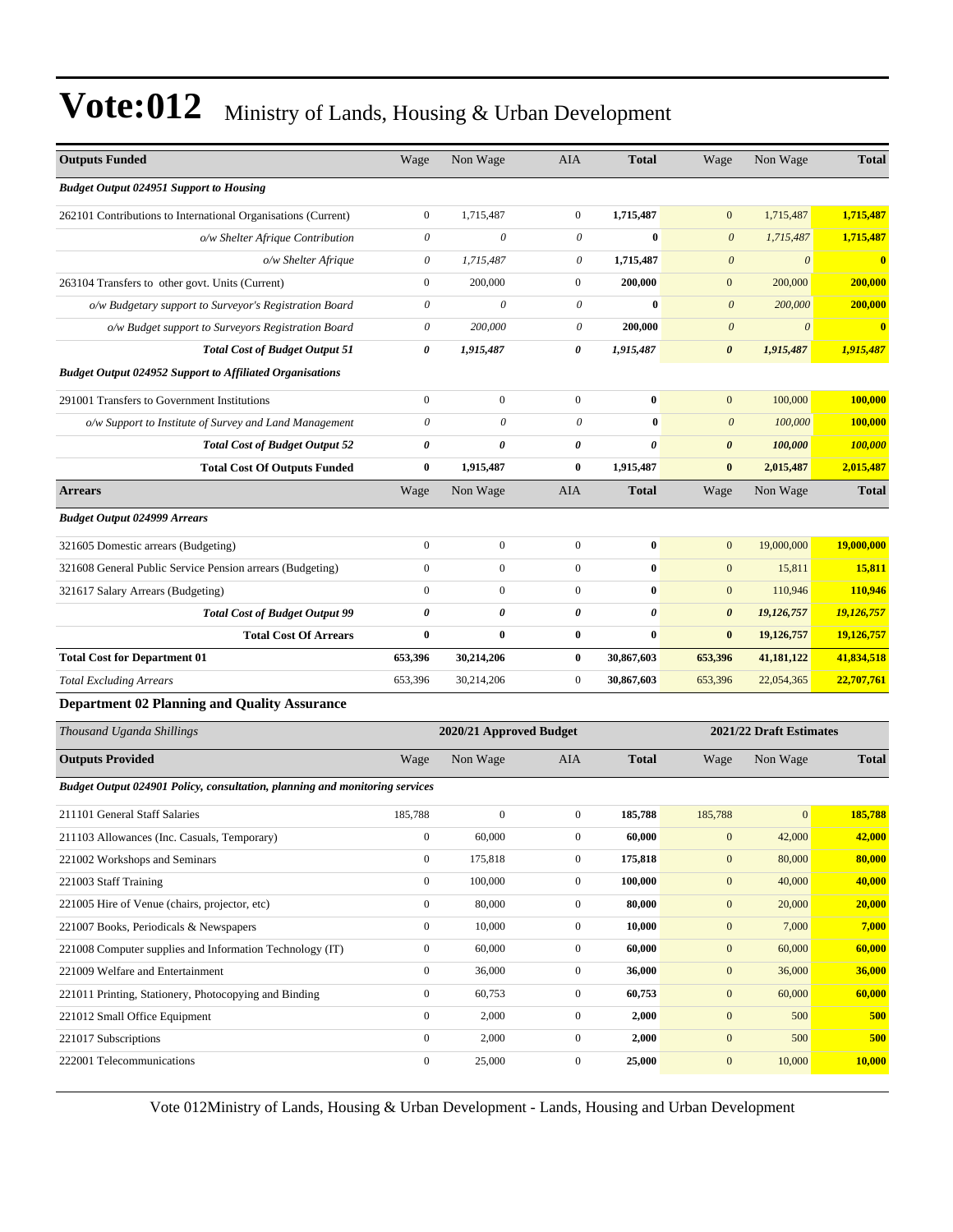| 227001 Travel inland                                  | $\mathbf{0}$ | 229,985   | $\mathbf{0}$ | 229,985   | $\mathbf{0}$ | 231,316 | 231,316 |
|-------------------------------------------------------|--------------|-----------|--------------|-----------|--------------|---------|---------|
| 227002 Travel abroad                                  | $\mathbf{0}$ | 48,182    | $\mathbf{0}$ | 48,182    | $\mathbf{0}$ | 20,000  | 20,000  |
| 227004 Fuel, Lubricants and Oils                      | $\mathbf{0}$ | 186,396   | $\mathbf{0}$ | 186,396   | $\mathbf{0}$ | 156,396 | 156,396 |
| 228002 Maintenance - Vehicles                         | $\mathbf{0}$ | 35,000    | $\mathbf{0}$ | 35,000    | $\mathbf{0}$ | 24,500  | 24,500  |
| 228003 Maintenance – Machinery, Equipment & Furniture | $\mathbf{0}$ | 12,000    | $\mathbf{0}$ | 12,000    | $\mathbf{0}$ | 6,000   | 6,000   |
| <b>Total Cost of Budget Output 01</b>                 | 185,788      | 1,123,135 | 0            | 1,308,923 | 185,788      | 794,212 | 980,000 |
| <b>Total Cost Of Outputs Provided</b>                 | 185,788      | 1,123,135 | $\bf{0}$     | 1.308.923 | 185,788      | 794.212 | 980,000 |
| <b>Total Cost for Department 02</b>                   | 185,788      | 1,123,135 | $\mathbf{0}$ | 1.308.923 | 185,788      | 794,212 | 980,000 |
| <b>Total Excluding Arrears</b>                        | 185.788      | 1,123,135 | $\mathbf{0}$ | 1.308.923 | 185,788      | 794,212 | 980,000 |
|                                                       |              |           |              |           |              |         |         |

#### **Department 16 Internal Audit**

| Thousand Uganda Shillings                                        |                | 2020/21 Approved Budget |                | 2021/22 Draft Estimates |                  |                |              |
|------------------------------------------------------------------|----------------|-------------------------|----------------|-------------------------|------------------|----------------|--------------|
| <b>Outputs Provided</b>                                          | Wage           | Non Wage                | <b>AIA</b>     | <b>Total</b>            | Wage             | Non Wage       | <b>Total</b> |
| <b>Budget Output 024906 Accounts and internal Audit Services</b> |                |                         |                |                         |                  |                |              |
| 211101 General Staff Salaries                                    | 42,142         | $\overline{0}$          | $\overline{0}$ | 42,142                  | 42,142           | $\overline{0}$ | 42,142       |
| 211103 Allowances (Inc. Casuals, Temporary)                      | $\overline{0}$ | 20,000                  | $\overline{0}$ | 20,000                  | $\mathbf{0}$     | 20,000         | 20,000       |
| 221007 Books, Periodicals & Newspapers                           | $\mathbf{0}$   | 5,000                   | $\overline{0}$ | 5,000                   | $\mathbf{0}$     | 3,100          | 3,100        |
| 221009 Welfare and Entertainment                                 | $\mathbf{0}$   | 8,000                   | $\overline{0}$ | 8,000                   | $\mathbf{0}$     | 4,960          | 4,960        |
| 221011 Printing, Stationery, Photocopying and Binding            | $\mathbf{0}$   | 6,347                   | $\mathbf{0}$   | 6,347                   | $\mathbf{0}$     | 3,937          | 3,937        |
| 221017 Subscriptions                                             | $\overline{0}$ | 2,000                   | $\overline{0}$ | 2,000                   | $\mathbf{0}$     | 2,000          | 2,000        |
| 222001 Telecommunications                                        | $\overline{0}$ | 2,000                   | $\mathbf{0}$   | 2,000                   | $\mathbf{0}$     | 2,000          | 2,000        |
| 227001 Travel inland                                             | 0              | 23,918                  | 0              | 23,918                  | $\boldsymbol{0}$ | 23,918         | 23,918       |
| 227004 Fuel, Lubricants and Oils                                 | $\overline{0}$ | 24,776                  | $\overline{0}$ | 24,776                  | $\overline{0}$   | 22,943         | 22,943       |
| 228002 Maintenance - Vehicles                                    | $\mathbf{0}$   | 4,000                   | $\overline{0}$ | 4,000                   | $\overline{0}$   | 4,000          | 4,000        |
| <b>Total Cost of Budget Output 06</b>                            | 42,142         | 96,041                  | 0              | 138,183                 | 42,142           | 86,858         | 129,000      |
| <b>Total Cost Of Outputs Provided</b>                            | 42,142         | 96,041                  | $\bf{0}$       | 138,183                 | 42,142           | 86,858         | 129,000      |
| <b>Total Cost for Department 16</b>                              | 42,142         | 96,041                  | $\bf{0}$       | 138,183                 | 42,142           | 86,858         | 129,000      |
| <b>Total Excluding Arrears</b>                                   | 42,142         | 96,041                  | $\overline{0}$ | 138,183                 | 42,142           | 86,858         | 129,000      |
|                                                                  |                |                         |                |                         |                  |                |              |

*Development Budget Estimates*

**Project 1632 Retooling of Ministry of Lands, Housing and Urban Development**

| Thousand Uganda Shillings                                                   |                               | 2020/21 Approved Budget |                | 2021/22 Draft Estimates |              |                |        |
|-----------------------------------------------------------------------------|-------------------------------|-------------------------|----------------|-------------------------|--------------|----------------|--------|
| <b>Outputs Provided</b>                                                     | <b>GoU Dev't External Fin</b> | <b>AIA</b>              | <b>Total</b>   | GoU Dev't External Fin  | <b>Total</b> |                |        |
| Budget Output 024901 Policy, consultation, planning and monitoring services |                               |                         |                |                         |              |                |        |
| 211102 Contract Staff Salaries                                              | 57,600                        | $\mathbf{0}$            | $\Omega$       | 57,600                  | 57,600       | $\overline{0}$ | 57,600 |
| 212101 Social Security Contributions                                        | 5.760                         | $\mathbf{0}$            | $\mathbf{0}$   | 5,760                   | 5,760        | $\overline{0}$ | 5,760  |
| 221002 Workshops and Seminars                                               | 80,000                        | $\mathbf{0}$            | $\Omega$       | 80,000                  | 40,000       | $\mathbf{0}$   | 40,000 |
| 221003 Staff Training                                                       | 60,000                        | $\mathbf{0}$            | $\overline{0}$ | 60.000                  | 40,000       | $\overline{0}$ | 40.000 |
| 221008 Computer supplies and Information Technology (IT)                    | 100,000                       | $\mathbf{0}$            | $\overline{0}$ | 100,000                 | 60,000       | $\overline{0}$ | 60,000 |
| 222003 Information and communications technology (ICT)                      | 30,000                        | $\mathbf{0}$            | $\overline{0}$ | 30,000                  | 30,000       | $\overline{0}$ | 30,000 |
| 227001 Travel inland                                                        | 90,000                        | $\boldsymbol{0}$        | $\overline{0}$ | 90,000                  | 60,000       | $\mathbf{0}$   | 60,000 |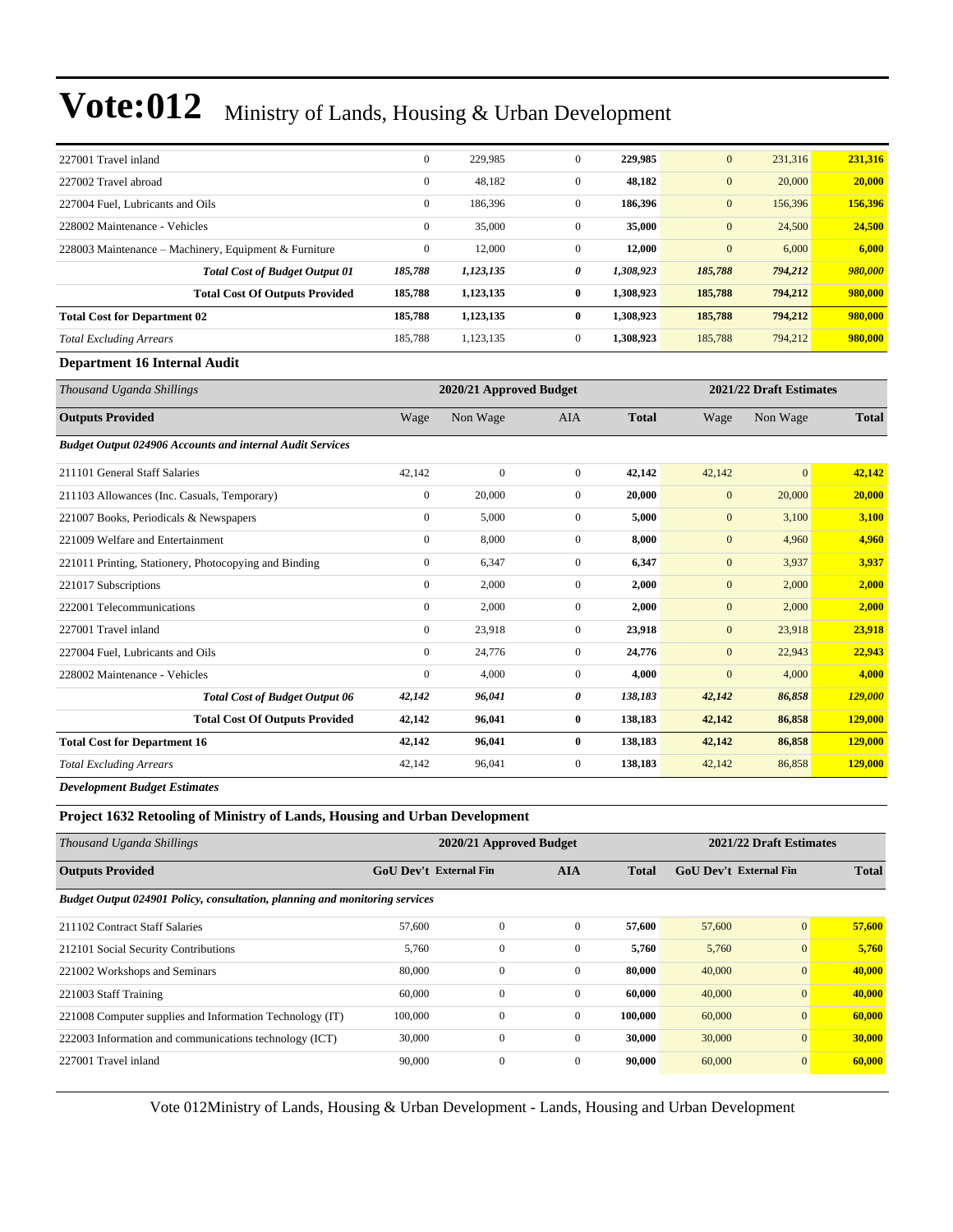| 227004 Fuel. Lubricants and Oils                                              | 70,000                        | $\overline{0}$      | $\overline{0}$        | 70,000       | 80,000                        | $\mathbf{0}$          | 80,000       |  |  |
|-------------------------------------------------------------------------------|-------------------------------|---------------------|-----------------------|--------------|-------------------------------|-----------------------|--------------|--|--|
| 228001 Maintenance - Civil                                                    | 216,000                       | $\overline{0}$      | $\overline{0}$        | 216,000      | 131,840                       | $\mathbf{0}$          | 131,840      |  |  |
| Total Cost Of Budget Output 024901                                            | 709,360                       | 0                   | $\boldsymbol{\theta}$ | 709,360      | 505,200                       | $\boldsymbol{\theta}$ | 505,200      |  |  |
| <b>Total Cost for Outputs Provided</b>                                        | 709,360                       | $\overline{0}$      | $\overline{0}$        | 709.360      | 505,200                       | $\overline{0}$        | 505,200      |  |  |
| <b>Capital Purchases</b>                                                      | <b>GoU Dev't External Fin</b> |                     | <b>AIA</b>            | <b>Total</b> | <b>GoU</b> Dev't External Fin |                       | <b>Total</b> |  |  |
| Budget Output 024976 Purchase of Office and ICT Equipment, including Software |                               |                     |                       |              |                               |                       |              |  |  |
| 281504 Monitoring, Supervision & Appraisal of Capital work                    | $\mathbf{0}$                  | $\boldsymbol{0}$    | $\mathbf{0}$          | 0            | 100,000                       | $\overline{0}$        | 100,000      |  |  |
| 312202 Machinery and Equipment                                                | 200,000                       | $\boldsymbol{0}$    | $\boldsymbol{0}$      | 200,000      | 250,000                       | $\mathbf{0}$          | 250,000      |  |  |
| 312203 Furniture & Fixtures                                                   | 500,000                       | $\boldsymbol{0}$    | $\overline{0}$        | 500,000      | 500,000                       | $\overline{0}$        | 500,000      |  |  |
| 312211 Office Equipment                                                       | 148,000                       | $\boldsymbol{0}$    | $\overline{0}$        | 148,000      | 148,000                       | $\mathbf{0}$          | 148,000      |  |  |
| 312213 ICT Equipment                                                          | 795,840                       | $\boldsymbol{0}$    | $\overline{0}$        | 795,840      | 850,000                       | $\overline{0}$        | 850,000      |  |  |
| Total Cost Of Budget Output 024976                                            | 1,643,840                     | $\theta$            | 0                     | 1,643,840    | 1,848,000                     | $\boldsymbol{\theta}$ | 1,848,000    |  |  |
| <b>Total Cost for Capital Purchases</b>                                       | 1,643,840                     | $\overline{0}$      | $\overline{0}$        | 1,643,840    | 1,848,000                     | $\overline{0}$        | 1,848,000    |  |  |
| <b>Total Cost for Project: 1632</b>                                           | 2,353,200                     | $\overline{0}$      | $\overline{0}$        | 2,353,200    | 2,353,200                     | $\overline{0}$        | 2,353,200    |  |  |
| <b>Total Excluding Arrears</b>                                                | 2,353,200                     | $\mathbf{0}$        | $\Omega$              | 2,353,200    | 2,353,200                     | $\Omega$              | 2,353,200    |  |  |
|                                                                               | GoU                           | <b>External Fin</b> | <b>AIA</b>            | <b>Total</b> | GoU                           | <b>External Fin</b>   | <b>Total</b> |  |  |
| <b>Total Cost for Sub-SubProgramme 49</b>                                     | 34,667,909                    | $\bf{0}$            | $\bf{0}$              | 34,667,909   | 45,296,718                    | $\bf{0}$              | 45,296,718   |  |  |
| <b>Total Excluding Arrears</b>                                                | 34,667,909                    | $\boldsymbol{0}$    | $\overline{0}$        | 34,667,909   | 26,169,961                    | $\Omega$              | 26,169,961   |  |  |
|                                                                               | GoU                           | <b>External Fin</b> | <b>AIA</b>            | <b>Total</b> | GoU                           | <b>External Fin.</b>  | <b>Total</b> |  |  |
| <b>Grand Total for Vote 012</b>                                               | 66,672,554                    | 101,011,160         | $\bf{0}$              | 167,683,714  | 72,649,818                    | 41,465,215            | 114,115,033  |  |  |
| <b>Total Excluding Arrears</b>                                                | 66,672,554                    | 101,011,160         | $\mathbf{0}$          | 167,683,714  | 53,523,062                    | 41,465,215            | 94,988,277   |  |  |